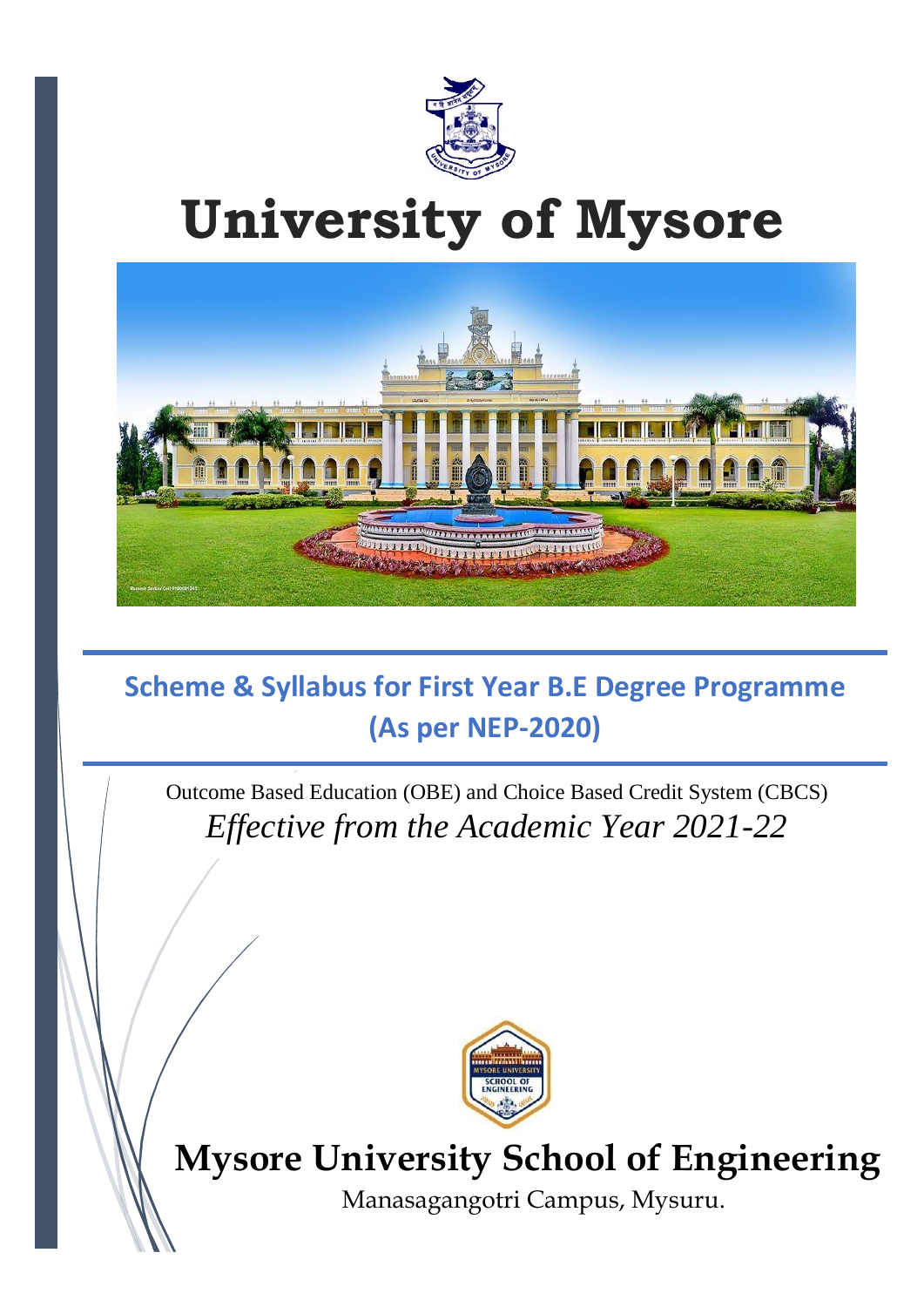

**Scheme of Teaching and Examination 2021-2022 (As per NEP-2020) Outcome Based Education (OBE) and Choice Based Credit System (CBCS) (Effective from the academic year 2021**–**2022)**



|                      |                                                                 |                         |                                                                                                                                                                                                                                                                    | <b>I-SEMESTER BE (Physics Cycle)</b> |                                  |                 |                        |                                     |                |                  |                  |                    |                |
|----------------------|-----------------------------------------------------------------|-------------------------|--------------------------------------------------------------------------------------------------------------------------------------------------------------------------------------------------------------------------------------------------------------------|--------------------------------------|----------------------------------|-----------------|------------------------|-------------------------------------|----------------|------------------|------------------|--------------------|----------------|
|                      |                                                                 |                         |                                                                                                                                                                                                                                                                    |                                      |                                  |                 | Teaching<br>Hours/week |                                     |                |                  | Examination      |                    |                |
| S1<br>N <sub>o</sub> |                                                                 | Course & Course<br>Code | Course Title                                                                                                                                                                                                                                                       | Teaching<br>Dept.                    | Paper<br>Setting<br><b>Board</b> | Theory lectures | Tutorial               | $\frac{\rm Practical}{\rm Drawing}$ | Examination in | <b>CIE</b> Marks | <b>SEE Marks</b> | <b>Total Marks</b> | Credits        |
|                      |                                                                 |                         |                                                                                                                                                                                                                                                                    |                                      |                                  | L               | T                      | $\mathbf{P}$                        | Hours          |                  |                  |                    |                |
| 1                    | <b>BSC</b>                                                      | 21MAT11                 | Engineering<br>Mathematic-I                                                                                                                                                                                                                                        | <b>MAT</b>                           | <b>MAT</b>                       | 3               | $\overline{2}$         |                                     | 03             | 50               | 50               | 100                | $\overline{4}$ |
| $\overline{c}$       | <b>BSC</b>                                                      | 21PHY12                 | <b>Engineering Physics</b>                                                                                                                                                                                                                                         | PHY                                  | PHY                              | 3               | ÷.                     | ÷.                                  | 03             | 50               | 50               | 100                | 3              |
| 3                    | <b>ESC</b>                                                      | 21ELN13                 | <b>Basic Electronics</b><br>Engineering                                                                                                                                                                                                                            | <b>BM &amp; RE</b>                   | <b>BM &amp; RE</b>               | 3               |                        |                                     | 03             | 50               | 50               | 100                | 3              |
| 4                    | <b>ESC</b>                                                      | 21CIV14                 | <b>Elements of Civil</b><br>Engineering                                                                                                                                                                                                                            | <b>CEE</b>                           | <b>CEE</b>                       | 3               |                        |                                     | 03             | 50               | 50               | 100                | 3              |
| 5                    | <b>BSC</b>                                                      | 21BIE15                 | <b>Biology</b> for<br>Engineers                                                                                                                                                                                                                                    | <b>CHE</b>                           | <b>CHE</b>                       | 3               | ٠                      |                                     | 03             | 50               | 50               | 100                | 3              |
| 6                    | <b>BSC</b>                                                      | 21PHYL16                | <b>Engineering Physics</b><br>Laboratory                                                                                                                                                                                                                           | PHY                                  | PHY                              | ÷               | ٠                      | $\overline{2}$                      | 03             | 50               | 50               | 100                | $\mathbf{1}$   |
| 7                    | <b>ESC</b>                                                      | 21EEL17                 | Basic Electrical &<br>Electronics<br>Laboratory                                                                                                                                                                                                                    | <b>BM &amp; RE</b>                   | <b>BM &amp; RE</b>               |                 |                        | $\overline{c}$                      | 03             | 50               | 50               | 100                | $\mathbf{1}$   |
| 8                    | <b>ESC</b>                                                      | 21IDT18                 | Innovation & Design<br>Thinking                                                                                                                                                                                                                                    | Respective<br>Dept.                  | Respective<br>Dept.              |                 | $\overline{2}$         |                                     | ÷.             | 50               | ÷.               | 50                 | $\mathbf{1}$   |
| 9                    | <b>HSMC</b>                                                     | 21EGH19                 | <b>Technical English</b>                                                                                                                                                                                                                                           | <b>HSMC</b>                          | <b>HSMC</b>                      |                 |                        | $\overline{2}$                      |                | 50               | L.               | 50                 | $\mathbf{1}$   |
|                      | 15<br>350<br>04<br>06<br>21<br>450<br>800<br><b>Total</b><br>20 |                         |                                                                                                                                                                                                                                                                    |                                      |                                  |                 |                        |                                     |                |                  |                  |                    |                |
|                      |                                                                 |                         | Note: BSC: Basic Science Courses, ESC: Engineering Science Courses, MAT: Mathematics, PHY: Physics, BM & RE: Bio-medical and Robotics<br>Engineering, CEE: Civil Environmental Engineering, CHE: Chemistry, HSMC: Humanity, Social Science and Management Courses. |                                      |                                  |                 |                        |                                     |                |                  |                  |                    |                |
|                      |                                                                 |                         |                                                                                                                                                                                                                                                                    |                                      |                                  |                 |                        |                                     |                |                  |                  |                    |                |

**Credit Definition:**

➢ **Four-credit** courses are to be designed for **50** hours of Teaching-Learning process.

➢ **Three credit** courses are to be designed for **40** hours of Teaching-Learning process. ➢ **Two credit** courses are to be designed for **25** hours of Teaching-Learning

➢2-hour tutorial **(T)** per week per semester = **1 Credit**

➢1-hour lecture**(L)** per week per semester = **1 Credit**

➢2-hour Practical/Drawing **(P)** per week per semester = **1 Credit** process.

➢ **One credit** courses is to be designed for **15** hours of Teaching-Learning process

**AICTE Activity Points to be earned by students admitted to BE/B.Tech., day college programme (For more details refer to Chapter 6, AICTE Activity Point Programme, Model Internship Guidelines):**

Over and above the academic grades, every Day College regular student admitted to the 4 years Degree programme and every student entering 4 years Degree programme through lateral entry, shall earn 100 and 75 Activity Points respectively for the award of degree through AICTE Activity Point Programme. Students transferred from other Universities to the fifth semester are required to earn 50 Activity Points from the year of entry to UoM. The Activity Points earned shall be reflected on the student's eighth semester Grade Card.

The activities can be spread over the years, anytime during the semester weekends and holidays, as per the liking and convenience of the student from the year of entry to the programme. However, the minimum hours' requirement should be fulfilled. Activity Points (non-credit) do not affect SGPA/CGPA and shall not be considered for vertical progression.

In case students fail to earn the prescribed activity Points, an Eighth semester Grade Card shall be issued only after earning the required activity Points. Students shall be admitted for the award of the degree only after the release of the Eighth semester Grade Card.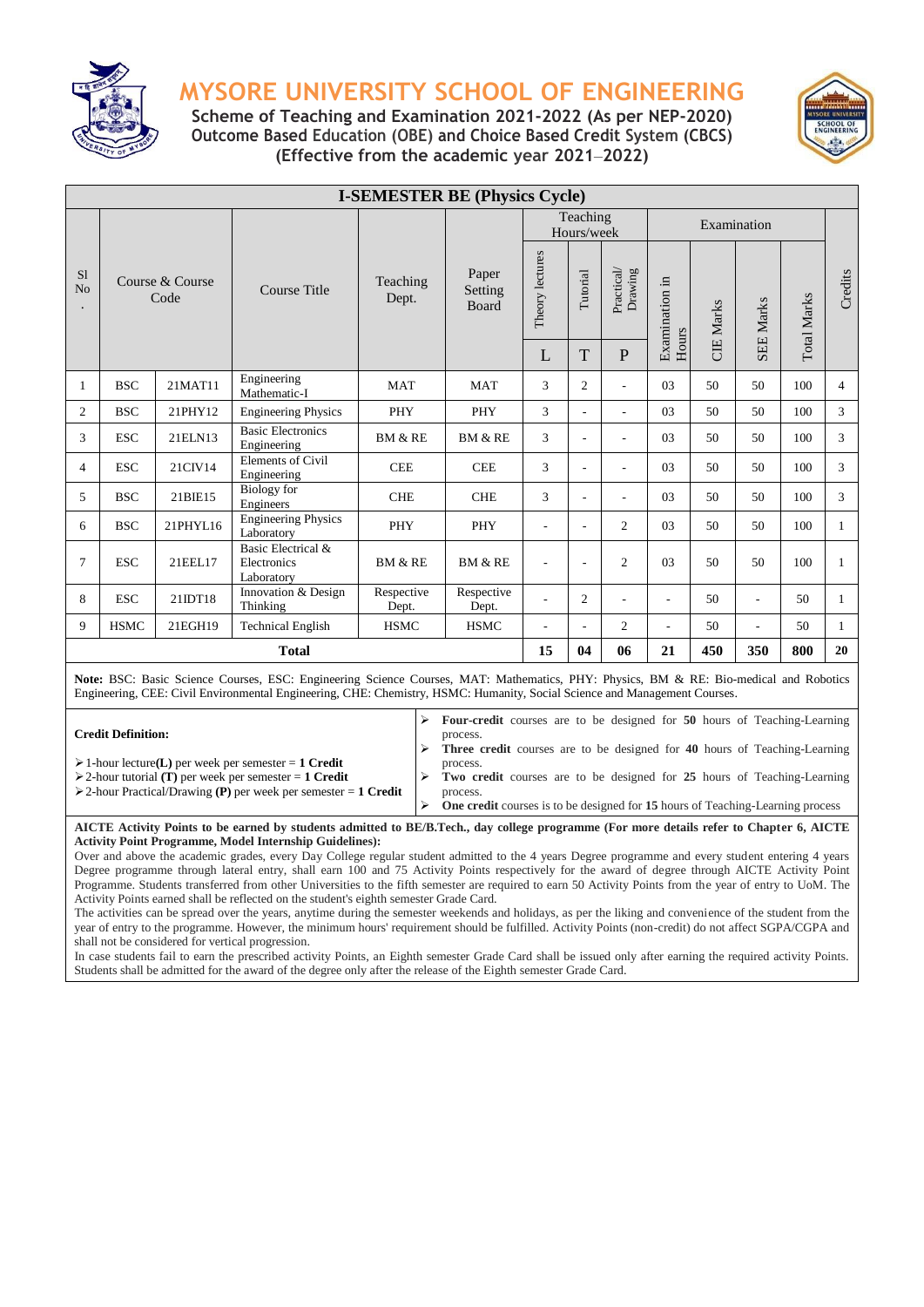



**Scheme of Teaching and Examination 2021-2022 (As per NEP-2020) Outcome Based Education (OBE) and Choice Based Credit System (CBCS) (Effective from the academic year 2021**–**2022)**

|                                                          | <b>II-SEMESTER BE (Physics Cycle)</b>                                                                                                                                                                                                                                                                                                                                                                                                                                                                                                                                                                                                                |                         |                                                                                                                                                                                                                                                                                                                                                                                                                                                                                                                                                                                                                                                                                                                                                                                                                                                                                                                                                                                                                                                                                                |                     |  |                           |                 |                          |                       |                |                  |                  |             |                |
|----------------------------------------------------------|------------------------------------------------------------------------------------------------------------------------------------------------------------------------------------------------------------------------------------------------------------------------------------------------------------------------------------------------------------------------------------------------------------------------------------------------------------------------------------------------------------------------------------------------------------------------------------------------------------------------------------------------------|-------------------------|------------------------------------------------------------------------------------------------------------------------------------------------------------------------------------------------------------------------------------------------------------------------------------------------------------------------------------------------------------------------------------------------------------------------------------------------------------------------------------------------------------------------------------------------------------------------------------------------------------------------------------------------------------------------------------------------------------------------------------------------------------------------------------------------------------------------------------------------------------------------------------------------------------------------------------------------------------------------------------------------------------------------------------------------------------------------------------------------|---------------------|--|---------------------------|-----------------|--------------------------|-----------------------|----------------|------------------|------------------|-------------|----------------|
|                                                          |                                                                                                                                                                                                                                                                                                                                                                                                                                                                                                                                                                                                                                                      |                         |                                                                                                                                                                                                                                                                                                                                                                                                                                                                                                                                                                                                                                                                                                                                                                                                                                                                                                                                                                                                                                                                                                |                     |  |                           |                 | Teaching<br>Hours/week   |                       |                |                  | Examination      |             |                |
| S <sub>1</sub><br>N <sub>o</sub><br>$\ddot{\phantom{0}}$ |                                                                                                                                                                                                                                                                                                                                                                                                                                                                                                                                                                                                                                                      | Course & Course<br>Code | Course Title                                                                                                                                                                                                                                                                                                                                                                                                                                                                                                                                                                                                                                                                                                                                                                                                                                                                                                                                                                                                                                                                                   | Teaching<br>Dept.   |  | Paper<br>Setting<br>Board | Theory lectures | Tutorial                 | Practical/<br>Drawing | Examination in | <b>CIE Marks</b> | <b>SEE Marks</b> | Total Marks | Credits        |
|                                                          |                                                                                                                                                                                                                                                                                                                                                                                                                                                                                                                                                                                                                                                      |                         |                                                                                                                                                                                                                                                                                                                                                                                                                                                                                                                                                                                                                                                                                                                                                                                                                                                                                                                                                                                                                                                                                                |                     |  | L                         | T               | $\mathbf{P}$             | Hours                 |                |                  |                  |             |                |
| 1                                                        | <b>BSC</b>                                                                                                                                                                                                                                                                                                                                                                                                                                                                                                                                                                                                                                           | 21MAT21                 | Engineering<br>Mathematic-II                                                                                                                                                                                                                                                                                                                                                                                                                                                                                                                                                                                                                                                                                                                                                                                                                                                                                                                                                                                                                                                                   | <b>MAT</b>          |  | <b>MAT</b>                | 3               | $\overline{2}$           | L,                    | 03             | 50               | 50               | 100         | $\overline{4}$ |
| $\overline{c}$                                           | <b>BSC</b>                                                                                                                                                                                                                                                                                                                                                                                                                                                                                                                                                                                                                                           | 21PHY22                 | <b>Engineering Physics</b>                                                                                                                                                                                                                                                                                                                                                                                                                                                                                                                                                                                                                                                                                                                                                                                                                                                                                                                                                                                                                                                                     | PHY                 |  | PHY                       | 3               | $\overline{a}$           | L,                    | 03             | 50               | 50               | 100         | 3              |
| 3                                                        | <b>ESC</b>                                                                                                                                                                                                                                                                                                                                                                                                                                                                                                                                                                                                                                           | 21ELN23                 | <b>Basic Electronics</b><br>Engineering                                                                                                                                                                                                                                                                                                                                                                                                                                                                                                                                                                                                                                                                                                                                                                                                                                                                                                                                                                                                                                                        | <b>BM &amp; RE</b>  |  | BM & RE                   | 3               |                          |                       | 03             | 50               | 50               | 100         | 3              |
| $\overline{4}$                                           | <b>ESC</b>                                                                                                                                                                                                                                                                                                                                                                                                                                                                                                                                                                                                                                           | 21CIV24                 | <b>Elements of Civil</b><br>Engineering                                                                                                                                                                                                                                                                                                                                                                                                                                                                                                                                                                                                                                                                                                                                                                                                                                                                                                                                                                                                                                                        | <b>CEE</b>          |  | <b>CEE</b>                | 3               |                          | L,                    | 03             | 50               | 50               | 100         | 3              |
| 5                                                        | <b>BSC</b>                                                                                                                                                                                                                                                                                                                                                                                                                                                                                                                                                                                                                                           | 21BIE25                 | <b>Biology</b> for<br>Engineers                                                                                                                                                                                                                                                                                                                                                                                                                                                                                                                                                                                                                                                                                                                                                                                                                                                                                                                                                                                                                                                                | <b>CHE</b>          |  | <b>CHE</b>                | 3               |                          |                       | 03             | 50               | 50               | 100         | 3              |
| 6                                                        | <b>BSC</b>                                                                                                                                                                                                                                                                                                                                                                                                                                                                                                                                                                                                                                           | 21PHYL26                | <b>Engineering Physics</b><br>Laboratory                                                                                                                                                                                                                                                                                                                                                                                                                                                                                                                                                                                                                                                                                                                                                                                                                                                                                                                                                                                                                                                       | PHY                 |  | PHY                       | $\overline{a}$  | $\overline{\phantom{a}}$ | $\overline{c}$        | 03             | 50               | 50               | 100         | $\mathbf{1}$   |
| 7                                                        | <b>ESC</b>                                                                                                                                                                                                                                                                                                                                                                                                                                                                                                                                                                                                                                           | 21EEL27                 | Basic Electrical &<br>Electronics<br>Laboratory                                                                                                                                                                                                                                                                                                                                                                                                                                                                                                                                                                                                                                                                                                                                                                                                                                                                                                                                                                                                                                                | BM & RE             |  | BM & RE                   |                 |                          | $\overline{c}$        | 03             | 50               | 50               | 100         | $\mathbf{1}$   |
| 8                                                        | <b>ESC</b>                                                                                                                                                                                                                                                                                                                                                                                                                                                                                                                                                                                                                                           | 21IDT28                 | Innovation & Design<br>Thinking                                                                                                                                                                                                                                                                                                                                                                                                                                                                                                                                                                                                                                                                                                                                                                                                                                                                                                                                                                                                                                                                | Respective<br>Dept. |  | Respective<br>Dept.       |                 | $\overline{2}$           |                       |                | 50               |                  | 50          | $\mathbf{1}$   |
| 9                                                        | <b>HSMC</b>                                                                                                                                                                                                                                                                                                                                                                                                                                                                                                                                                                                                                                          | 21KAN29                 | Technical Kannada                                                                                                                                                                                                                                                                                                                                                                                                                                                                                                                                                                                                                                                                                                                                                                                                                                                                                                                                                                                                                                                                              | <b>HSMC</b>         |  | <b>HSMC</b>               |                 | $\overline{c}$           | L,                    |                | 50               |                  | 50          | $\mathbf{1}$   |
|                                                          |                                                                                                                                                                                                                                                                                                                                                                                                                                                                                                                                                                                                                                                      |                         | <b>Total</b>                                                                                                                                                                                                                                                                                                                                                                                                                                                                                                                                                                                                                                                                                                                                                                                                                                                                                                                                                                                                                                                                                   |                     |  |                           | 15              | 06                       | 04                    | 21             | 450              | 350              | 800         | 20             |
|                                                          |                                                                                                                                                                                                                                                                                                                                                                                                                                                                                                                                                                                                                                                      |                         | Note: BSC: Basic Science Courses, ESC: Engineering Science Courses, MAT: Mathematics, PHY: Physics, BM & RE: Bio-medical and Robotics<br>Engineering, CEE: Civil Environmental Engineering, CHE: Chemistry, HSMC: Humanity, Social Science and Management Courses.                                                                                                                                                                                                                                                                                                                                                                                                                                                                                                                                                                                                                                                                                                                                                                                                                             |                     |  |                           |                 |                          |                       |                |                  |                  |             |                |
|                                                          | Four-credit courses are to be designed for 50 hours of Teaching-Learning<br>⋗<br>process.<br><b>Credit Definition:</b><br>Three credit courses are to be designed for 40 hours of Teaching-Learning<br>⋗<br>process.<br>$\triangleright$ 1-hour lecture(L) per week per semester = 1 Credit<br>⋗<br>Two credit courses are to be designed for 25 hours of Teaching-Learning<br>$\geq$ 2-hour tutorial (T) per week per semester = 1 Credit<br>process.<br>$\geq$ 2-hour Practical/Drawing (P) per week per semester = 1 Credit<br>$\blacktriangleright$<br><b>One credit</b> courses are to be designed for 15 hours of Teaching-Learning<br>process |                         |                                                                                                                                                                                                                                                                                                                                                                                                                                                                                                                                                                                                                                                                                                                                                                                                                                                                                                                                                                                                                                                                                                |                     |  |                           |                 |                          |                       |                |                  |                  |             |                |
|                                                          |                                                                                                                                                                                                                                                                                                                                                                                                                                                                                                                                                                                                                                                      |                         | AICTE Activity Points to be earned by students admitted to BE/B.Tech., day college programme (For more details refer to Chapter 6, AICTE<br><b>Activity Point Programme, Model Internship Guidelines):</b><br>Over and above the academic grades, every Day College regular student admitted to the 4 years Degree programme and every student entering 4 years<br>Degree programme through lateral entry, shall earn 100 and 75 Activity Points respectively for the award of degree through AICTE Activity Point<br>Programme. Students transferred from other Universities to the fifth semester are required to earn 50 Activity Points from the year of entry to UoM. The<br>Activity Points earned shall be reflected on the student's eighth semester Grade Card.<br>The activities can be spread over the years, anytime during the semester weekends and holidays, as per the liking and convenience of the student from the<br>year of entry to the programme. However, the minimum hours' requirement should be fulfilled. Activity Points (non-credit) do not affect SGPA/CGPA and |                     |  |                           |                 |                          |                       |                |                  |                  |             |                |

shall not be considered for vertical progression. In case students fail to earn the prescribed activity Points, an Eighth semester Grade Card shall be issued only after earning the required activity Points. Students shall be admitted for the award of the degree only after the release of the Eighth semester Grade Card.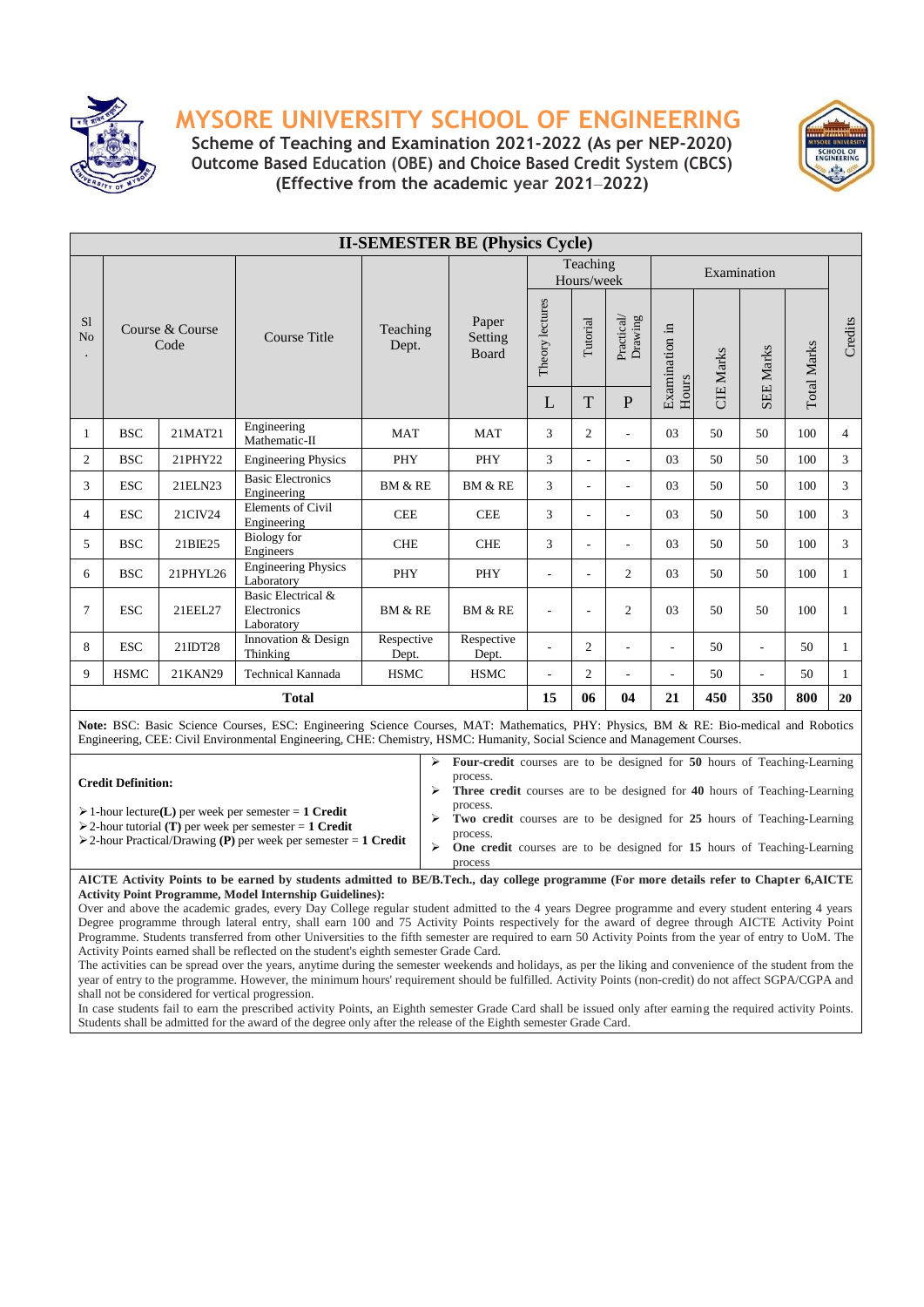

**Scheme of Teaching and Examination 2021-2022(As per NEP-2020) Outcome Based Education (OBE) and Choice Based Credit System (CBCS) (Effective from the academic year 2021**–**2022)**



|                | <b>I-SEMESTER BE (Chemistry Cycle)</b> |          |                                            |                    |                                  |                 |                          |                                           |                |                  |                  |                    |                |
|----------------|----------------------------------------|----------|--------------------------------------------|--------------------|----------------------------------|-----------------|--------------------------|-------------------------------------------|----------------|------------------|------------------|--------------------|----------------|
|                |                                        |          |                                            |                    |                                  |                 | Teaching<br>Hours/week   |                                           |                |                  | Examination      |                    |                |
| S1<br>No       | Course & Course<br>Code                |          | Course Title                               | Teaching<br>Dept.  | Paper<br>Setting<br><b>Board</b> | Theory lectures | Tutorial                 | $\frac{\text{Practical}}{\text{Drawing}}$ | Examination in | <b>CIE Marks</b> | <b>SEE Marks</b> | <b>Total Marks</b> | Credits        |
|                |                                        |          |                                            |                    |                                  | L               | T                        | $\mathbf{P}$                              | Hours          |                  |                  |                    |                |
| 1              | <b>BSC</b>                             | 21MAT11  | Engineering<br>Mathematic-1                | <b>MAT</b>         | <b>MAT</b>                       | 3               | 2                        | $\overline{\phantom{a}}$                  | 03             | 50               | 50               | 100                | $\overline{4}$ |
| $\overline{c}$ | <b>BSC</b>                             | 21CHE12  | Engineering<br>Chemistry                   | <b>CHE</b>         | <b>CHE</b>                       | 3               | $\sim$                   | $\overline{\phantom{a}}$                  | 03             | 50               | 50               | 100                | 3              |
| 3              | <b>ESC</b>                             | 21ELE13  | <b>Basic Electrical</b><br>Engineering     | <b>BM &amp; RE</b> | <b>BM &amp; RE</b>               | 3               | $\sim$                   | $\overline{\phantom{a}}$                  | 03             | 50               | 50               | 100                | 3              |
| 4              | <b>ESC</b>                             | 21CPS14  | C Programming for<br>Problem Solving       | CS & E             | CS & E                           | 3               | $\sim$                   | $\overline{\phantom{a}}$                  | 03             | 50               | 50               | 100                | 3              |
| 5              | <b>BSC</b>                             | 21EME15  | Elements of<br>Mechanical<br>Engineering   | <b>BM &amp; RE</b> | <b>BM &amp; RE</b>               | 3               | ٠                        | $\overline{\phantom{a}}$                  | 03             | 50               | 50               | 100                | 3              |
| 6              | <b>BSC</b>                             | 21CHEL16 | Engineering<br><b>Chemistry Laboratory</b> | <b>CHE</b>         | <b>CHE</b>                       | ٠               | $\overline{\phantom{a}}$ | 2                                         | 03             | 50               | 50               | 100                | 1              |
| 7              | <b>ESC</b>                             | 21CPL17  | C Programming<br>Laboratory                | CS & E             | CS & E                           | ٠               | $\overline{\phantom{a}}$ | 2                                         | 03             | 50               | 50               | 100                | $\mathbf{1}$   |
| 8              | <b>HSMC</b>                            | 21AEC18  | <b>Ability Enhancement</b><br>Course       | <b>HSMC</b>        | <b>HSMC</b>                      | ٠               | $\overline{c}$           | L.                                        | $\sim$         | 50               | ٠                | 50                 | $\mathbf{1}$   |
| 9              | <b>HSMC</b>                            | 21EGH19  | <b>Technical English</b>                   | <b>HSMC</b>        | <b>HSMC</b>                      |                 | ÷                        | 2                                         | ÷.             | 50               | L.               | 50                 | 1              |
|                | <b>Total</b>                           |          |                                            |                    |                                  |                 | 04                       | 06                                        | 21             | 450              | 350              | 800                | 20             |

**Note:** BSC: Basic Science Courses, ESC: Engineering Science Courses, MAT: Mathematics, CHE: Chemistry, BM & RE: Bio-medical and Robotics Engineering, CS & E: Computer Science and Engineering, HSMC: Humanity, Social Science and Management Courses.

**Credit Definition:**

➢1-hour lecture**(L)** per week per semester = **1 Credit**

2-hour Practical/Drawing **(P)** per week per semester = **1 Credit**

➢2-hour tutorial **(T)** per week per semester = **1 Credit**

➢ **Four-credit** courses are to be designed for **50** hours of Teaching-Learning process.

➢ **Three credit** courses are to be designed for **40** hours of Teaching-Learning process.

➢ **Two credit** courses are to be designed for **25** hours of Teaching-Learning process. ➢ **One credit** course are to be designed for **15** hours of Teaching-Learning process

**AICTE Activity Points to be earned by students admitted to BE/B.Tech., day college programme (For more details refer to Chapter 6, AICTE Activity Point Programme, Model Internship Guidelines):**

Over and above the academic grades, every Day College regular student admitted to the 4 years Degree programme and every student entering 4 years Degree programme through lateral entry, shall earn 100 and 75 Activity Points respectively for the award of degree through AICTE Activity Point Programme. Students transferred from other Universities to the fifth semester are required to earn 50 Activity Points from the year of entry to UoM. The Activity Points earned shall be reflected on the student's eighth semester Grade Card.

The activities can be spread over the years, anytime during the semester weekends and holidays, as per the liking and convenience of the student from the year of entry to the programme. However, the minimum hours' requirement should be fulfilled. Activity Points (non-credit) do not affect SGPA/CGPA and shall not be considered for vertical progression.

In case students fail to earn the prescribed activity Points, an Eighth semester Grade Card shall be issued only after earning the required activity Points. Students shall be admitted for the award of the degree only after the release of the Eighth semester Grade Card.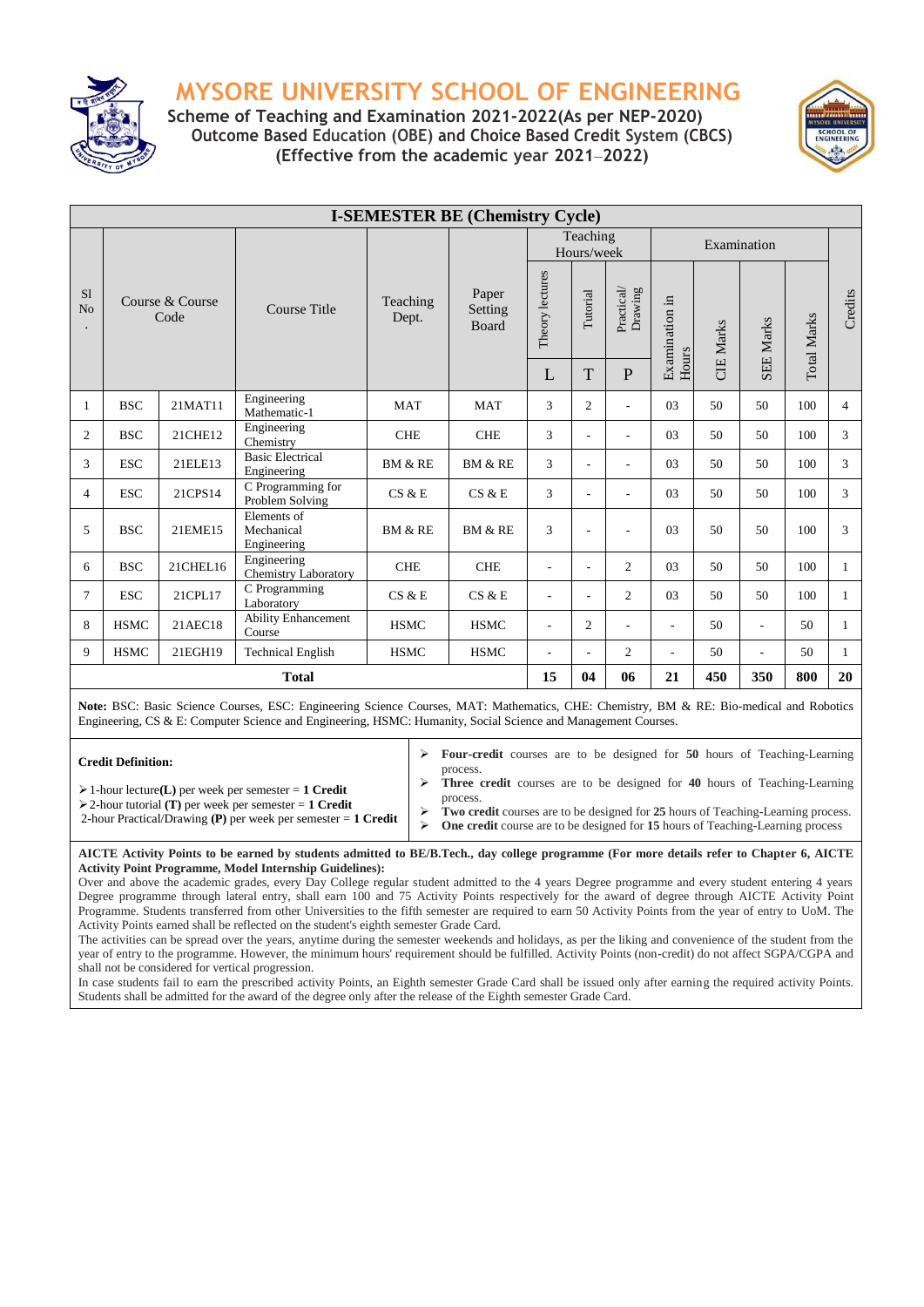

**Scheme of Teaching and Examination 2021-2022(As per NEP-2020) Outcome Based Education (OBE) and Choice Based Credit System (CBCS) (Effective from the academic year 2021**–**2022)**



|                |                                                           |          |                                                                                                                                                                                                                                                         | <b>II-SEMESTER BE (Chemistry Cycle)</b> |                           |                 |                        |                                                                       |                          |                  |                  |                    |                |
|----------------|-----------------------------------------------------------|----------|---------------------------------------------------------------------------------------------------------------------------------------------------------------------------------------------------------------------------------------------------------|-----------------------------------------|---------------------------|-----------------|------------------------|-----------------------------------------------------------------------|--------------------------|------------------|------------------|--------------------|----------------|
|                | Course & Course<br>Code                                   |          | Course Title                                                                                                                                                                                                                                            |                                         |                           |                 | Teaching<br>Hours/week |                                                                       |                          |                  | Examination      |                    |                |
| S1<br>No       |                                                           |          |                                                                                                                                                                                                                                                         | Teaching<br>Dept.                       | Paper<br>Setting<br>Board | Theory lectures | Tutorial               | $\begin{array}{c} \mathrm{Practical} \\ \mathrm{Drawing} \end{array}$ | Examination in           | <b>CIE Marks</b> | <b>SEE Marks</b> | <b>Total Marks</b> | Credits        |
|                |                                                           |          |                                                                                                                                                                                                                                                         |                                         |                           | L               | T                      | P                                                                     | Hours                    |                  |                  |                    |                |
| 1              | <b>BSC</b>                                                | 21MAT21  | Engineering<br>Mathematic-II                                                                                                                                                                                                                            | <b>MAT</b>                              | <b>MAT</b>                | 3               | $\overline{2}$         | $\overline{\phantom{0}}$                                              | 03                       | 50               | 50               | 100                | $\overline{4}$ |
| $\overline{c}$ | <b>BSC</b>                                                | 21CHE22  | Engineering<br>Chemistry                                                                                                                                                                                                                                | <b>CHE</b>                              | <b>CHE</b>                | 3               |                        |                                                                       | 03                       | 50               | 50               | 100                | 3              |
| 3              | <b>ESC</b>                                                | 21ELE23  | <b>Basic Electrical</b><br>Engineering                                                                                                                                                                                                                  | <b>BM &amp; RE</b>                      | <b>BM &amp; RE</b>        | 3               | ÷                      |                                                                       | 03                       | 50               | 50               | 100                | 3              |
| $\overline{4}$ | <b>ESC</b>                                                | 21CPS24  | C Programming for<br>Problem Solving                                                                                                                                                                                                                    | CS & E                                  | CS & E                    | 3               |                        |                                                                       | 03                       | 50               | 50               | 100                | 3              |
| 5              | <b>BSC</b>                                                | 21EME25  | Elements of<br>Mechanical<br>Engineering                                                                                                                                                                                                                | <b>BM &amp; RE</b>                      | <b>BM &amp; RE</b>        | 3               |                        |                                                                       | 03                       | 50               | 50               | 100                | 3              |
| 6              | <b>BSC</b>                                                | 21CHEL26 | Engineering<br><b>Chemistry Laboratory</b>                                                                                                                                                                                                              | <b>CHE</b>                              | <b>CHE</b>                |                 | ٠                      | $\overline{2}$                                                        | 03                       | 50               | 50               | 100                | 1              |
| 7              | <b>ESC</b>                                                | 21CPL27  | C Programming<br>Laboratory                                                                                                                                                                                                                             | CS & E                                  | CS & E                    |                 | ÷                      | $\overline{2}$                                                        | 03                       | 50               | 50               | 100                | 1              |
| 8              | <b>ESC</b>                                                | 21AEC28  | <b>Ability Enhancement</b><br>Course                                                                                                                                                                                                                    | Respective<br>Dept.                     | Respective<br>Dept        |                 | 2                      |                                                                       | $\overline{\phantom{0}}$ | 50               | ÷.               | 50                 | 1              |
| 9              | <b>HSMC</b>                                               | 21KAN29  | Technical Kannada                                                                                                                                                                                                                                       | <b>HSMC</b>                             | <b>HSMC</b>               |                 | $\overline{2}$         |                                                                       | ÷                        | 50               | L,               | 50                 | 1              |
|                | 15<br>04<br>450<br>350<br>800<br><b>Total</b><br>06<br>21 |          |                                                                                                                                                                                                                                                         |                                         |                           |                 |                        | 20                                                                    |                          |                  |                  |                    |                |
|                |                                                           |          | Note: BSC: Basic Science Courses, ESC: Engineering Science Courses, MAT: Mathematics, CHE: Chemistry, BM & RE: Bio-medical and Robotics<br>Engineering, CS & E: Computer Science and Engineering, HSMC: Humanity, Social Science and Management Courses |                                         |                           |                 |                        |                                                                       |                          |                  |                  |                    |                |

**Credit Definition:**

➢ **Four-credit** courses are to be designed for **50** hours of Teaching-Learning process.

➢1-hour lecture**(L)** per week per semester = **1 Credit**

➢2-hour tutorial **(T)** per week per semester = **1 Credit**

➢ **Three credit** courses are to be designed for **40** hours of Teaching-Learning process.

➢2-hour Practical/Drawing **(P)** per week per semester = **1 Credit**

➢ **Two credit** courses are to be designed for **25** hours of Teaching-Learning process. ➢ **One credit** course are to be designed for **15** hours of Teaching-Learning process

**AICTE Activity Points to be earned by students admitted to BE/B.Tech., day college programme (For more details refer to Chapter 6, AICTE Activity Point Programme, Model Internship Guidelines):**

Over and above the academic grades, every Day College regular student admitted to the 4 years Degree programme and every student entering 4 years Degree programme through lateral entry, shall earn 100 and 75 Activity Points respectively for the award of degree through AICTE Activity Point Programme. Students transferred from other Universities to the fifth semester are required to earn 50 Activity Points from the year of entry to UoM. The Activity Points earned shall be reflected on the student's eighth semester Grade Card.

The activities can be spread over the years, anytime during the semester weekends and holidays, as per the liking and convenience of the student from the year of entry to the programme. However, the minimum hours' requirement should be fulfilled. Activity Points (non-credit) do not affect SGPA/CGPA and shall not be considered for vertical progression.

In case students fail to earn the prescribed activity Points, an Eighth semester Grade Card shall be issued only after earning the required activity Points. Students shall be admitted for the award of the degree only after the release of the Eighth semester Grade Card.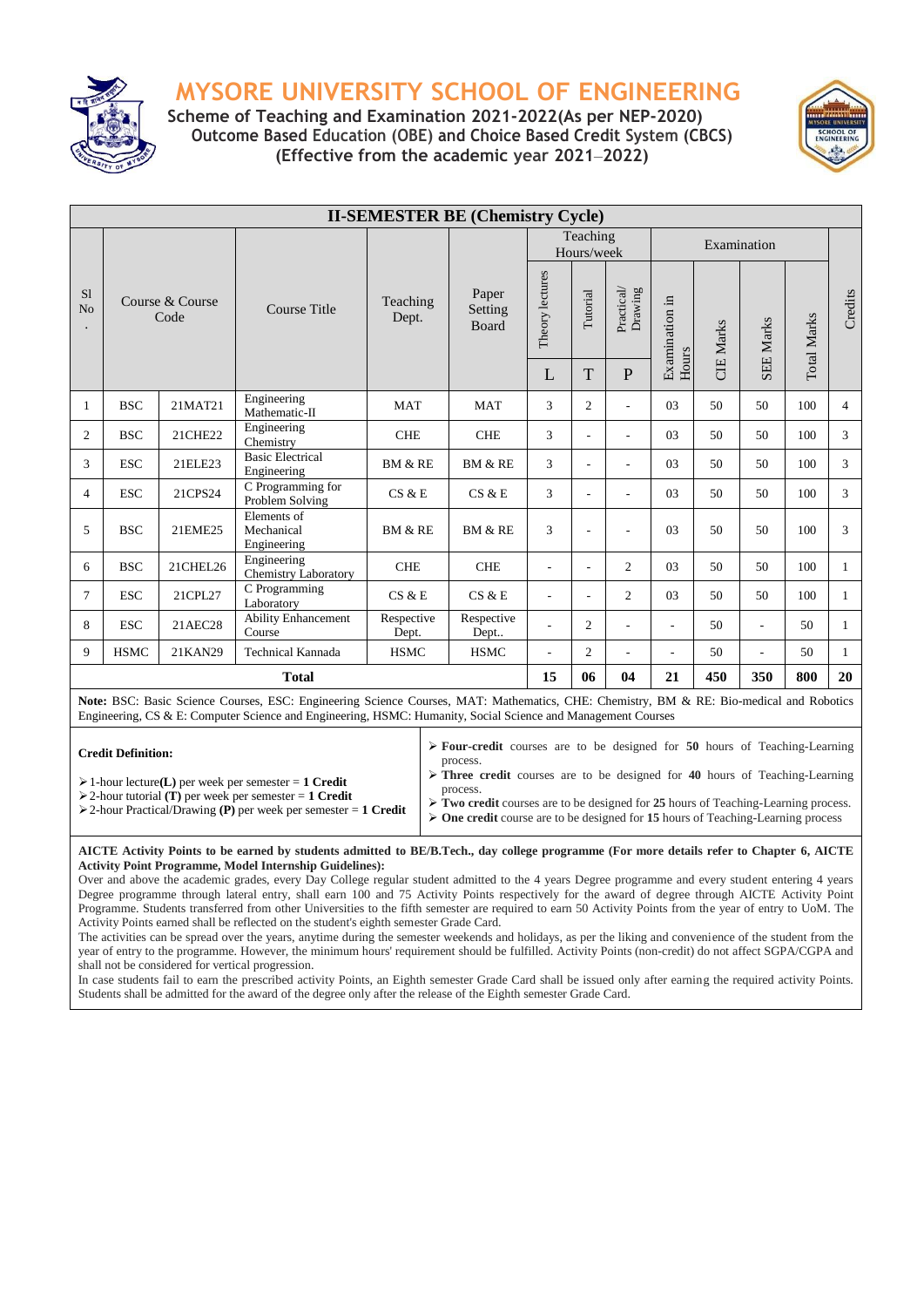# **Physics Cycle**

| <b>Engineering Mathematics-I (21MAT11)</b>                      |       |                   |    |  |  |  |  |
|-----------------------------------------------------------------|-------|-------------------|----|--|--|--|--|
| <b>Semester I (Common for both Physics and Chemistry Cycle)</b> |       |                   |    |  |  |  |  |
| <b>No. of Teaching hour/Week</b>                                | 3     | <b>CIE Marks</b>  | 50 |  |  |  |  |
| <b>No. of Tutorial hours/week</b>                               |       | <b>SEE Marks</b>  | 50 |  |  |  |  |
| <b>Total No. of Lecture hours</b>                               | 50    | <b>Exam Hours</b> | 03 |  |  |  |  |
| L: T:P                                                          | 3:2:0 | Credits           | 04 |  |  |  |  |

| <b>Modules</b>  | <b>Course Content</b>                                                                                        | <b>Teaching</b><br><b>Hours</b> |  |  |  |
|-----------------|--------------------------------------------------------------------------------------------------------------|---------------------------------|--|--|--|
|                 | <b>Differential Calculus:</b>                                                                                |                                 |  |  |  |
|                 | Partial Differentiation: Basics; Euler's theorem of first kind                                               |                                 |  |  |  |
|                 | (only problems); Total derivatives;                                                                          |                                 |  |  |  |
| <b>Module 1</b> | Jacobian; Maclaurin's series of one and two variable;                                                        | 10 Hours                        |  |  |  |
|                 | Differentiation under Integral sign.                                                                         |                                 |  |  |  |
|                 | Applications: Problems on evaluation of non-elementary                                                       |                                 |  |  |  |
|                 | integrals using Maclaurin's series                                                                           |                                 |  |  |  |
|                 | <b>Ordinary Differential Equations</b>                                                                       |                                 |  |  |  |
|                 | Linear Equations: Bernoulli's equation; Exact Equations;                                                     |                                 |  |  |  |
|                 | Reducible to Exact (If of the form); Orthogonal Trajectory                                                   |                                 |  |  |  |
| <b>Module 2</b> | (Cartesian only); and Newton's law of cooling.                                                               | 10 Hours                        |  |  |  |
|                 | Non- Linear Equations: Solve for p, Clairaut's form                                                          |                                 |  |  |  |
|                 | (singular, general solution).                                                                                |                                 |  |  |  |
|                 | Applications: Problems on LR circuits leading to linear                                                      |                                 |  |  |  |
|                 | differential equations.                                                                                      |                                 |  |  |  |
|                 | <b>Integral Calculus:</b>                                                                                    |                                 |  |  |  |
|                 | Multiple Integrals: Double integrals, changing the order of                                                  |                                 |  |  |  |
|                 | integration, changing Cartesian form to polar form. Special                                                  |                                 |  |  |  |
| <b>Module 3</b> | Functions- Beta and Gamma Functions, relation between beta                                                   | 10 Hours                        |  |  |  |
|                 | and gamma function, properties, and its problems (related to                                                 |                                 |  |  |  |
|                 | reduction formula of definite integral).                                                                     |                                 |  |  |  |
|                 | Applications: Problems on centre of gravity and moment of                                                    |                                 |  |  |  |
|                 | inertia which involve evaluation of multiple integrals.                                                      |                                 |  |  |  |
|                 | <b>Numerical methods and Infinite Series</b>                                                                 |                                 |  |  |  |
|                 | Numerical methods: Types of errors in numerical methods,                                                     |                                 |  |  |  |
|                 | Solution of Algebraic and Transcendental Equation: Newton-                                                   |                                 |  |  |  |
|                 | Raphson. Finite Differences: Forward and Backward,                                                           |                                 |  |  |  |
|                 | Interpolation,<br>Lagrange's<br>Interpolation.<br>Numerical<br>Integration-Simpson's 1/3 <sup>rd</sup> rule. |                                 |  |  |  |
| <b>Module 4</b> | Infinite Series: Convergence of infinite series: D-Alembert's                                                | 10 Hours                        |  |  |  |
|                 |                                                                                                              |                                 |  |  |  |
|                 | Ratio Test, Raabe's Test, Leibniz test, absolute<br>and<br>conditional convergent.                           |                                 |  |  |  |
|                 | Applications: Problems on application of Newton-Raphson                                                      |                                 |  |  |  |
|                 | method to some physical contexts                                                                             |                                 |  |  |  |
|                 |                                                                                                              |                                 |  |  |  |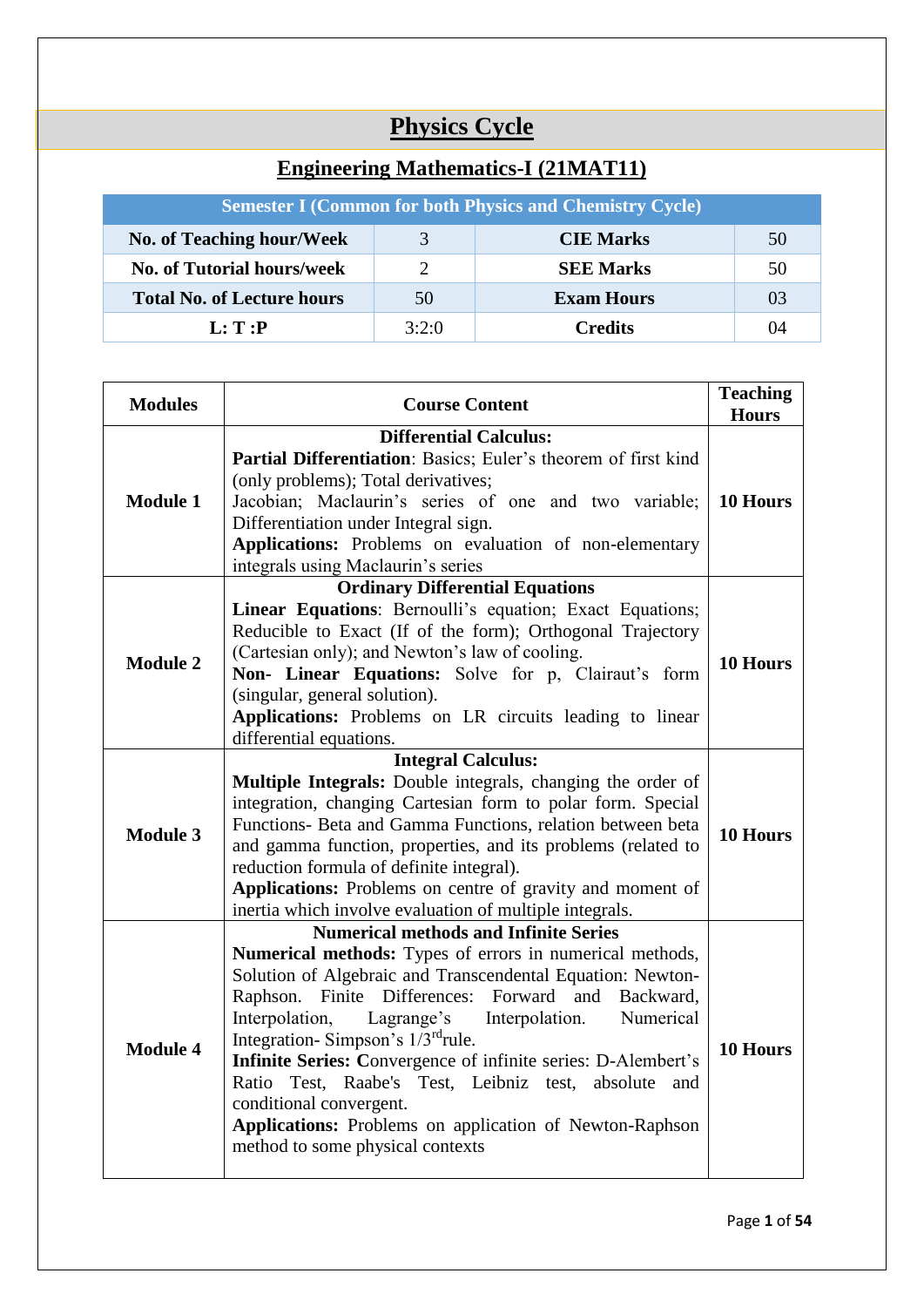|                 | <b>Linear Algebra</b>                                                                                                                                                                                                                                                                                                                                                                                                             |  |
|-----------------|-----------------------------------------------------------------------------------------------------------------------------------------------------------------------------------------------------------------------------------------------------------------------------------------------------------------------------------------------------------------------------------------------------------------------------------|--|
| <b>Module 5</b> | Vectors, linearly dependent and independent vectors, Solution<br>to systems of Linear Equation: Rank, Consistency, Gauss<br>Elimination, LU decomposition.<br>Eigen values- Eigen vectors, Diagonalization, Gauss-Seidel<br>Method, Rayleigh Power method.<br>Applications: Problems on Kirchhoff's law leading to solving<br>system of linear equations.<br>Problems on computation of inverse matrix using LU<br>decomposition. |  |

#### **Course outcomes:**

At the end of the course the students will be able to:

- Explain the basic concepts of calculus for a single and multivariable function, ordinary.
	- differential equations, infinite series, numerical methods and linear algebra.
- Apply the above concepts of the syllabus in their respective branches of engineering.
- Analyze the solutions of engineering problems using these concepts.

#### **Assessment Details (both CIE and SEE)**

The weightage of Continuous Internal Evaluation (CIE) is 50% and for Semester End Exam (SEE) is 50%. The student has to obtain a minimum of 40% marks individually both in CIE and SEE to pass. Theory Semester End Exam (SEE) is conducted for 100 marks (3 Hours duration) and then it is reduced to 50. Based on this grading will be awarded.

**Continuous Internal Evaluation (CIE):** The CIE marks for theory part of I year courses shall be 50.

- **1.** Thirty (30) marks shall be considered to evaluate students in tests. There shall be three tests generally conducted at the end of fifth, tenth and fifteenth week of each semester. Each test shall be conducted for a maximum of 50 marks and the final test marks shall be the average of three tests, proportionately reduced to a maximum of 30 marks.
- 2. Ten (10) marks shall be prescribed for assignments /written quizzes (one scheduled quiz and one surprize quiz). There shall be at least two assignments and two quizzes. The marks earned in these events shall be averaged to reduce to 10 marks.
- 3. Ten (10) marks shall be prescribed for open book tests, for self-study or to test problem solving skills. There shall be at least two events. The marks earned in these events shall be averaged to reduce to 10 marks.

#### **Question Paper Pattern (SEE):**

- The SEE question paper will be set for 100 marks and the marks scored will be proportionately reduced to 50.
- The question paper will have ten full questions carrying equal marks. Each full question carries 20 marks.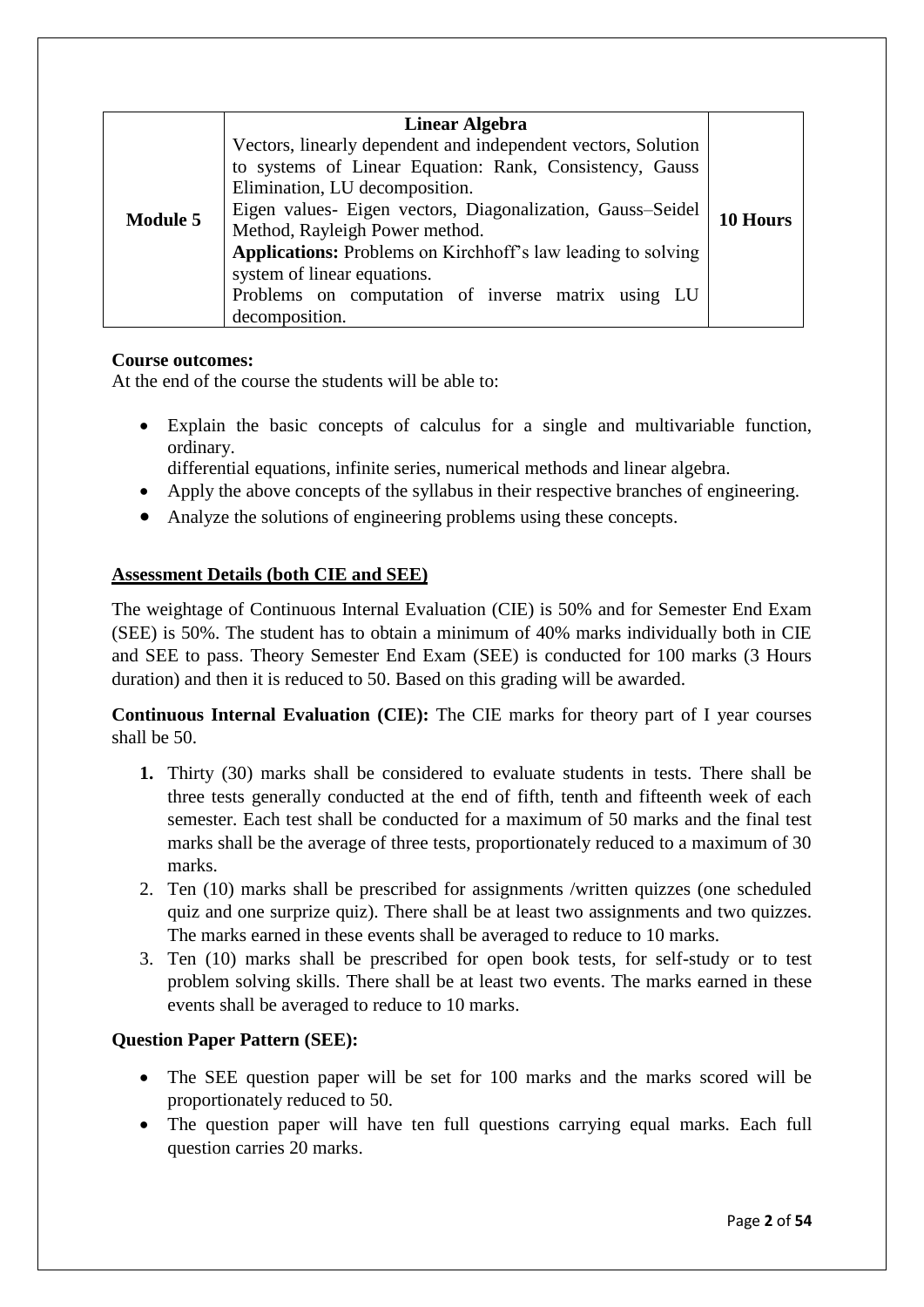- There will be two full questions (with a maximum of four sub questions) from each module.
- Each full question will have sub questions covering all the topics under a module.
- The students will have to answer five full questions, selecting one full question from each module.

#### **Text and Reference Books:**

- 1. S C Chapra and R P Canale, *Numerical Methods for Engineering,* 15th Edition, Tata McGraw Hill
- 2. Erwin Kreyszig, *Advanced Engineering Mathematics*, Latest edition, Wiley Publications.
- 3. B.S. Grewal, *Higher Engineering Mathematics*, Latest edition, Khanna Publishers.
- 4. Gilbert Strang, Linear Algebra and its Applications, Wellesley Publishers.
- 5. Peter V. O'Neil, *Engineering Mathematics*, CENGAGE Learning India Pvt Ltd.
- 6. B.V. Ramana, *Higher Engineering Mathematics*, Latest edition, Tata McGraw Hill.
- **7.** Thomas and Finney, *Calculus and Analytic Geometry,* 9th Edition, Pearson Education.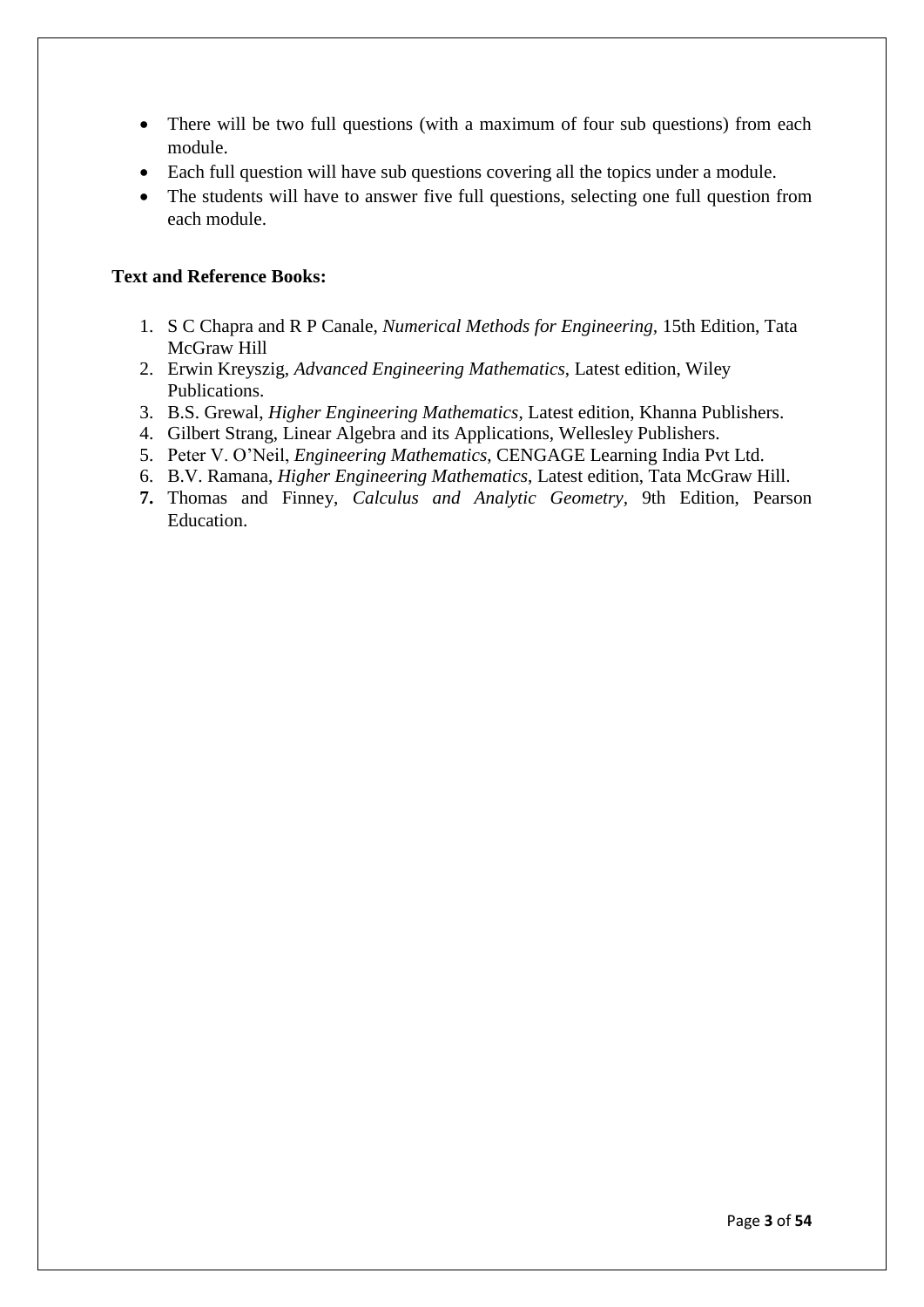| <b>Semester II (Common for both Physics and Chemistry Cycle)</b> |              |                   |    |  |  |  |  |
|------------------------------------------------------------------|--------------|-------------------|----|--|--|--|--|
| No. of Lecture hour/Week                                         | $\mathbf{R}$ | <b>CIE Marks</b>  | 50 |  |  |  |  |
| <b>No. of Tutorial hours/week</b>                                |              | <b>SEE Marks</b>  | 50 |  |  |  |  |
| <b>Total No. of Lecture hours</b>                                | 50           | <b>Exam Hours</b> | 03 |  |  |  |  |
| L: T: P                                                          | 3:2:0        | <b>Credits</b>    | 04 |  |  |  |  |

# **Engineering Mathematics-II (21MAT21)**

| <b>Modules</b>  | <b>Course Content</b>                                                                                                                                                                                                                                                                                                                                                                                                                                                                                              | <b>Teaching</b><br><b>Hours</b> |
|-----------------|--------------------------------------------------------------------------------------------------------------------------------------------------------------------------------------------------------------------------------------------------------------------------------------------------------------------------------------------------------------------------------------------------------------------------------------------------------------------------------------------------------------------|---------------------------------|
| <b>Module 1</b> | <b>Higher Order Differential Equations</b><br>Inverse Differential Operator: Particular integral of the form<br>$e^{ax}$ , Sinax, polynomials and $e^{ax}V(x)$ (up to third order) and<br>Variation of Parameters.<br>Differential Equation with variable coefficient: Cauchy's and<br>Legendre differential equations.<br>Applications: Problems on LRC circuit leading to higher<br>order differential equation. Problems on forced oscillation<br>leading to homogeneous linear ODE                             | 10 Hours                        |
| <b>Module 2</b> | <b>Power Series Solutions:</b> Frobenius method of Power Series<br>(only second order), Bessel's Differential Equation leading to<br>$J_n(x)$ , $J_{1/2}(x)$ , $J_{-1/2}(x)$ , Legendre's Differential Equations,<br>Rodrigues formula(without proof)-Legendre's Polynomial.                                                                                                                                                                                                                                       | 10 Hours                        |
| <b>Module 3</b> | Vector Calculus: VPDO- Gradient of a scalar field (angle<br>between two surfaces & Directional Derivatives), Divergence<br>and Curl of Vector field and its properties (Solenoidal and<br>Irrotational). Line integrals, Green's theorem, Stroke's<br>theorem, and Gauss Divergence theorem.<br>Applications: Problems on calculating work done using line<br>integrals. Problems on finding the outward flux of a filed<br>using Green's theorem                                                                  | 10 Hours                        |
| <b>Module 4</b> | <b>Laplace Transform</b><br>Definition and Laplace transforms of elementary functions<br>(statements only). Laplace transforms of Periodic functions<br>and unit-step function (problems only). Inverse Laplace<br>Transform: Inverse Laplace transforms by method of partial<br>fractions, Convolution theorem to find the inverse Laplace<br>transforms. Solution of linear differential equations using<br>Laplace transforms.<br>Applications: Problems on Laplace transforms related to<br>electric circuits. | 10 Hours                        |
| <b>Module 5</b> | Advanced Linear Algebra: Vector Space, basis and span,<br>subspace, linear Transformation (LT), Matrix representation<br>of LT, Change of basis, Rank nullity theorem, inverse LT.                                                                                                                                                                                                                                                                                                                                 | 10 Hours                        |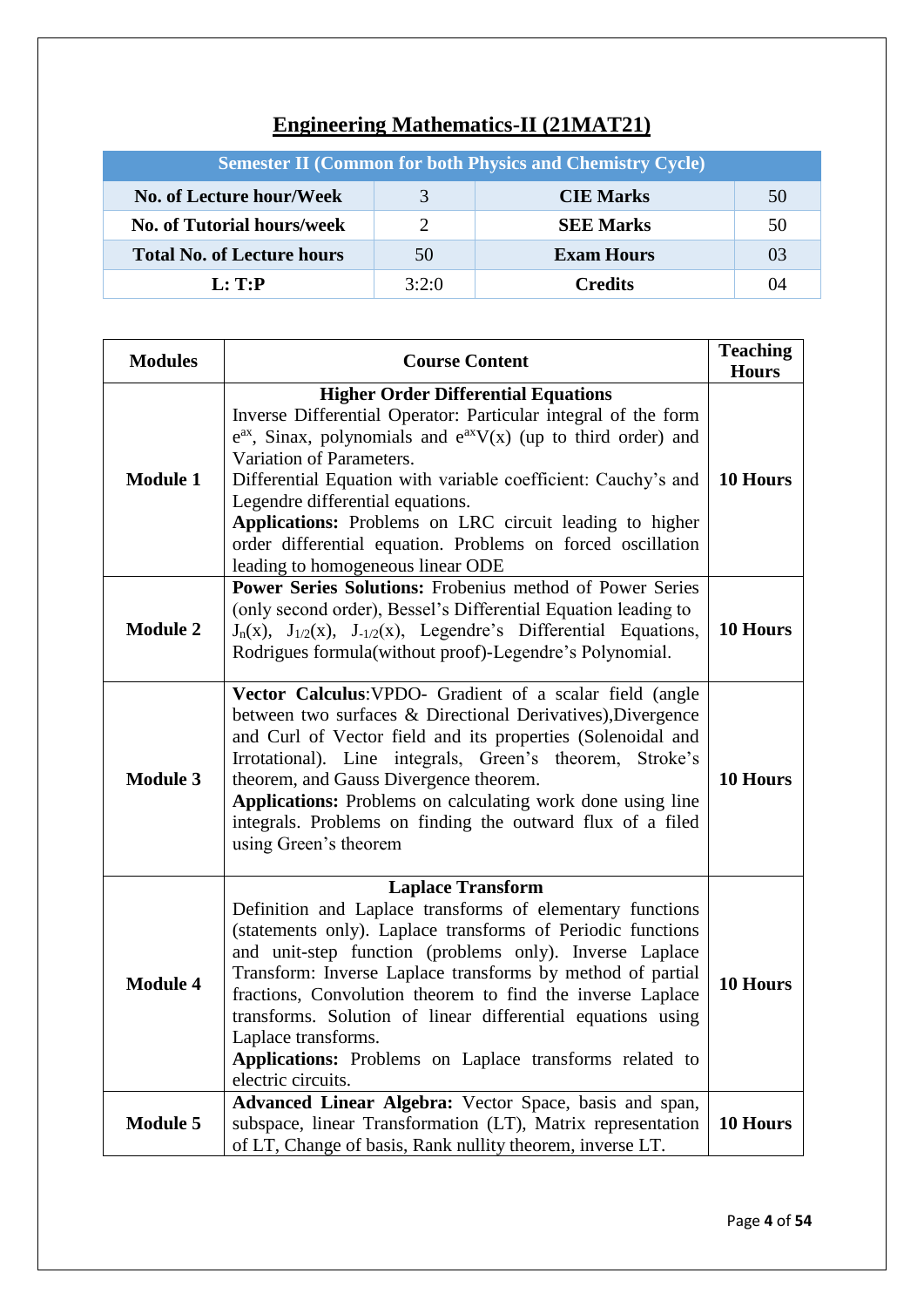#### **Course outcomes:**

At the end of the course the students will be able to:

- Explain the basic concepts of vector calculus, higher order differential equations,
- Laplace transforms and advanced linear algebra.
- Apply the above concepts of the syllabus in their respective branches of engineering.
- Analyze the solutions of engineering problems using these concepts.

#### **Assessment Details (both CIE and SEE)**

The weightage of Continuous Internal Evaluation (CIE) is 50% and for Semester End Exam (SEE) is 50%. The student has to obtain a minimum of 40% marks individually both in CIE and SEE to pass. Theory Semester End Exam (SEE) is conducted for 100 marks (3 Hours duration) and then it is reduced to 50. Based on this grading will be awarded.

**Continuous Internal Evaluation:** The CIE marks for theory part of I year courses shall be 50.

- 1. Thirty (30) marks shall be considered to evaluate students in tests. There shall be three tests generally conducted at the end of fifth, tenth and fifteenth week of each semester. Each test shall be conducted for a maximum of 50 marks and the final test marks shall be the average of three tests, proportionately reduced to a maximum of 30 marks.
- 2. Ten (10) marks shall be prescribed for assignments /written quizzes (one scheduled quiz and one surprize quiz). There shall be at least two assignments and two quizzes. The marks earned in these events shall be averaged to reduce to 10 marks.
- 3. Ten (10) marks shall be prescribed for open book tests, for self-study or to test problem solving skills. There shall be at least two events. The marks earned in these events shall be averaged to reduce to 10 marks.

#### **Question Paper Pattern (SEE):**

- The SEE question paper will be set for 100 marks and the marks scored will be proportionately reduced to 50.
- The question paper will have ten full questions carrying equal marks. Each full question carries 20 marks.
- There will be two full questions (with a maximum of four sub questions) from each module.
- Each full question will have sub questions covering all the topics under a module.
- The students will have to answer five full questions, selecting one full question from each module.

#### **Text and Reference Books:**

- 1. S C Chapra and R P Canale, *Numerical Methods for Engineering,* 15th Edition, Tata McGraw Hill
- 2. Erwin Kreyszig, *Advanced Engineering Mathematics*, Latest edition, Wiley Publications.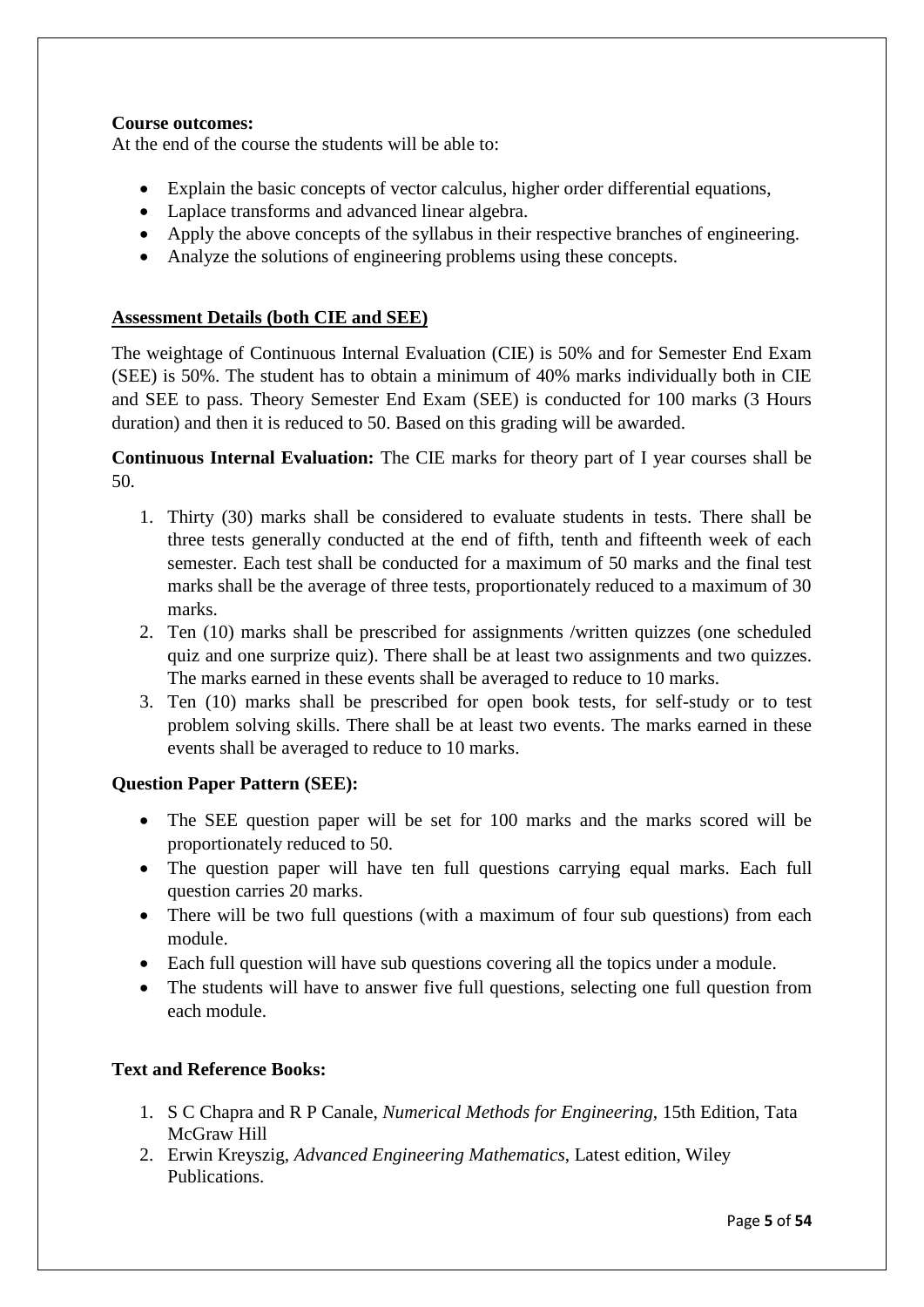- 3. B.S. Grewal, *Higher Engineering Mathematics*, Latest edition, Khanna Publishers.
- 4. Gilbert Strang, Linear Algebra and its Applications, Wellesley Publishers.
- 5. Peter V. O'Neil, *Engineering Mathematics*, CENGAGE Learning India Pvt Ltd.
- 6. B.V. Ramana, *Higher Engineering Mathematics*, Latest edition, Tata McGraw Hill.
- **7.** Thomas and Finney, *Calculus and Analytic Geometry,* 9th Edition, Pearson Education.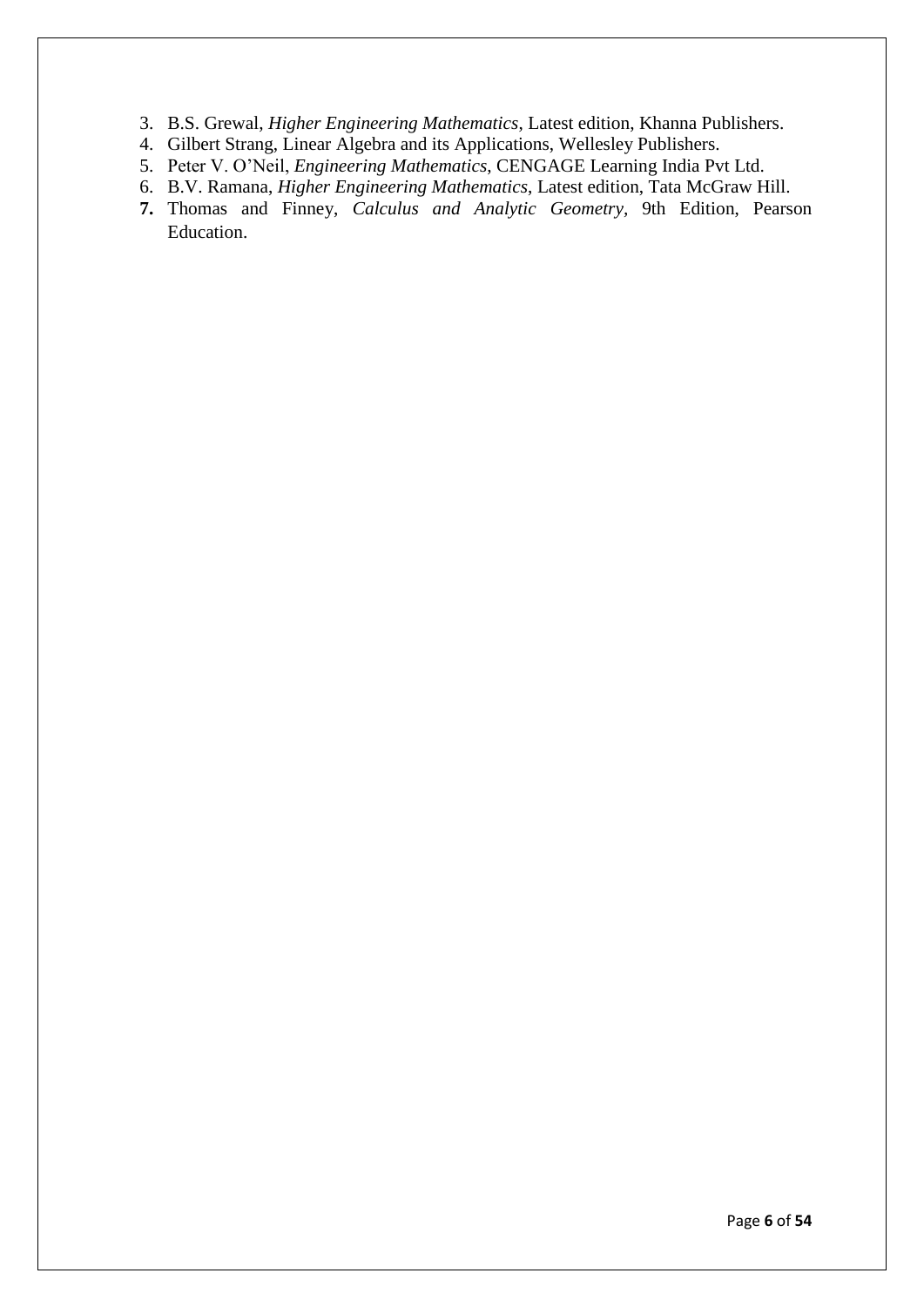# **Engineering Physics (21PHY12/22)**

| <b>Semester I/II</b>              |                          |                   |    |  |  |  |  |
|-----------------------------------|--------------------------|-------------------|----|--|--|--|--|
| No. of Lecture hour/Week          | 3                        | <b>CIE Marks</b>  | 50 |  |  |  |  |
| <b>No. of Tutorial hours/week</b> | $\overline{\phantom{0}}$ | <b>SEE Marks</b>  | 50 |  |  |  |  |
| <b>Total No. of Lecture hours</b> | 40                       | <b>Exam Hours</b> | 03 |  |  |  |  |
| L: T: P                           | 3:0:0                    | <b>Credits</b>    | 03 |  |  |  |  |

| <b>Modules</b>  | <b>Course Content</b>                                                                                                                                                                                                                                                                                                                                                                                                                                                                                                                                                                                                                                                                                                                                                                                                                                                                                                                                                                                                                                                                                              | <b>Teaching</b><br><b>Hours</b> |
|-----------------|--------------------------------------------------------------------------------------------------------------------------------------------------------------------------------------------------------------------------------------------------------------------------------------------------------------------------------------------------------------------------------------------------------------------------------------------------------------------------------------------------------------------------------------------------------------------------------------------------------------------------------------------------------------------------------------------------------------------------------------------------------------------------------------------------------------------------------------------------------------------------------------------------------------------------------------------------------------------------------------------------------------------------------------------------------------------------------------------------------------------|---------------------------------|
| <b>Module 1</b> | Electrostatics, Magnetostatics and Elastic properties of<br>materials:<br>Electrostatics: Electrostatic field and potential of a dipole,<br>dielectric constant, Bound charges due to electric polarization,<br>electric displacement, dielectric slab in uniform electric field,<br>relation between dielectric susceptibility $(\gamma)$ , dielectric<br>constant and polarization density (P). Numerical problems.<br>Magnetostatics: Biot Savart's law, divergence and curl of<br>static magnetic field, Gauss divergence theorem sand stokes'<br>theorem, Faraday's law in terms of EMF produced by<br>changing magnetic flux.<br><b>Elastic properties of materials:</b> concept of elasticity, stress,<br>strain, tensile stress, shear stress, compressive stress. Hooke's<br>law, different elastic moduli: Poisson's ratio, Expression for<br>Young's modulus (Y), Bulk modulus and Rigidity modulus<br>(n) in terms of $\alpha$ and $\beta$ . Relation between Y, n and K.<br>Derivation of expression for bending moment of a beam with<br>circular and rectangular cross section. Numerical problems. | 08 Hours                        |
| <b>Module 2</b> | Crystal physics: Space lattice, Basis vectors, Unit cell, lattice<br>parameters. Bravais lattice and crystal systems, Estimation of<br>directions and planes in a crystal lattice, Miller indices and<br>expression for interplanar spacing in terms of Miller indices.<br>Expression for lattice constant for a cubic lattice, Co-<br>ordination number, Atomic packing factor-Atomic packing<br>factor for sc, bcc and fcc structures. Crystal structures of NaCl<br>and diamond, Diffraction of X-rays -derivation of Bragg's<br>law, X-ray spectrometer, -problems on Bragg's law.                                                                                                                                                                                                                                                                                                                                                                                                                                                                                                                             | 08 Hours                        |
| <b>Module 3</b> | Introduction to solids: Review of classical free electron<br>theory, Quantum free electron theory, Fermi energy and Fermi<br>factor in metals, Variation of Fermi factor with energy and<br>temperature, Fermi-Dirac statistics, Derivation of density of<br>states, Band theory of solids (qualitative approach) Intrinsic<br>semiconductors, concept of effective mass (qualitative)<br>carrier<br>Intrinsic<br>density,<br>Fermi<br>level<br>in<br>intrinsic<br>semiconductors, Extrinsic semiconductors- types, variation of<br>carrier concentration with temperature, variation of Fermi                                                                                                                                                                                                                                                                                                                                                                                                                                                                                                                     | 08 Hours                        |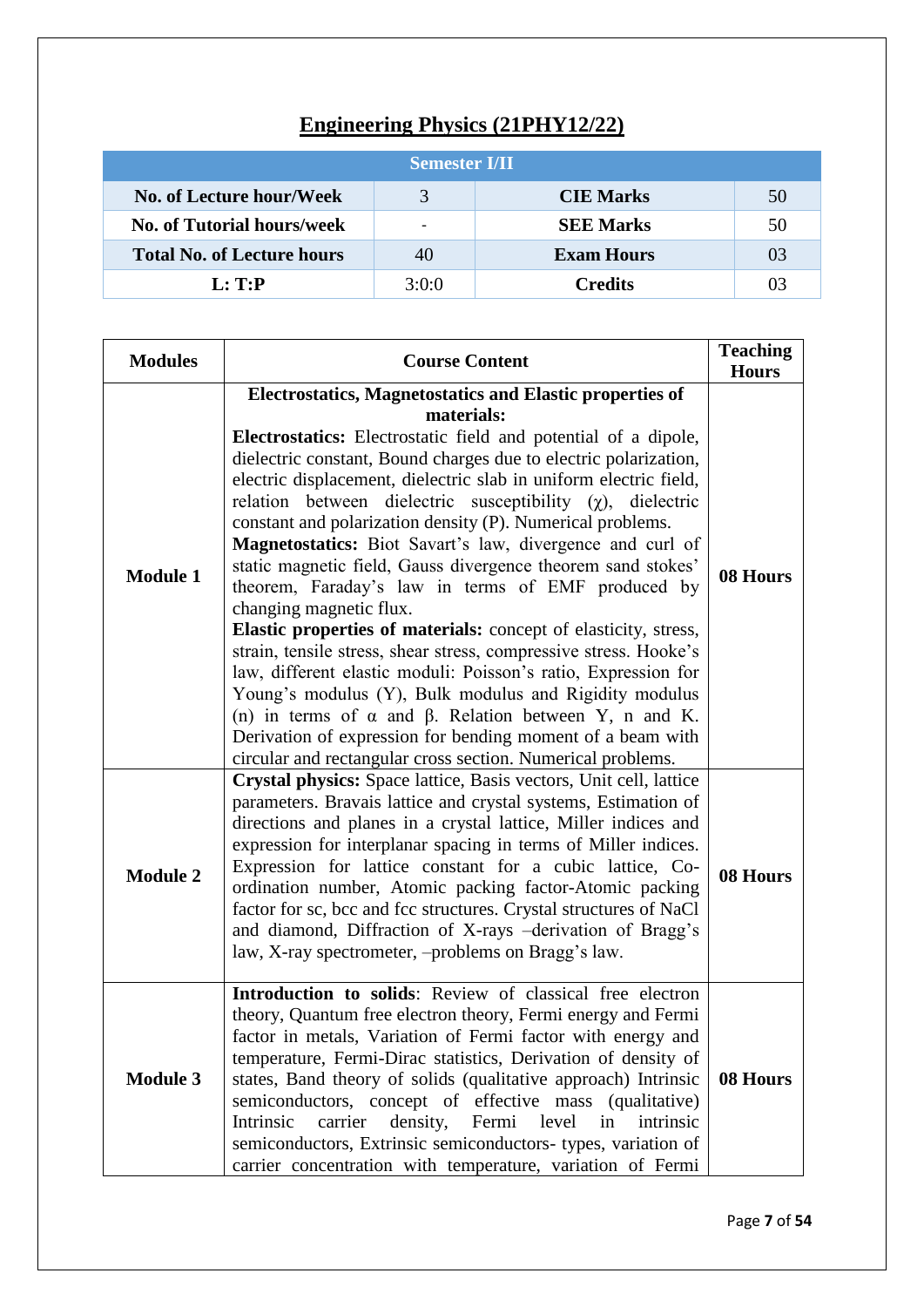|                 | level with temperature, numerical problems.                                                                                                                                                                                                                                                                                                                                                                                                                                                                                                                                                                                                                                                                                                                                                                                                                                                               |          |
|-----------------|-----------------------------------------------------------------------------------------------------------------------------------------------------------------------------------------------------------------------------------------------------------------------------------------------------------------------------------------------------------------------------------------------------------------------------------------------------------------------------------------------------------------------------------------------------------------------------------------------------------------------------------------------------------------------------------------------------------------------------------------------------------------------------------------------------------------------------------------------------------------------------------------------------------|----------|
| <b>Module 4</b> | <b>Modern Physics</b><br>Dual nature of matter: Wave particle dualism, de-Broglie<br>hypothesis, Davisson and Germer experiment, Matter waves<br>and their characteristic properties. Phase velocity and group<br>velocity, Relation between phase velocity and group velocity.<br>Relation between group velocity and particle velocity.<br>Problems on de-Broglie's wavelength.<br>mechanics; Heisenberg's uncertainty principle,<br>Wave<br>significance and its applications: non-existence of electron<br>inside the nucleus. Properties of wave function and physical<br>significance. Probability density and Normalization of wave                                                                                                                                                                                                                                                                | 08 Hours |
|                 | function, Schrodinger time independent wave equation in one-<br>dimension, Eigen values and Eigen functions. Particle in one<br>dimensional infinite potential well. Numerical problems.                                                                                                                                                                                                                                                                                                                                                                                                                                                                                                                                                                                                                                                                                                                  |          |
| <b>Module 5</b> | Lasers, optical fibers and nanomaterials:<br>Lasers: Laser Characteristics, Spatial and<br>Temporal<br>Coherence, Einstein Coefficient and its significance,<br>Population inversion, Two, three and four level systems,<br>Pumping schemes, Threshold gain coefficient, Components of<br>laser, Nd-YAG, He-Ne, and Dye laser and their engineering<br>applications. Numerical problems.<br><b>Optical fibers-</b> Construction<br>and light propagation<br>mechanism in optical fibers (total internal reflection and its<br>importance), Propagation mechanism in optical fibers. Angle<br>of acceptance. Numerical aperture. Types of optical fibers and<br>modes of propagation. Attenuation, Pulse<br>dispersion<br>(qualitative only). Nanomaterials- Effect of nano-scale<br>dimension, Classification of nano materials, Properties and<br>applications of nano systems, Carbon nanotubes (CNTs). | 08 Hours |

#### **Course Outcomes:**

At the end of the course the students will be able to:

- Recall and relate the knowledge of quantum physics to the properties of advanced materials such as conductors, semiconductors, dielectrics, lasers, optical fibers and nanomaterials.
- Interpret the physical laws to study the materials properties.
- Apply the problem-solving ability to identify and construct the applications of the advanced materials in new technologies.

#### **Assessment Details (both CIE and SEE)**

The weightage of Continuous Internal Evaluation (CIE) is 50% and for Semester End Exam (SEE) is 50%. The student has to obtain a minimum of 40% marks individually both in CIE and SEE to pass. Theory Semester End Exam (SEE) is conducted for 100 marks (3 Hours duration) and then it is reduced to 50. Based on this grading will be awarded.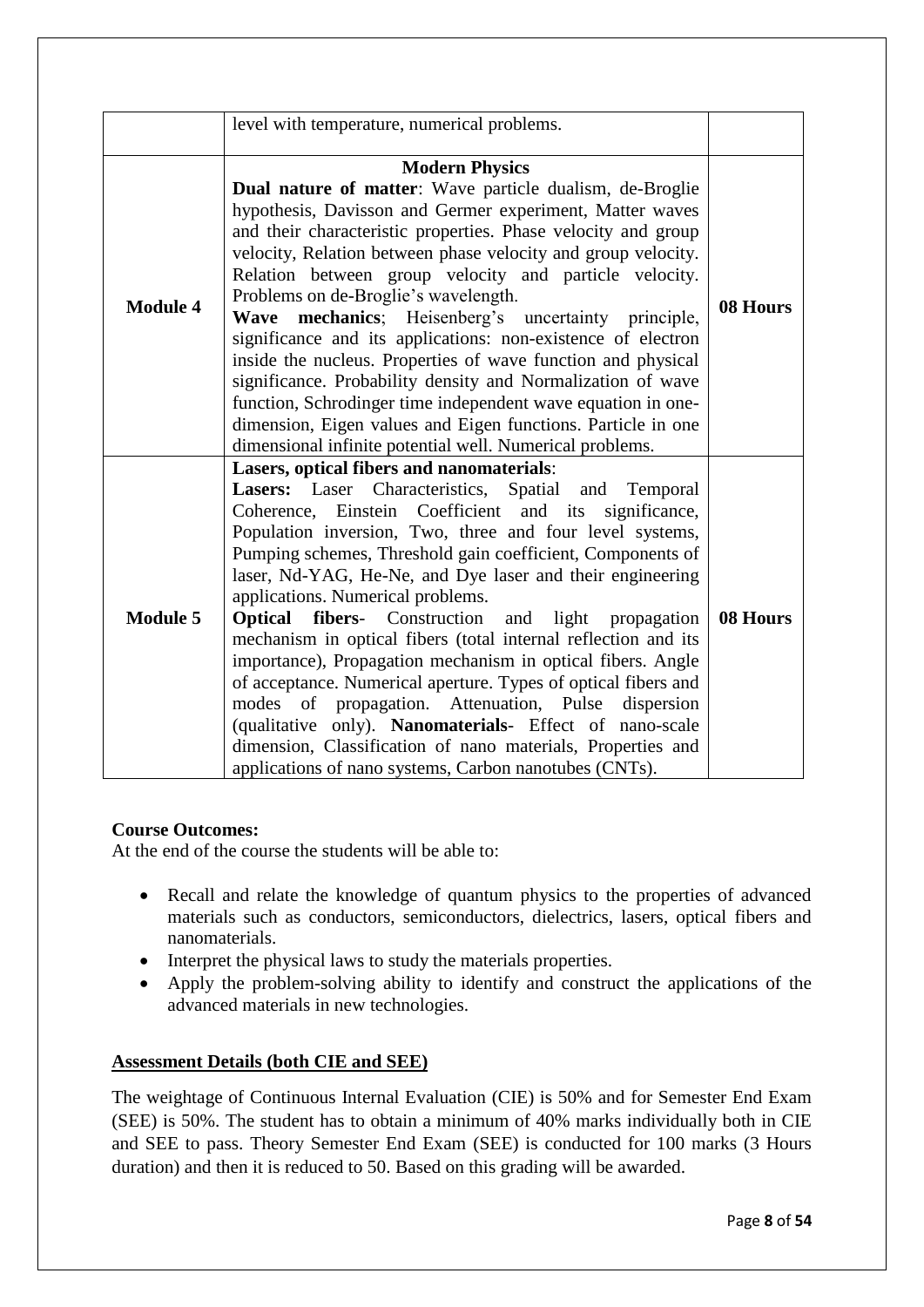**Continuous Internal Evaluation:** The CIE marks for theory part of I year courses shall be 50.

- 1. Thirty (30) marks shall be considered to evaluate students in tests. There shall be three tests generally conducted at the end of fifth, tenth and fifteenth week of each semester. Each test shall be conducted for a maximum of 50 marks and the final test marks shall be the average of three tests, proportionately reduced to a maximum of 30 marks.
- 2. Ten (10) marks shall be prescribed for assignments /written quizzes (one scheduled quiz and one surprize quiz). There shall be at least two assignments and two quizzes. The marks earned in these events shall be averaged to reduce to 10 marks.
- 3. Ten (10) marks shall be prescribed for open book tests, for self-study or to test problem solving skills. There shall be at least two events. The marks earned in these events shall be averaged to reduce to 10 marks.

#### **Question Paper Pattern (SEE):**

- The SEE question paper will be set for 100 marks and the marks scored will be proportionately reduced to 50.
- The question paper will have ten full questions carrying equal marks. Each full question carries 20 marks.
- There will be two full questions (with a maximum of four sub questions) from each module.
- Each full question will have sub questions covering all the topics under a module. The students will have to answer five full questions, selecting one full question from each module.

#### **Text and Reference books:**

- 1. Fundamentals of Physics Halliday and Resnick, 10th Edition, 2012, Wiley, UK
- 2. Introduction to Mechanics MK Verma, 2008, CRC Press, Taylor and Francis.
- 3. Quantum Mechanics D.J Griffiths, 2013, Pearson Pentice Hall, New Jercy.
- 4. Lasers and Nonlinear Optics B.B Laud, 2011, New Age International, New Delhi.
- 5. Solid State Electronics Devices B.G. Streetman, 7th Edition, 2014, Pearson Pentice Hall, New Jersy.
- 6. Concept of Modern Physics Arthur Beiser, 2009, MacGraw Hill, New Delhi.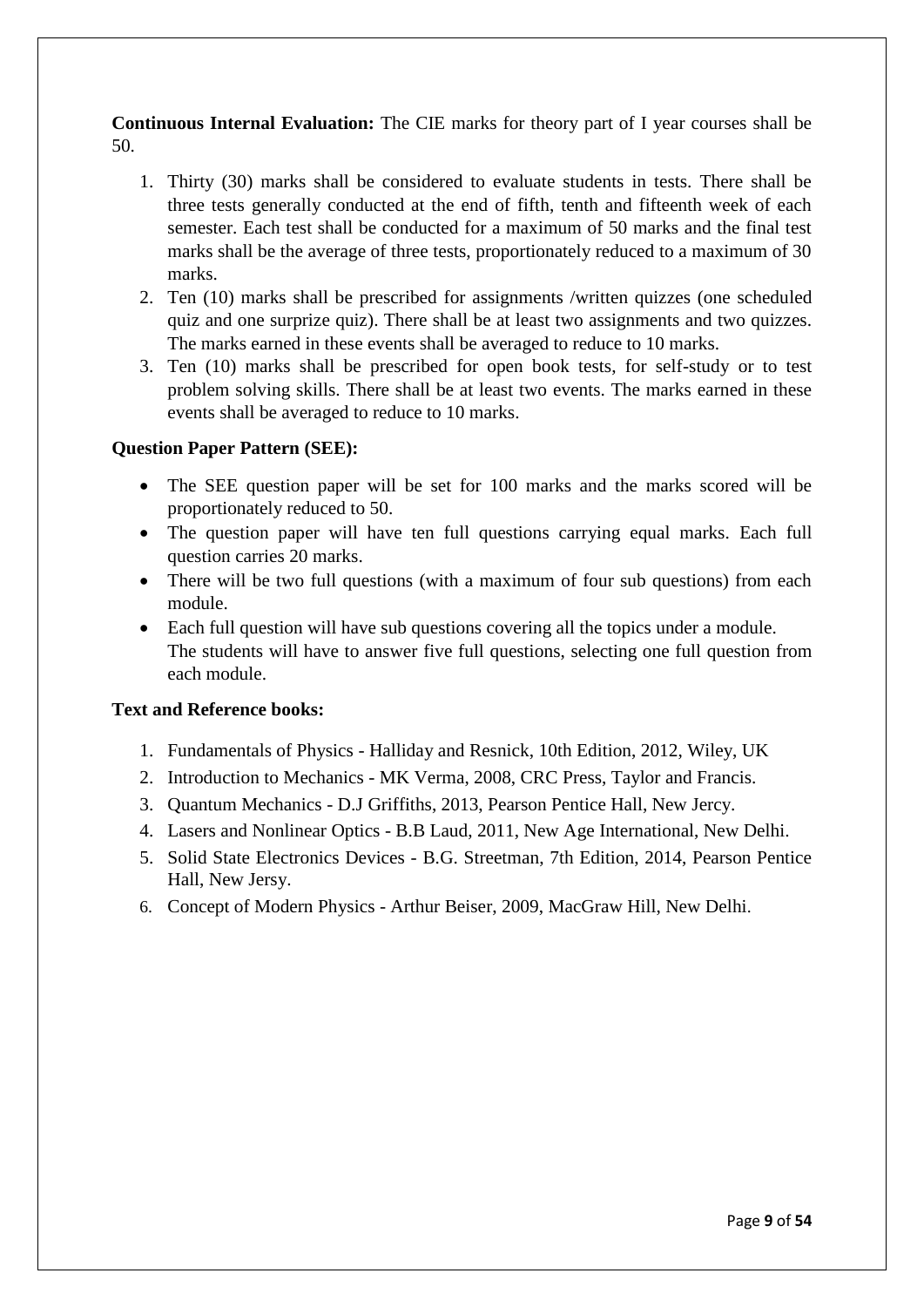|                                   | <b>Semester I/II</b>     |                   |    |
|-----------------------------------|--------------------------|-------------------|----|
| No. of Lecture hour/Week          |                          | <b>CIE Marks</b>  | 50 |
| <b>No. of Tutorial hours/week</b> | $\overline{\phantom{0}}$ | <b>SEE Marks</b>  | 50 |
| <b>Total No. of Lecture hours</b> | 40                       | <b>Exam Hours</b> | 03 |
| $L: \mathbf{T}:\mathbf{P}$        | 3:0:0                    | <b>Credits</b>    | 03 |

# **Basic Electronics Engineering (21ELN13/23)**

| <b>Modules</b>  | <b>Course Content</b>                                                                                                                                                                                                                                                                                                                                                                                                                                                                                                                                                                                                                                                                                                                                                       |          |  |
|-----------------|-----------------------------------------------------------------------------------------------------------------------------------------------------------------------------------------------------------------------------------------------------------------------------------------------------------------------------------------------------------------------------------------------------------------------------------------------------------------------------------------------------------------------------------------------------------------------------------------------------------------------------------------------------------------------------------------------------------------------------------------------------------------------------|----------|--|
| <b>Module 1</b> | <b>Semiconductor Diode and its Applications: Construction,</b><br>working, and characteristics of PN-junction Diode, Diode<br>approximations, Shockley's Equation, Half-wave, Full-wave,<br>and Bridge Rectifiers, Mention of expression for average,<br>RMS, and Peak Inverse Voltage, and Ripple Factor to each<br>configuration, Zener Diode and its Characteristics,<br>Transistor: Construction and working of Bipolar Junction<br>Transistor, Transistor voltages and currents, mention of CB,<br>CE and CC configurations, Input and Output characteristics of<br>CE configuration, Circuit diagram and working of Transistor<br>as Switch and Amplifier.<br>Amplifiers: Need for transistor biasing, Voltage-Divider Bias<br>Circuit, Classification of amplifiers. | 08 Hours |  |
| <b>Module 2</b> | Field Effect Transistors: Construction and working of JFET,<br>Common Drain and Transfer Characteristics of JFET.<br><b>MOSFET:</b> Construction, working and Characteristics of<br>Depletion and Enhancement mode MOSFETs.<br><b>CMOS:</b> Construction, Working and Characteristics of CMOS<br>transistors.                                                                                                                                                                                                                                                                                                                                                                                                                                                               | 08 Hours |  |
| <b>Module 3</b> | Basics of Digital Electronics: Analog verses Digital Signals,<br>Decimal, Binary, Octal and Hexadecimal Numbers and<br>interconversion among them, 2's complement Arithmetic,<br>Addition and Subtraction of Binary Numbers, Basic and<br>Universal Gates.<br>Combinational Logic Circuits: Boolean Algebra and<br>Theorems, Simplification of Logic Circuits, SoP and PoS<br>forms, 2 and 3 variable K-Maps.<br>Sequential Logic Circuits: Basics of Flip-flops, SR and JK<br>Flip-flops.                                                                                                                                                                                                                                                                                  | 08 Hours |  |
| <b>Module 4</b> | Operational Amplifiers and its Applications: Basics of<br>Differential Ampler, Block diagram of Op-amp and its modes,<br>Ideal verses Practical Op-amps, Open and Closed Loop Op-<br>amp configurations.<br>Op-amp Parameters: Definition and expression for Voltage<br>gain, CMRR, Input Offset Voltage and Current, Input Bias<br>Current, Virtual Ground, Input and Output impedance, Slew                                                                                                                                                                                                                                                                                                                                                                               | 08 Hours |  |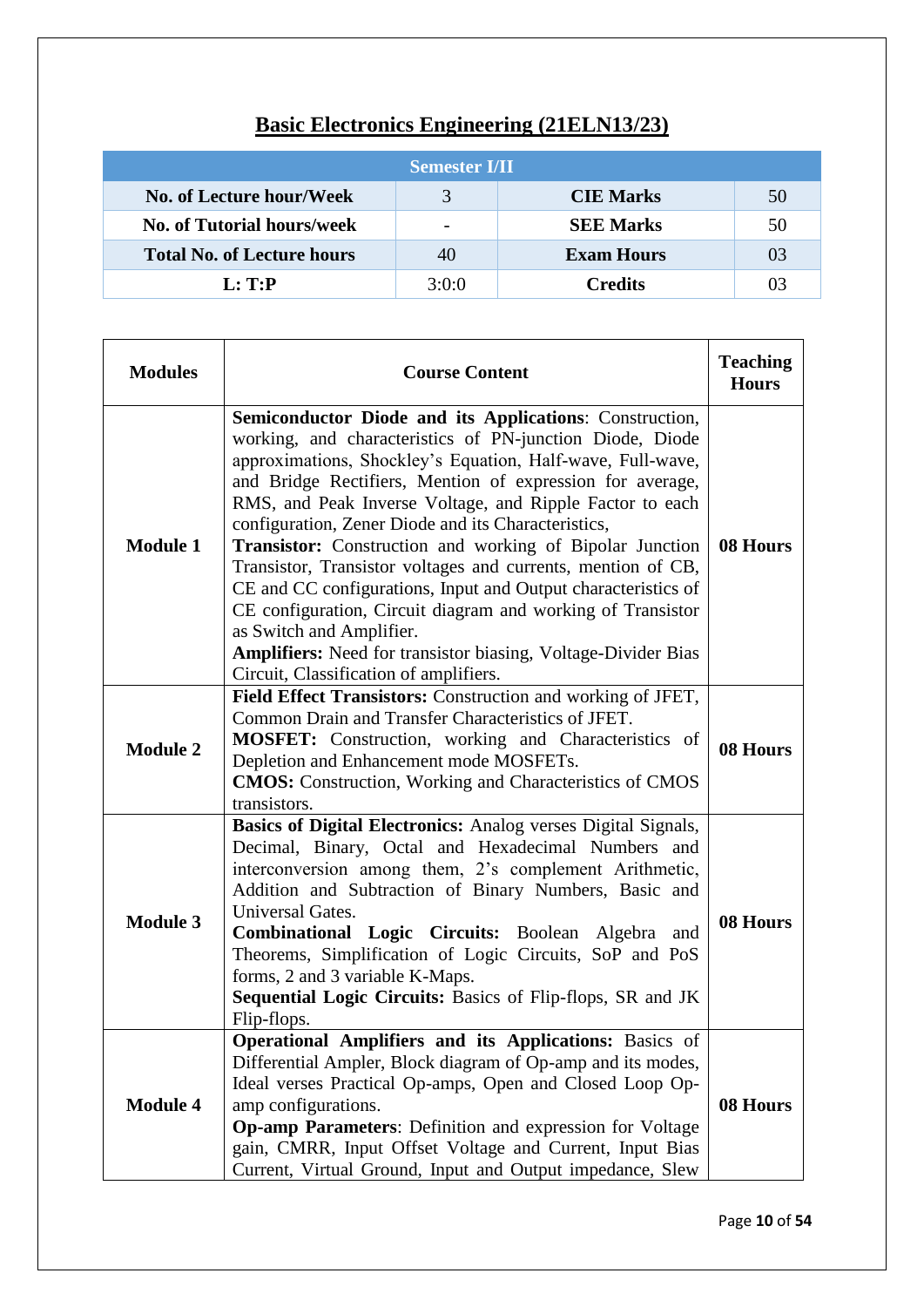|                 | Rate.                                                                                                                                                                                                                                                                                                                                                                                                                                  |          |
|-----------------|----------------------------------------------------------------------------------------------------------------------------------------------------------------------------------------------------------------------------------------------------------------------------------------------------------------------------------------------------------------------------------------------------------------------------------------|----------|
| <b>Module 5</b> | Basics of Electronic Communication: Definition of<br>Modulation and Demodulation, Need for Modulation,<br>Electromagnetic Frequency Spectrum.<br>Analog Communication: Block Diagram of Analog<br>Communication System, Principles of AM and FM<br>Modulation Schemes and their Comparison.<br>Digital Communication: Block Diagram of Digital<br>Modulation System, Advantages of Digital Communication<br>over Analog Communication. | 08 Hours |

#### **Course Outcome:**

At the end of the course the student will be able to:

- Analyze the characteristics of Basic Electronic Devices
- Realize the importance of Electronic Devices in everyday life
- Apply the principles of working of Electronic Devices to design the Electronic circuits
- Analyze the importance of Electronic Communication System
- Gain the fundamental knowledge on the operation of Mobile Telephones

#### **Assessment Details (both CIE and SEE)**

The weightage of Continuous Internal Evaluation (CIE) is 50% and for Semester End Exam (SEE) is 50%. The student has to obtain a minimum of 40% marks individually both in CIE and SEE to pass. Theory Semester End Exam (SEE) is conducted for 100 marks (3 Hours duration) and then it is reduced to 50. Based on this grading will be awarded.

**Continuous Internal Evaluation:** The CIE marks for theory part of I year courses shall be 50.

- 1. Thirty (30) marks shall be considered to evaluate students in tests. There shall be three tests generally conducted at the end of fifth, tenth and fifteenth week of each semester. Each test shall be conducted for a maximum of 50 marks and the final test marks shall be the average of three tests, proportionately reduced to a maximum of 30 marks.
- 2. Ten (10) marks shall be prescribed for assignments /written quizzes (one scheduled quiz and one surprize quiz). There shall be at least two assignments and two quizzes. The marks earned in these events shall be averaged to reduce to 10 marks.
- 3. Ten (10) marks shall be prescribed for open book tests, for self-study or to test problem solving skills. There shall be at least two events. The marks earned in these events shall be averaged to reduce to 10 marks.

#### **Question Paper Pattern (SEE):**

- The SEE question paper will be set for 100 marks and the marks scored will be proportionately reduced to 50.
- The question paper will have ten full questions carrying equal marks. Each full question carries 20 marks.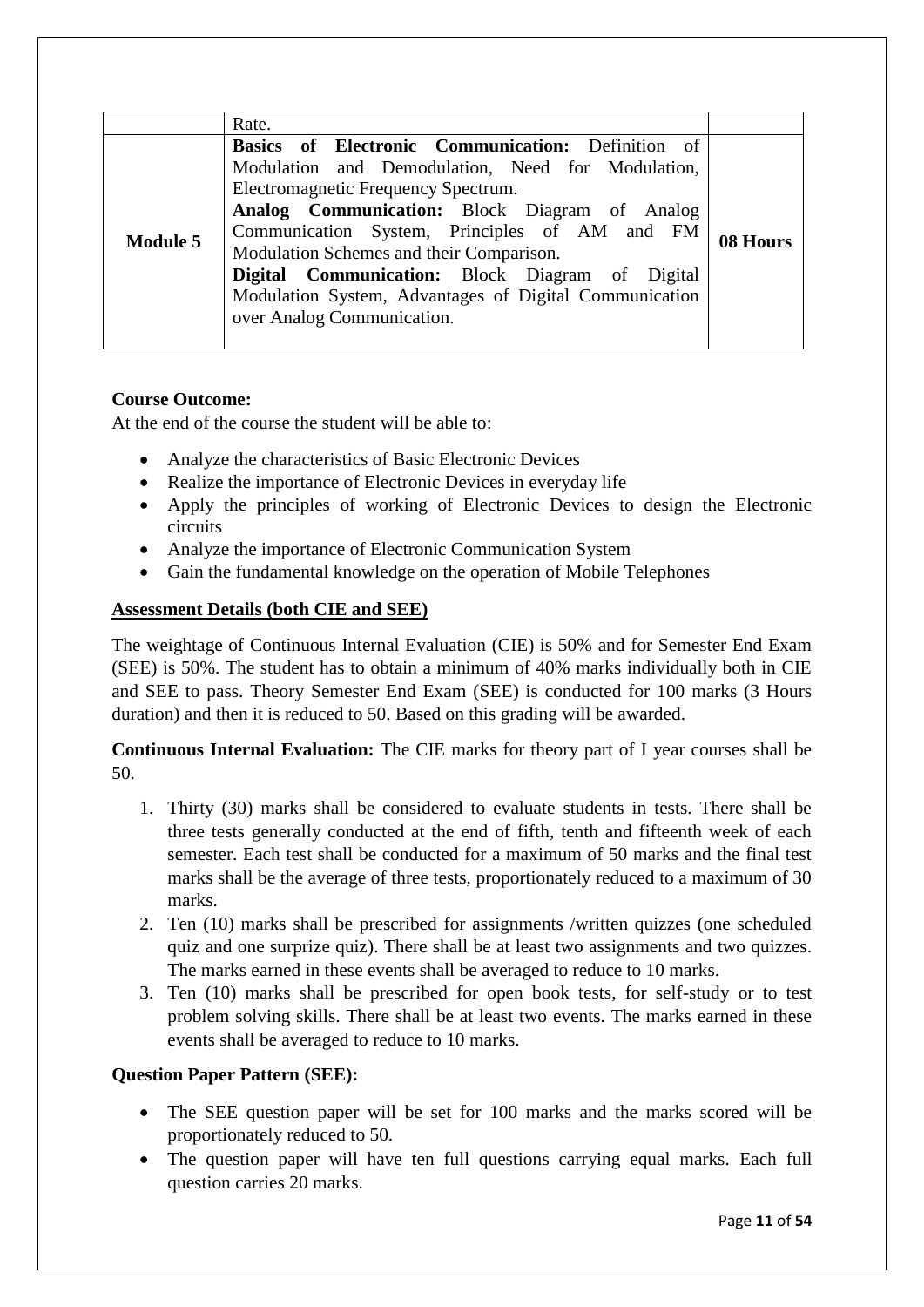- There will be two full questions (with a maximum of four sub questions) from each module.
- Each full question will have sub questions covering all the topics under a module.
- The students will have to answer five full questions, selecting one full question from each module.

#### **Text Books:**

- 1. David A. Bell, "Electronic Devices and Circuits," 5th Edition, Oxford University Press, 2015.
- 2. Ramakanth A Gayakwad, "Op-Amps and Linear ICs," Pearson Education, 4<sup>th</sup> Edition, 2015.
- 3. D. P. Leach, A.P. Malvino, Goutham S, "Digital Principles and Applications," 8<sup>th</sup> Edition, MGH, 2014.
- 4. Wayne Tomasi, "Electronic Communications Systems," 5th Edition, Pearson Education, 2009.

#### **Reference Books:**

- 1. [Robert L Boylestad](https://www.sapnaonline.com/shop/author/robert-l-boylestad) and [Louis Nashelsky,](https://www.sapnaonline.com/shop/author/louis-nashelsky) "Electronic Devices & Circuit Theory," 11<sup>th</sup> Edition, Pearson Education India, 2018.
- 2. David A. Bell, "Operational Amplifiers and Linear ICs," 3<sup>rd</sup> Edition, Oxford University Press, 2011.
- 3. Morris Mano, "Digital Logic and Computer Design," Pearson Education, 2004
- 4. Kennedy and Davis, "Electronic Communication System," 5th Edition, MGH, 2011.
- 5. R. S. Sedha, "A Text book of Applied Electronics," 7<sup>th</sup> Edition, S. Chand and Company Ltd., 2011.

#### **E-Resources:**

- 1. https://www.elsevier.com/books/basic-electronics/holbrook/978-0-08-006865-7
- 2. http://nptel.ac.in/courses/117103063/
- 3. https://nptel.ac.in/courses/117/105/117105143/
- 4. https://swayam.gov.in/
- 5. https://www.mooc-list.com/course/introduction-electronics-coursera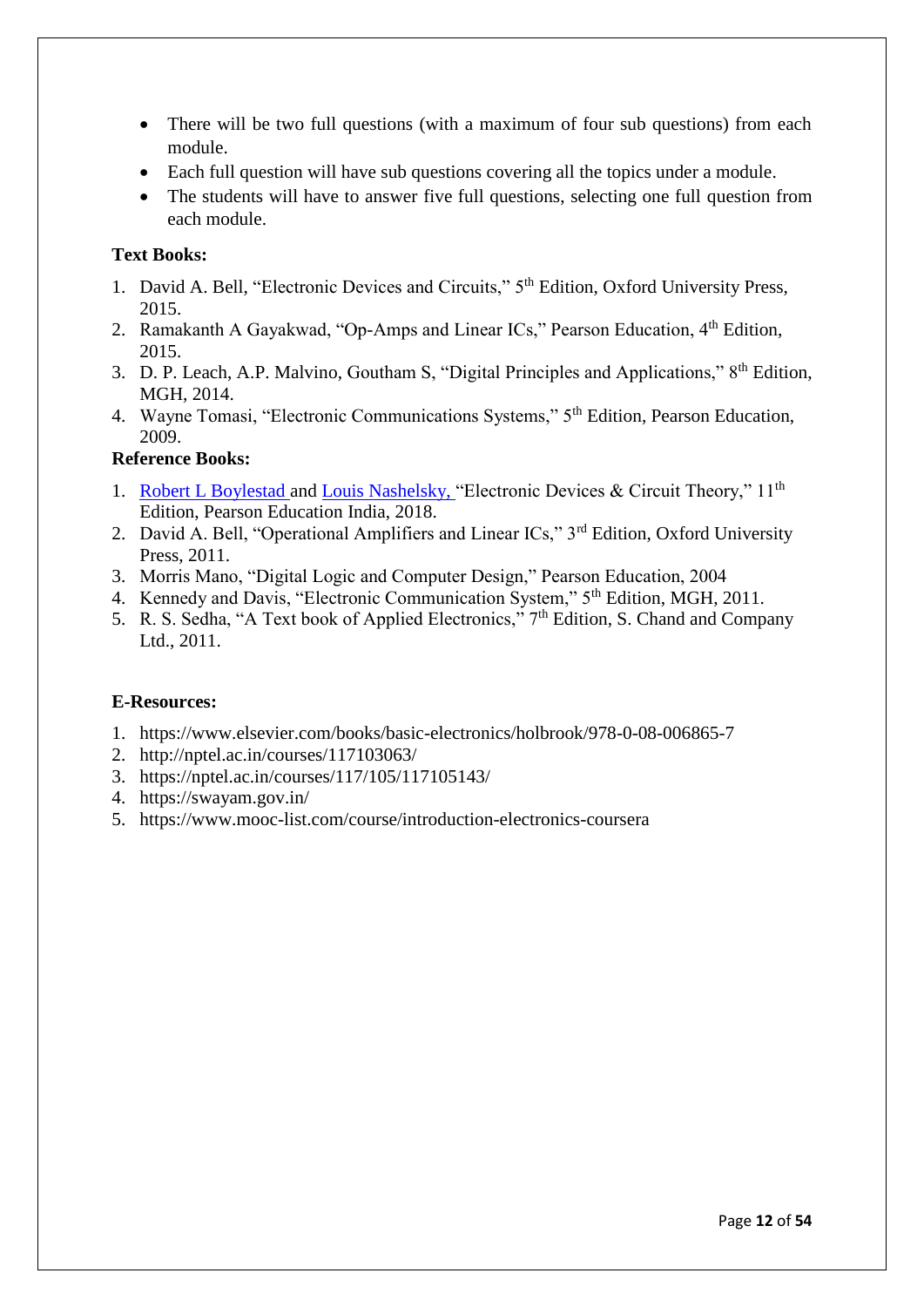|                                   | <b>Semester I/II</b> |                   |    |
|-----------------------------------|----------------------|-------------------|----|
| No. of Lecture hour/Week          | $\mathbf{\Omega}$    | <b>CIE Marks</b>  | 50 |
| <b>No. of Tutorial hours/week</b> |                      | <b>SEE Marks</b>  | 50 |
| <b>Total No. of Lecture hours</b> | 40                   | <b>Exam Hours</b> | 03 |
| L: T: P                           | 3:0:0                | <b>Credits</b>    | 03 |

# **Elements of Civil Engineering (21CIV14/24)**

| <b>Modules</b>  | <b>Course Content</b>                                                                                                                                                                                                                                                                                                                                                                                                                                                                                                                                                                                                                                                                          | <b>Teaching</b><br><b>Hours</b> |
|-----------------|------------------------------------------------------------------------------------------------------------------------------------------------------------------------------------------------------------------------------------------------------------------------------------------------------------------------------------------------------------------------------------------------------------------------------------------------------------------------------------------------------------------------------------------------------------------------------------------------------------------------------------------------------------------------------------------------|---------------------------------|
| <b>Module 1</b> | Introduction: Definition of Civil Engineering, Scope of<br>different fields of Civil Engineering; Building Materials,<br>Surveying, Geotechnical Engineering, Structural Engineering,<br>Construction Technology, Hydraulics, Water Resources<br>& Irrigation Engineering, Transportation Engineering and<br>Environmental Engineering. Role of Civil Engineers in the<br>Infrastructural development, effect of infrastructural facilities<br>on social-economic development of a country.<br>Bridges: Types of Bridges and Culverts, RCC, Steel and<br>Composite Bridges Dams: Different types of Dams based on<br>Material, Structural behaviour and functionality with simple<br>sketches. | 08 Hours                        |
| <b>Module 2</b> | Virtual Work and Energy Method-Virtual displacements,<br>principle of virtual work for particle and ideal system of rigid<br>bodies, degrees of freedom. Active force diagram, systems<br>with friction, mechanical efficiency. Conservative forces and<br>potential energy (elastic and gravitational), energy equation<br>for equilibrium. Applications of energy method for<br>equilibrium. Stability of equilibrium.                                                                                                                                                                                                                                                                       | 08 Hours                        |
| <b>Module 3</b> | Review of particle dynamics-Rectilinear motion; Plane<br>curvilinear motion(rectangular, path, and polar coordinates).<br>3-D curvilinear motion; Relative and constrained motion;<br>Newton's 2nd law (rectangular, path, and<br>polar<br>coordinates). Work-kinetic energy, power, potential energy.<br>Impulse-momentum (linear, angular).                                                                                                                                                                                                                                                                                                                                                  | 08 Hours                        |
| <b>Module 4</b> | Introduction to Kinetics of Rigid Bodies covering, Basic<br>terms, general principles in dynamics; Types of motion,<br>Instantaneous centre of rotation in plane motion and simple<br>problems; D'Alembert's principle and its applications in plane<br>motion and connected bodies; Work energy principle and its<br>application in plane motion of connected bodies; Kinetics of<br>rigid body rotation.                                                                                                                                                                                                                                                                                     | 08 Hours                        |
| <b>Module 5</b> | Mechanical Vibrations covering, Basic terminology, free and<br>forced vibrations, resonance and its effects; Degree of<br>freedom; Derivation for frequency and amplitude of free<br>vibrations without damping and single degree of freedom<br>system, simple problems, types of pendulum, use of simple,                                                                                                                                                                                                                                                                                                                                                                                     | 08 Hours                        |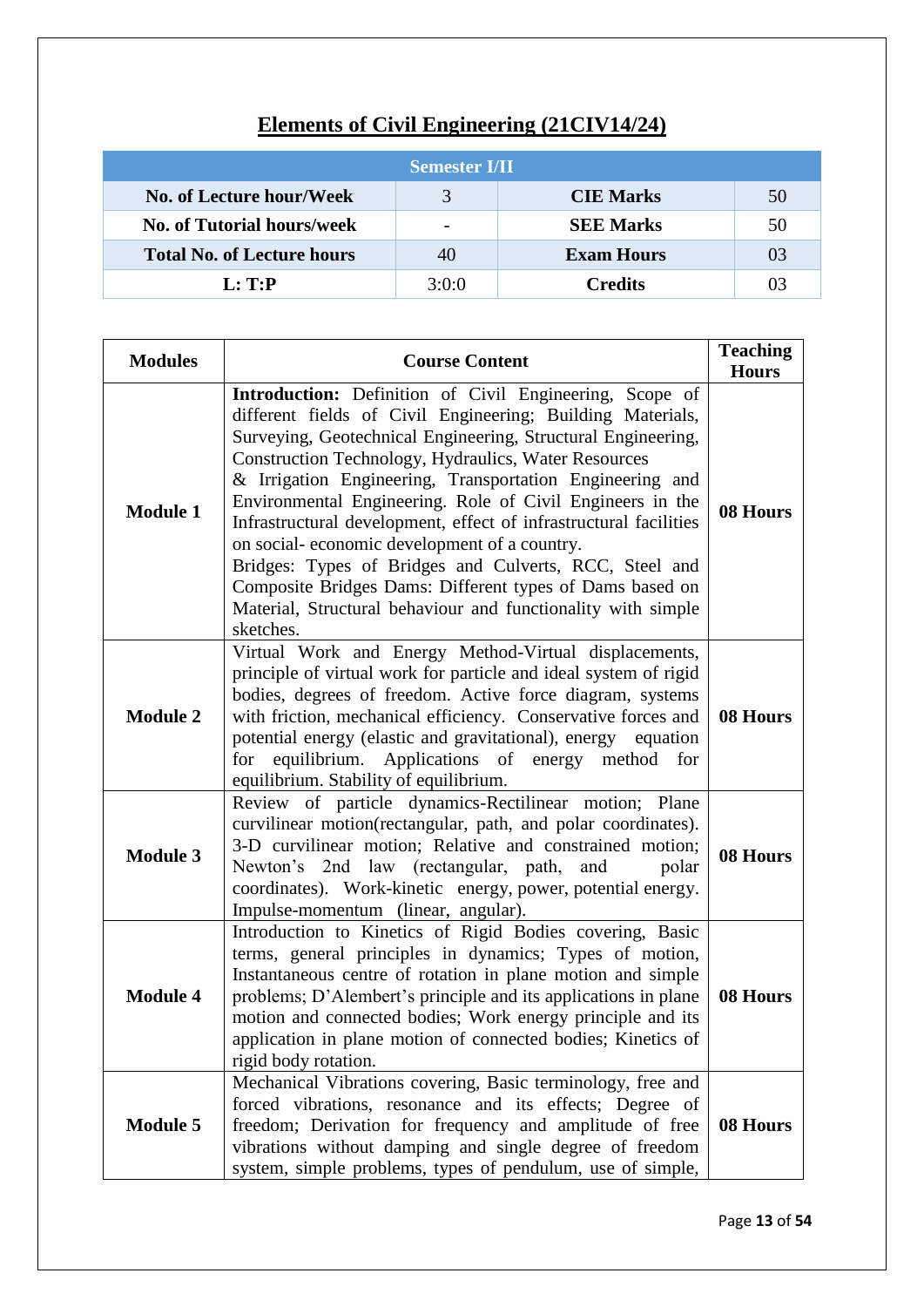|  | compound and torsion pendulums. |  |
|--|---------------------------------|--|
|  |                                 |  |

#### **Course outcomes:**

At the end of the course the students will be able to:

- Mention the application of the various fields of civil Engineering.
- Determining the basic knowledge of mathematics and physics to solve real-world problem.
- Use scalar and vector analytical techniques for analysing forces in statically determinate structures
- Understand basic kinematics concepts displacement, velocity and acceleration.
- Understand basic dynamics concepts force, momentum, work and energy.

#### **Assessment Details (both CIE and SEE)**

The weightage of Continuous Internal Evaluation (CIE) is 50% and for Semester End Exam (SEE) is 50%. The student has to obtain a minimum of 40% marks individually both in CIE and SEE to pass. Theory Semester End Exam (SEE) is conducted for 100 marks (3 Hours duration) and then it is reduced to 50. Based on this grading will be awarded.

#### **Continuous Internal Evaluation:** The CIE marks for theory part of I year courses shall be 50.

- 1. Thirty (30) marks shall be considered to evaluate students in tests. There shall be three tests generally conducted at the end of fifth, tenth and fifteenth week of each semester. Each test shall be conducted for a maximum of 50 marks and the final test marks shall be the average of three tests, proportionately reduced to a maximum of 30 marks.
- 2. Ten (10) marks shall be prescribed for assignments /written quizzes (one scheduled quiz and one surprize quiz). There shall be at least two assignments and two quizzes. The marks earned in these events shall be averaged to reduce to 10 marks.
- 3. Ten (10) marks shall be prescribed for open book tests, for self-study or to test problem solving skills. There shall be at least two events. The marks earned in these events shall be averaged to reduce to 10 marks.

#### **Question Paper Pattern (SEE):**

- The SEE question paper will be set for 100 marks and the marks scored will be proportionately reduced to 50.
- The question paper will have ten full questions carrying equal marks. Each full question carries 20 marks.
- There will be two full questions (with a maximum of four sub questions) from each module.
- Each full question will have sub questions covering all the topics under a module.
- The students will have to answer five full questions, selecting one full question from each module.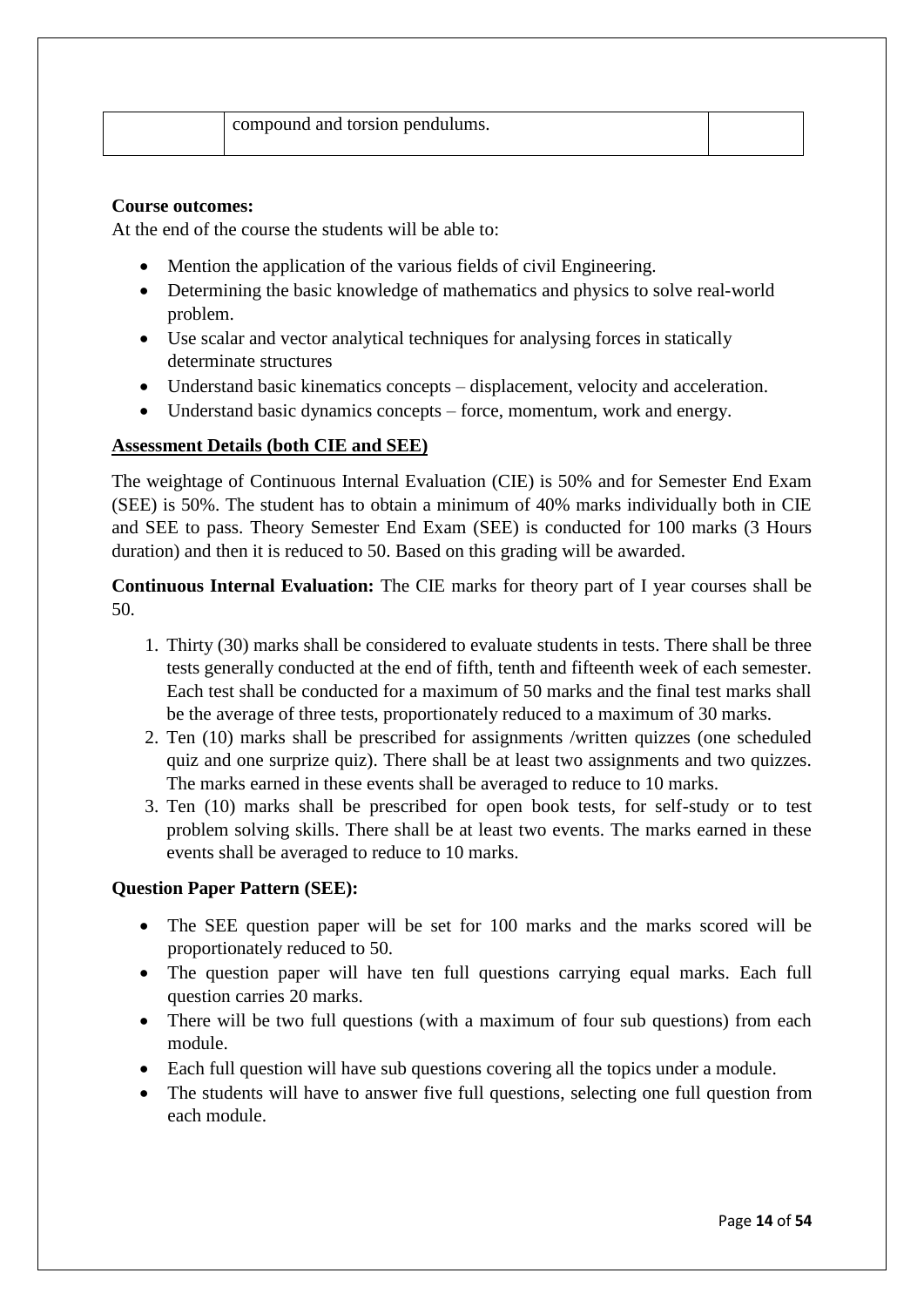#### **Text/Reference Books:**

- 1. Reddy Vijaykumar K. and K. Suresh Kumar Singer's "Engineering Mechanics", 2010.
- 2. Tayal A.K.," Engineering Mechanics", Umesh Publications, 2010.
- 3. F. P. Beer and E. R. Johnston, "Vector Mechanics for Engineers", Vol I Statics, Vol II, – Dynamics, 9th Ed, Tata McGraw Hill,2011.
- 4. Andy Ruina and Rudra Pratap, "Introduction to Statics and Dynamics", Oxford University Press,2011.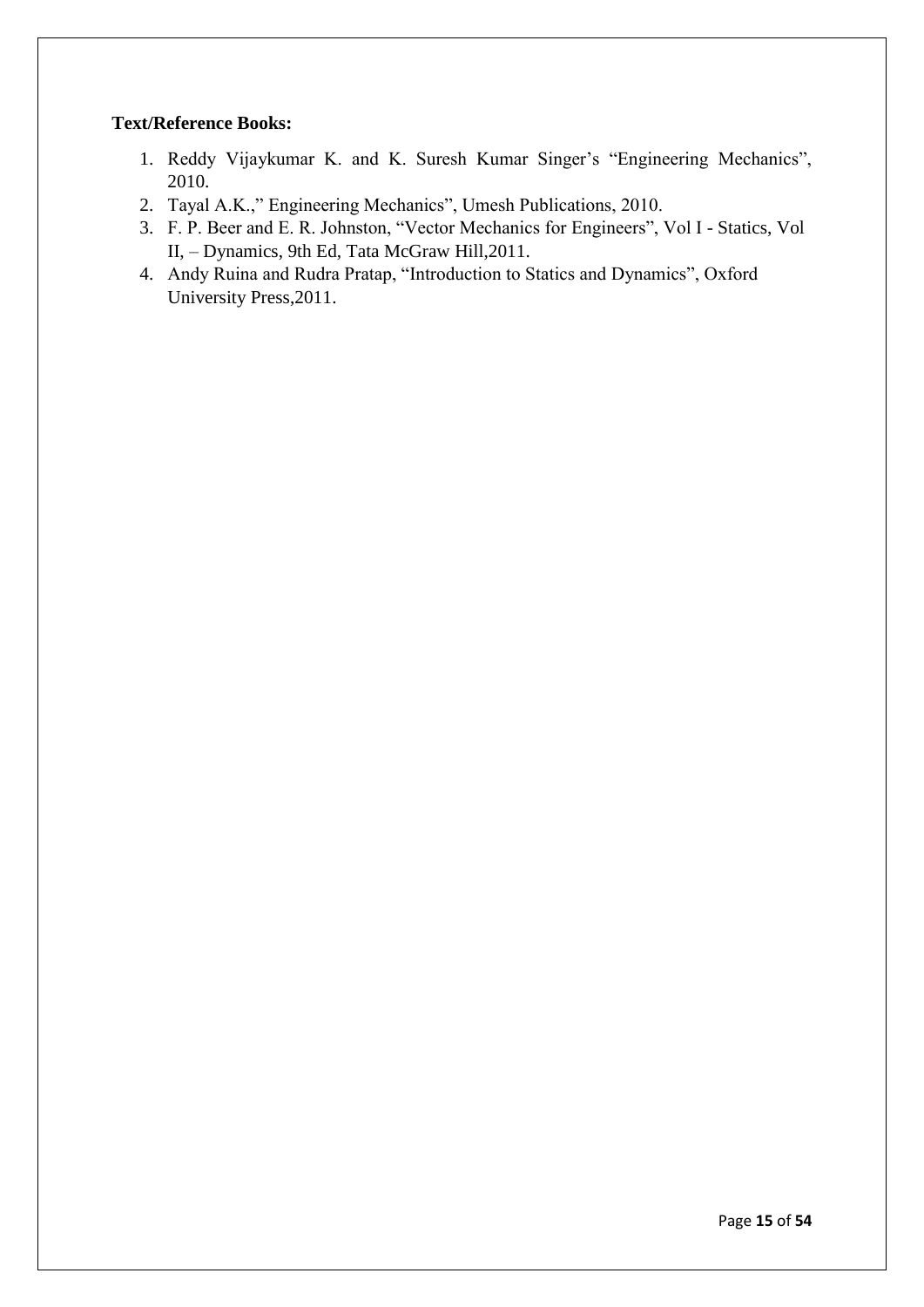### **Biology for Engineers (21BIE15/25)**

|                                   | <b>Semester I/II</b> |                   |    |
|-----------------------------------|----------------------|-------------------|----|
| No. of Lecture hour/Week          | 3                    | <b>CIE Marks</b>  | 50 |
| <b>No. of Tutorial hours/week</b> |                      | <b>SEE Marks</b>  | 50 |
| <b>Total No. of Lecture hours</b> | 40                   | <b>Exam Hours</b> | 03 |
| L: T: P                           | 3:0:0                | <b>Credits</b>    | 03 |

| <b>Modules</b>  | <b>Course Content</b>                                                                                                                                                                                                                                  | <b>Teaching</b><br><b>Hours</b> |
|-----------------|--------------------------------------------------------------------------------------------------------------------------------------------------------------------------------------------------------------------------------------------------------|---------------------------------|
| <b>Module 1</b> | Need to study Biology: - Life Science Studies Significance -<br>Bio Inspired Inventions - Role of Biology in Next Generation<br>Technology Development - Cell Structure - Cell Potential -<br>Action Potential – ECG and other common signals – Sodium | 08 Hours                        |
| <b>Module 2</b> | Potassium channels – Neuron function – Central Nervous<br>Systems – Discussion Topics: Evolution of Artificial Neural<br>Networks, Machine Learning techniques.                                                                                        | 08 Hours                        |
| <b>Module 3</b> | Genetics: Basic Principles of Mendel, molecular genetics,<br>Structure and function of genes and chromosomes,<br>Transcription and Translation, Gene expression and regulation                                                                         | 08 Hours                        |
| <b>Module 4</b> | Sensing Techniques: - Understanding of Sense organs<br>working – Sensing mechanisms - Sensor Development issues<br>- Discussion Topics: Digital Camera - Eye Comparison,<br>electronic nose, electronic tongue, electronic skin.                       | 08 Hours                        |
| <b>Module 5</b> | Physiological Assist Device: Artificial Organ Development:<br>Kidney, Liver, Pancreas, heart valves – Design Challenges<br>and Technological Developments                                                                                              | 08 Hours                        |

#### **Course Outcome:**

At the end of the course the students will be able to:

- Understand the biological concepts from an engineering perspective.
- Understand the concepts of biological sensing and its challenges.
- explain the fundamentals of genetic and transfer of genetic information.
- Understand development of artificial systems mimicking human action.
- Integrate biological principles for developing next generation technologies.

#### **Assessment Details (both CIE and SEE)**

The weightage of Continuous Internal Evaluation (CIE) is 50% and for Semester End Exam (SEE) is 50%. The student has to obtain a minimum of 40% marks individually both in CIE and SEE to pass. Theory Semester End Exam (SEE) is conducted for 100 marks (3 Hours duration) and then it is reduced to 50. Based on this grading will be awarded.

**Continuous Internal Evaluation:** The CIE marks for theory part of I year courses shall be 50.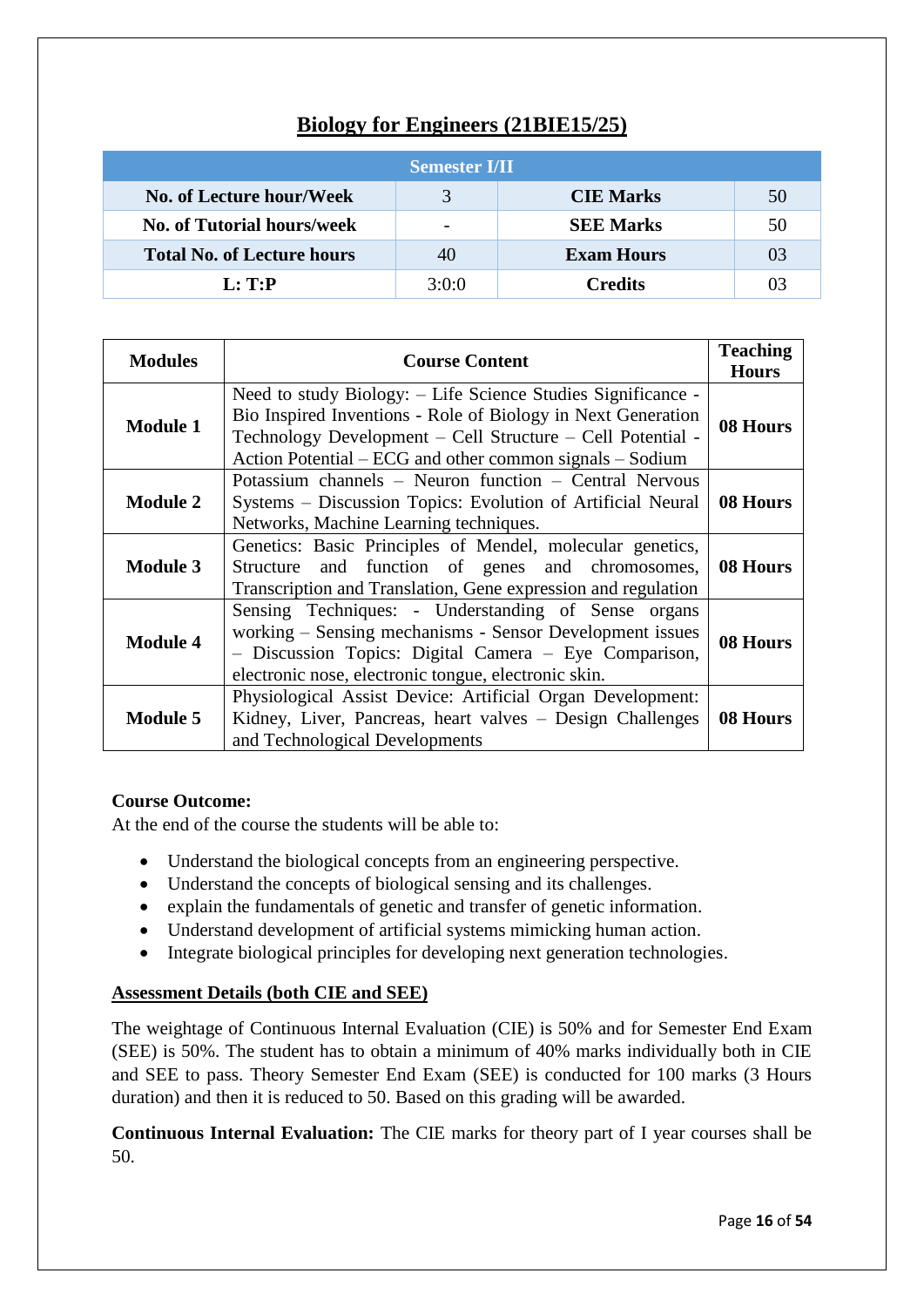- 1. Thirty (30) marks shall be considered to evaluate students in tests. There shall be three tests generally conducted at the end of fifth, tenth and fifteenth week of each semester. Each test shall be conducted for a maximum of 50 marks and the final test marks shall be the average of three tests, proportionately reduced to a maximum of 30 marks.
- 2. Ten (10) marks shall be prescribed for assignments /written quizzes (one scheduled quiz and one surprize quiz). There shall be at least two assignments and two quizzes. The marks earned in these events shall be averaged to reduce to 10 marks.
- 3. Ten (10) marks shall be prescribed for open book tests, for self-study or to test problem solving skills. There shall be at least two events. The marks earned in these events shall be averaged to reduce to 10 marks.

#### **Question Paper Pattern (SEE):**

- The SEE question paper will be set for 100 marks and the marks scored will be proportionately reduced to 50.
- The question paper will have ten full questions carrying equal marks. Each full question carries 20 marks.
- There will be two full questions (with a maximum of four sub questions) from each module.
- Each full question will have sub questions covering all the topics under a module.
- The students will have to answer five full questions, selecting one full question from each module.

#### **Text Books:**

- 1. "Biology for Engineers: As per Latest AICTE Curriculum" Wiley Editorial ISBN:9788126576340.
- 2. Biology for Engineers (ISBN: 9781121439931), TMH
- 3. Leslie Cromwell, Biomedical Instrumentation, Prentice Hall 2011.
- 4. Thyagarajan S., Selvamurugan N., Rajesh M.P., Nazeer R.A., Thilagaraj W., Barathi S., and Jaganthan M.K., Biology for Engineers, Tata McGraw-Hill, New Delhi, 2012.
- 5. [Medicine Dentistry Electronic Nose](https://www.amrita.edu/course/3.https:/www.sciencedirect.com/topics/medicine-and-dentistry/electronic-nose)
- 6. [Electronic Tongue](https://www.sciencedirect.com/topics/agricultural-and-biological-sciences/electronic-tongue)

#### **Reference Books:**

- 1. Biology: A global approach: Campbell, N. A.; Reece, J. B.; Urry, Lisa; Cain, M, L.; Wasserman, S. A.; Minorsky, P. V.; Jackson, R. B. Pearson Education Ltd
- 2. Outlines of Biochemistry, Conn, E.E; Stumpf, P.K; Bruening, G; Doi, R.H., John Wiley and Sons
- 3. Principles of Biochemistry (V Edition), By Nelson, D. L.; and Cox, M. M.W.H. Freeman and Company
- 4. Molecular Genetics (Second edition), Stent, G. S.; and Calender, R.W.H. Freeman and company, Distributed by Satish Kumar Jain for CBS Publisher
- 5. Microbiology, Prescott, L.M J.P. Harley and C.A. Klein 1995. 2nd edition Wm, C. Brown Publishers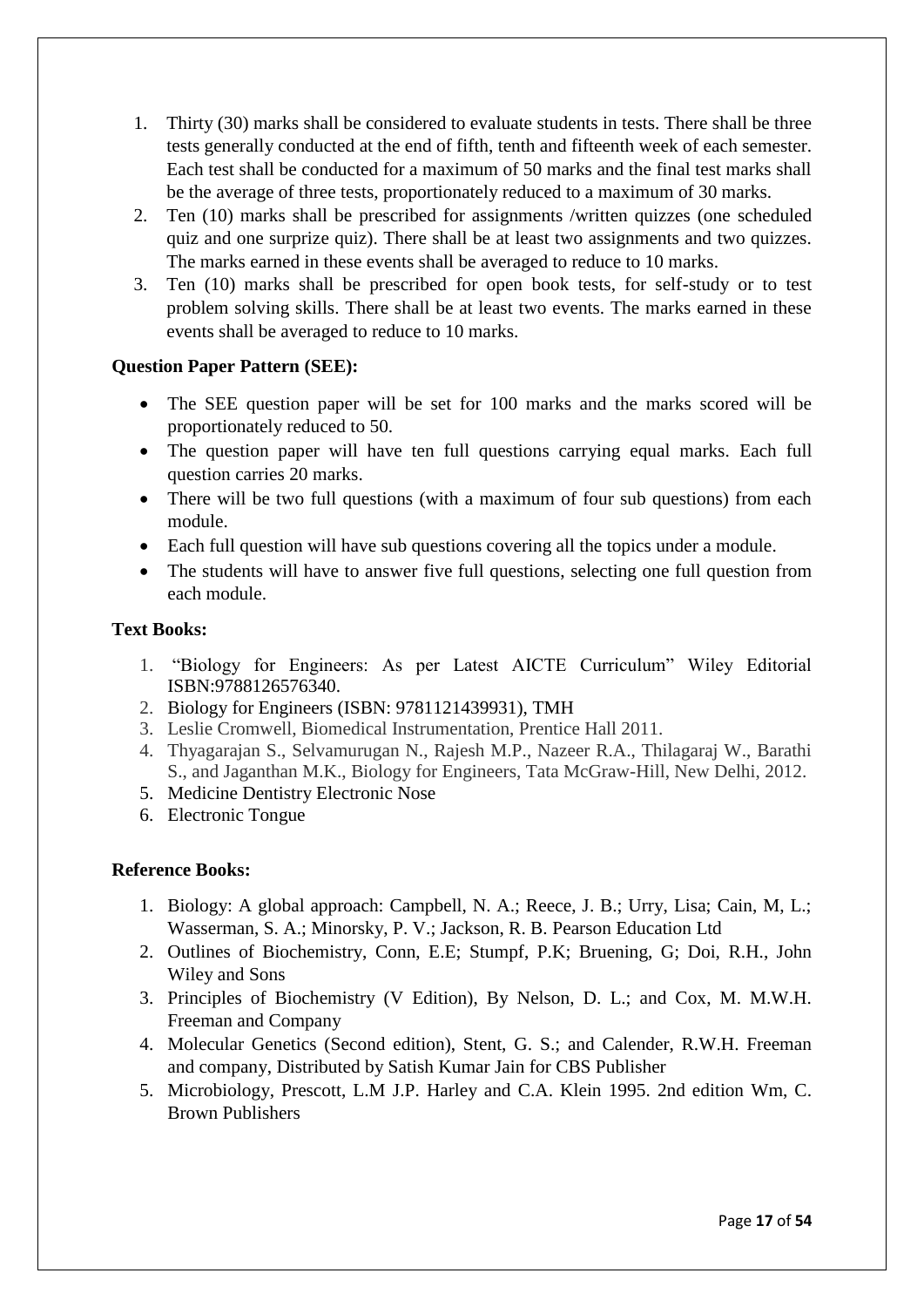### **Engineering Physics Laboratory (21PHYL16/26)**

|                                   | <b>Semester I/II</b> |                   |    |
|-----------------------------------|----------------------|-------------------|----|
| No. of Lecture hour/Week          |                      | <b>CIE Marks</b>  | 50 |
| <b>No. of Tutorial hours/week</b> |                      | <b>SEE Marks</b>  | 50 |
| <b>Total No. of Lecture hours</b> |                      | <b>Exam Hours</b> | 03 |
| $L: \mathbf{T}:\mathbf{P}$        | 0:0:2                | Credits           |    |

| Sl No.         | List of experiments                                                                                                              |
|----------------|----------------------------------------------------------------------------------------------------------------------------------|
| $\mathbf{1}$   | <b>Resonance in LCR circuits-</b> Study frequency response of series and parallel<br>resonance circuits                          |
| $\overline{2}$ | <b>Dielectric constant-</b> Determination of dielectric constant of the given dielectric<br>material by charging and discharging |
| 3              | <b>Zener diode-I-V</b> characteristics of Zener diode                                                                            |
| $\overline{4}$ | <b>B-H curve-</b> Determination of energy loss, remnant flux density and coercive field<br>of the given ferromagnetic material   |
| 5              | Planck's constant- Determination of the Planck's constant using light emitting<br>diodes                                         |
| 6              | <b>Stefan's law-</b> Verification of Stefan's law                                                                                |
| $\overline{7}$ | <b>Fermi Energy-</b> Determination of Fermi energy of given material                                                             |
| 8              | <b>Band gap-</b> Determination of energy gap of a given semiconductor                                                            |
| 9              | <b>Laser diffraction-</b> Determination of wavelength of given laser                                                             |
| 10             | <b>Torsional Pendulum-</b> Determination of moment of inertia of the given irregular<br>body                                     |

#### **Course Outcomes:**

At the end of the course the students will be able to:

- Understand the Measuring Techniques
- Understand the characteristics of devices and materials.
- Use different techniques of measuring instruments

#### **Assessment Details (both CIE and SEE)**

The weightage of Continuous Internal Evaluation (CIE) is 50% and for Semester End Exam (SEE) is 50%. The student has to obtain minimum of 40% marks individually both in CIE and SEE to pass. Practical Semester End Exam (SEE) is conducted for 100 marks (3 Hours duration). Based on this grading will be awarded.

**Continuous Internal Evaluation (CIE):** The 75% (35 marks) CIE marks awarded in case of Practical shall be based on the weekly evaluation of laboratory journals/ reports after the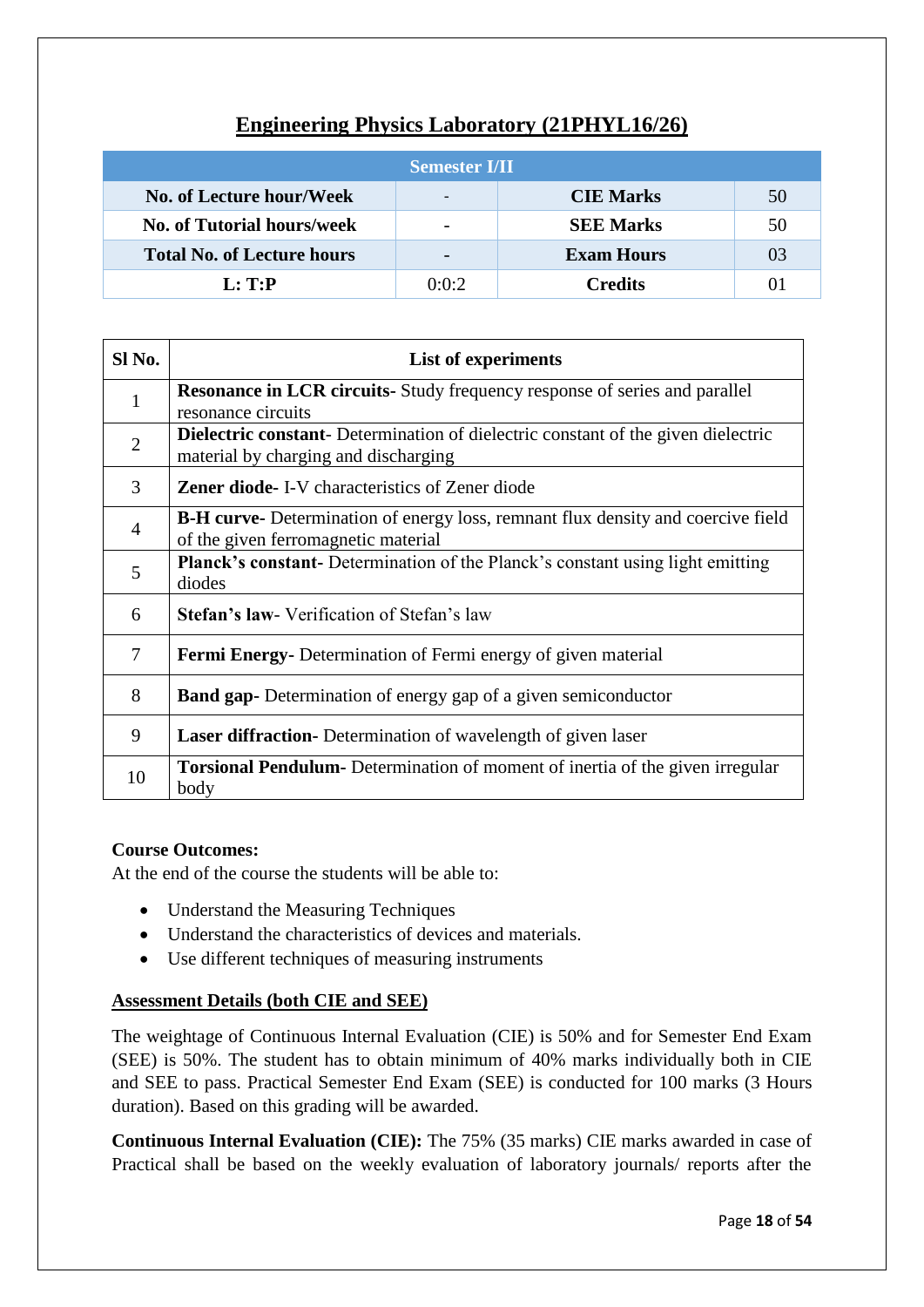conduction of every experiment and 25% (15 marks) marks for one practical test. The total CIE marks shall be the sum of marks secured by students in the above events.

**Semester End Evaluation (SEE):** The practical examinations to be conducted as per the time table of University in a batch wise with strength of students not more than 10-12 per batch.

- 1. All laboratory experiments are to be included for practical examination.
- 2. The instructions printed on the cover page of answer script to be strictly adhered by the examiners.
- 3. Break up of marks are 15% marks for procedure, 70% marks for conduction and calculation and 15% of marks for viva voce.
- 4. Students can pick one experiment from the questions lot prepared by the examiners.
- **5.** Change of experiment is allowed only once and 15% Marks allotted to the procedure part to be made zero.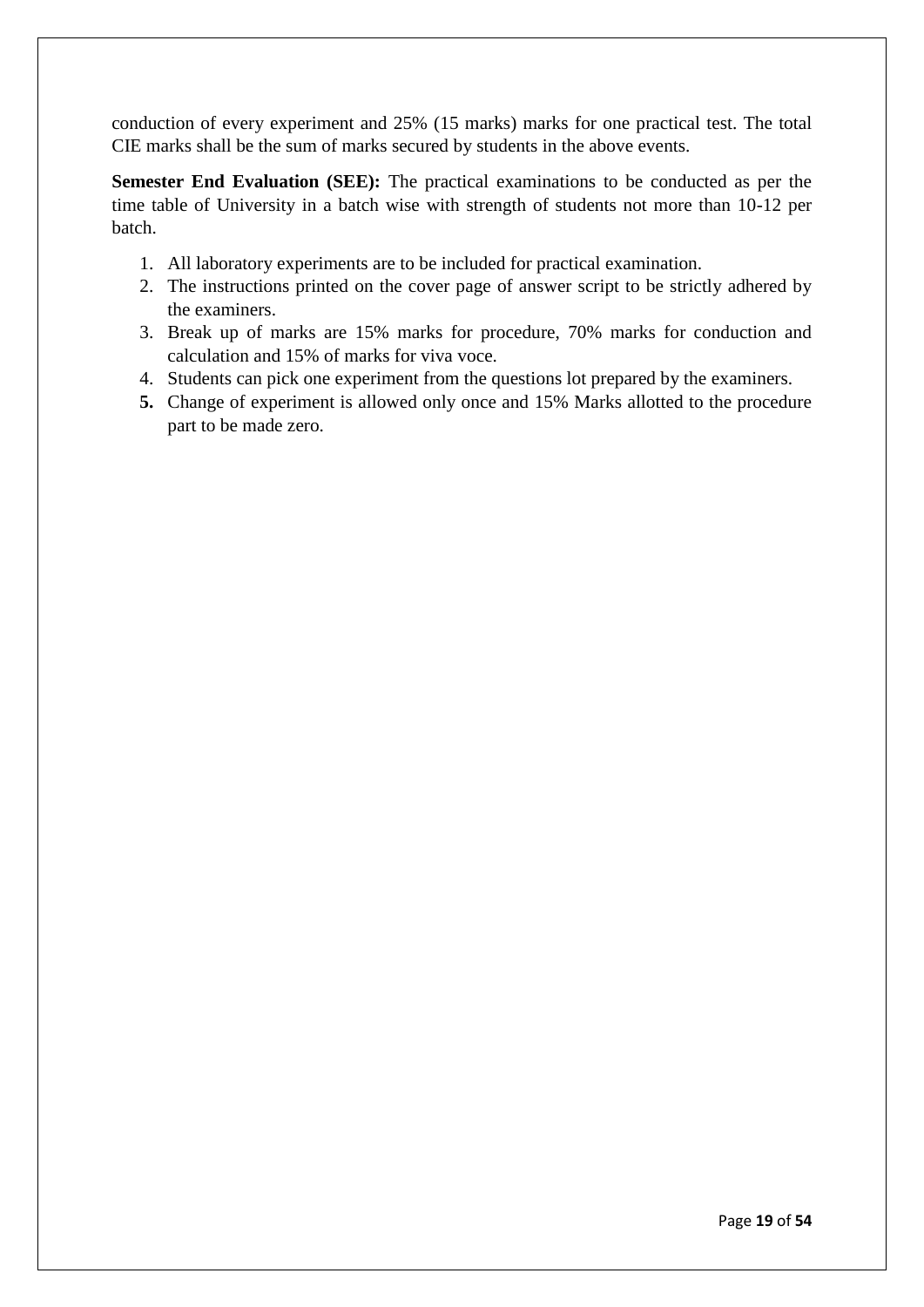### **Basic Electrical and Electronics Laboratory (21EEL17/27)**

|                                   | <b>Semester I/II</b> |                   |    |
|-----------------------------------|----------------------|-------------------|----|
| No. of Lecture hour/Week          |                      | <b>CIE Marks</b>  | 50 |
| <b>No. of Tutorial hours/week</b> |                      | <b>SEE Marks</b>  | 50 |
| <b>Total No. of Lecture hours</b> |                      | <b>Exam Hours</b> | 03 |
| L: T:P                            | 0:0:2                | <b>Credits</b>    |    |

| Sl No.         | List of experiments                                                                                    |
|----------------|--------------------------------------------------------------------------------------------------------|
| $\mathbf{1}$   | Verification of KVL and KCL for DC circuits                                                            |
| $\overline{2}$ | Measurement of resistance and inductance of a choke coil using three voltmeter<br>method               |
| 3              | Two-Way and Three-Way control of lamp.                                                                 |
| $\overline{4}$ | Measurement of Current, Power and Power Factor of Incandescent Lamp,<br>Fluorescent Lamp and LED Lamp. |
| 5              | Determination of Electrical Characteristic of Photovoltaic cells.                                      |
| 6              | Obtain the V-I Characteristics of a Diode.                                                             |
| 7              | Zener diode as a Voltage Regulator with variable load.                                                 |
| 8              | Design and Verify the truth table of logic gates                                                       |
| 9              | Calculate the efficiency of Half Wave and Full Wave diode rectifier.                                   |
| 10             | Obtain the characteristic of MOSFET.                                                                   |

#### **Course Outcomes:**

At the end of the course the student will be able to:

- To conduct experiment to verify KVL and KCL.
- To conduct experiment to measure impedance of a choke coil & power factor of different lamps.
- To understand the working of two-way and three-way control of lamp.
- To obtain the characteristic of Diode, Zener diode, MOSFET & PV Cell.
- To verify the truth table of Logic gates
- To compute the efficiency of half wave and full wave diode rectifier

#### **Assessment Details (both CIE and SEE)**

The weightage of Continuous Internal Evaluation (CIE) is 50% and for Semester End Exam (SEE) is 50%. The student has to obtain minimum of 40% marks individually both in CIE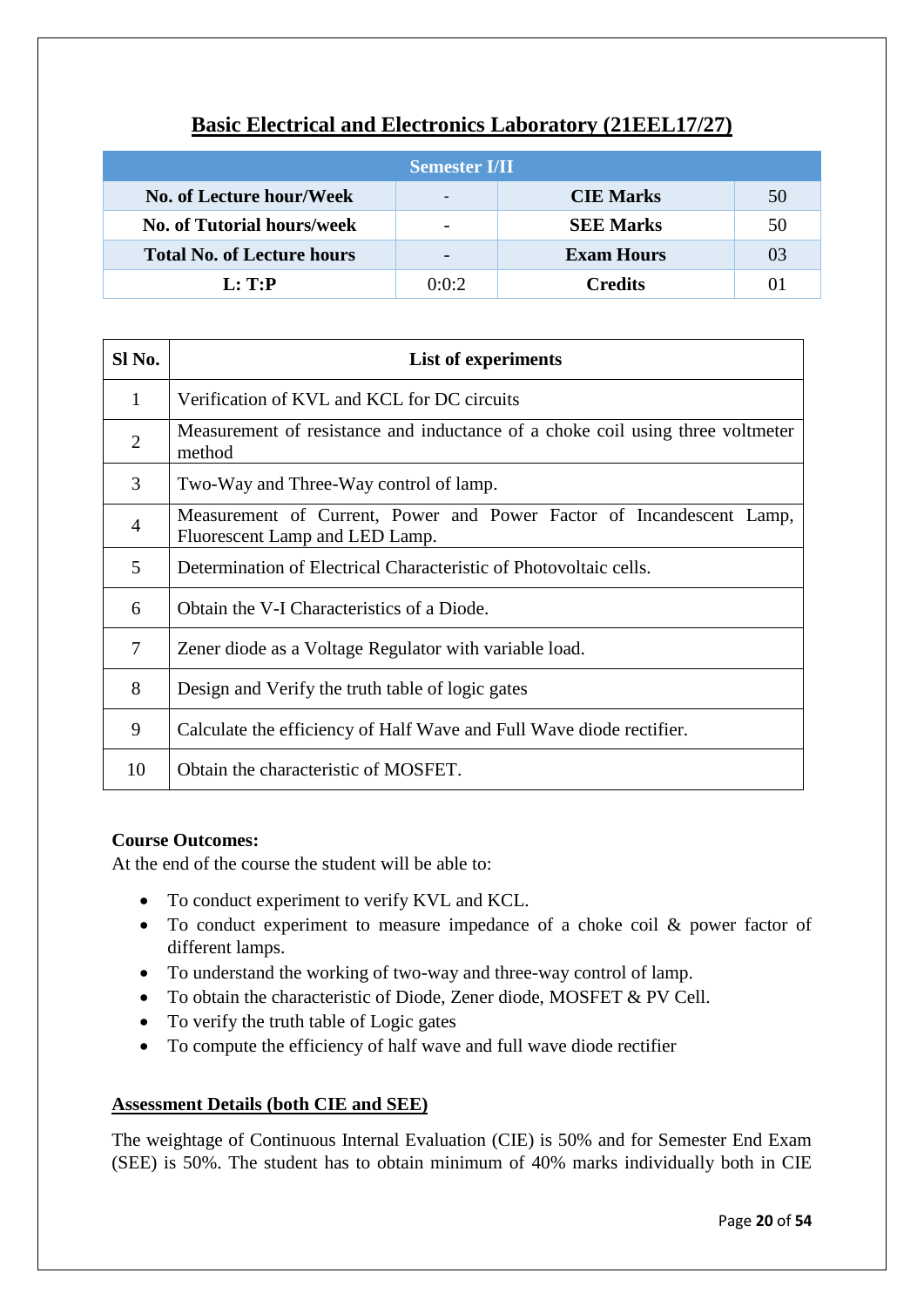and SEE to pass. Practical Semester End Exam (SEE) is conducted for 100 marks (3 Hours duration). Based on this grading will be awarded.

**Continuous Internal Evaluation (CIE):** The 75% (35 marks) CIE marks awarded in case of Practical shall be based on the weekly evaluation of laboratory journals/ reports after the conduction of every experiment and 25% (15 marks) marks for one practical test. The total CIE marks shall be the sum of marks secured by students in the above events.

**Semester End Evaluation (SEE):** The practical examinations to be conducted as per the time table of University in a batch wise with strength of students not more than 10-12 per batch.

- 1. All laboratory experiments are to be included for practical examination.
- 2. The instructions printed on the cover page of answer script to be strictly adhered by the examiners.
- 3. Break up of marks are 15% marks for procedure, 70% marks for conduction and calculation and 15% of marks for viva voce.
- 4. Students can pick one experiment from the questions lot prepared by the examiners.
- **5.** Change of experiment is allowed only once and 15% Marks allotted to the procedure part to be made zero.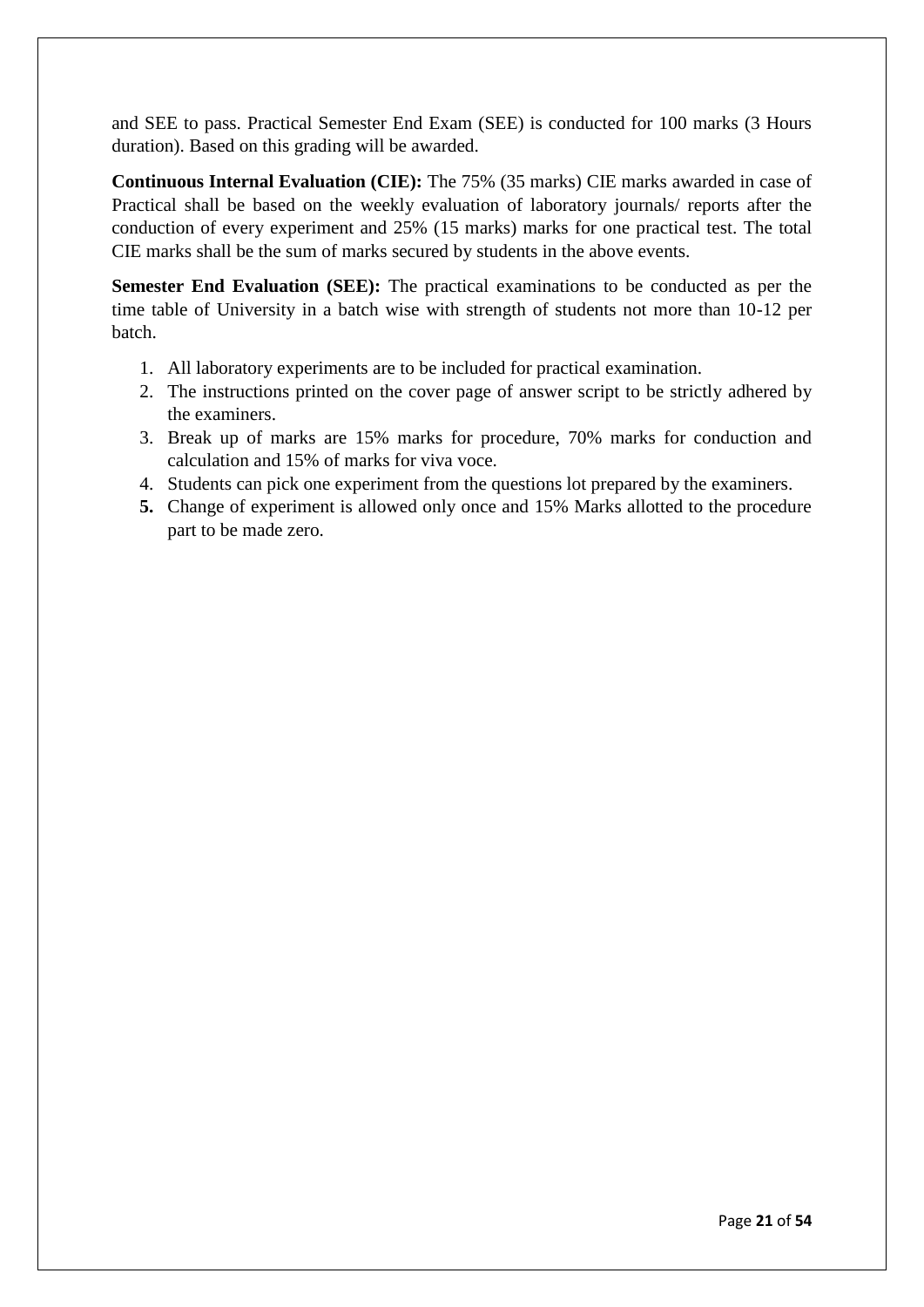### **Innovation and Design Thinking (21IDT18/28)**

|                                   | <b>Semester I/II</b> |                   |    |
|-----------------------------------|----------------------|-------------------|----|
| No. of Lecture hour/Week          |                      | <b>CIE Marks</b>  | 50 |
| <b>No. of Tutorial hours/week</b> | 02                   | <b>SEE Marks</b>  |    |
| <b>Total No. of Lecture hours</b> |                      | <b>Exam Hours</b> |    |
| L: T: P                           | 0:2:0                | <b>Credits</b>    |    |

|                           | <b>Module 1</b>                                                                              |  |  |  |
|---------------------------|----------------------------------------------------------------------------------------------|--|--|--|
| <b>PROCESS OF DESIGN:</b> |                                                                                              |  |  |  |
|                           | <b>Understanding Design thinking</b>                                                         |  |  |  |
|                           | Shared model in team-based design - Theory and practice in Design thinking - Exploring       |  |  |  |
|                           | work of Designers across globe – MVP or Prototyping.                                         |  |  |  |
|                           | Introduction about the design thinking: Chalk and Talk method                                |  |  |  |
| Pedagogy                  | Theory and practice through presentation                                                     |  |  |  |
|                           | MVP and Prototyping through live examples and videos.                                        |  |  |  |
|                           | <b>Module 2</b>                                                                              |  |  |  |
|                           | Tools for Design Thinking Real-Time design interaction capture and analysis – Enabling       |  |  |  |
|                           | efficient collaboration in digital space – Empathy for design – Collaboration in distributed |  |  |  |
| Design.                   |                                                                                              |  |  |  |
|                           | Case studies on design thinking for real-time interaction and analysis,                      |  |  |  |
| Pedagogy                  | Simulation exercises for collaborated enabled design thinking,                               |  |  |  |
|                           | Live examples on the success of collaborated design thinking.                                |  |  |  |
| <b>Module 3</b>           |                                                                                              |  |  |  |
|                           | Design Thinking in IT Design Thinking to Business Process modeling - Agile in Virtual        |  |  |  |
|                           | collaboration environment – Scenario based Prototyping.                                      |  |  |  |
|                           | Case studies on design thinking and business acceptance of the design,                       |  |  |  |
| Pedagogy                  | Simulation on the role of virtual eco-system for collaborated prototyping.                   |  |  |  |
| <b>Module 4</b>           |                                                                                              |  |  |  |
|                           | DT For strategic innovations Growth - Story telling - Predictability - Strategic Foresight - |  |  |  |
|                           | Change – Sense Making - Maintenance Relevance – Value redefinition - Extreme                 |  |  |  |
|                           | Competition – experience design - Standardization – Humanization - Creative Culture –        |  |  |  |
|                           | Rapid prototyping, Strategy and Organization - Business Model design.                        |  |  |  |
|                           | Business model examples of successful designs                                                |  |  |  |
| Pedagogy                  | Presentation by the students on the success of design                                        |  |  |  |
|                           | Live project on design thinking in a group of 4 students.                                    |  |  |  |
| <b>Module 5</b>           |                                                                                              |  |  |  |
|                           | Design thinking workshop Design Thinking Work shop Empathize, Design, Ideate, Prototype      |  |  |  |
| and Test.                 |                                                                                              |  |  |  |
|                           | 8 hours design thinking workshop from the expect and then presentation by                    |  |  |  |
| Pedagogy                  | the students on the learning from the workshop.                                              |  |  |  |

#### **Course Outcome:**

At the end of the course the student will be able to:

• Explain various design process.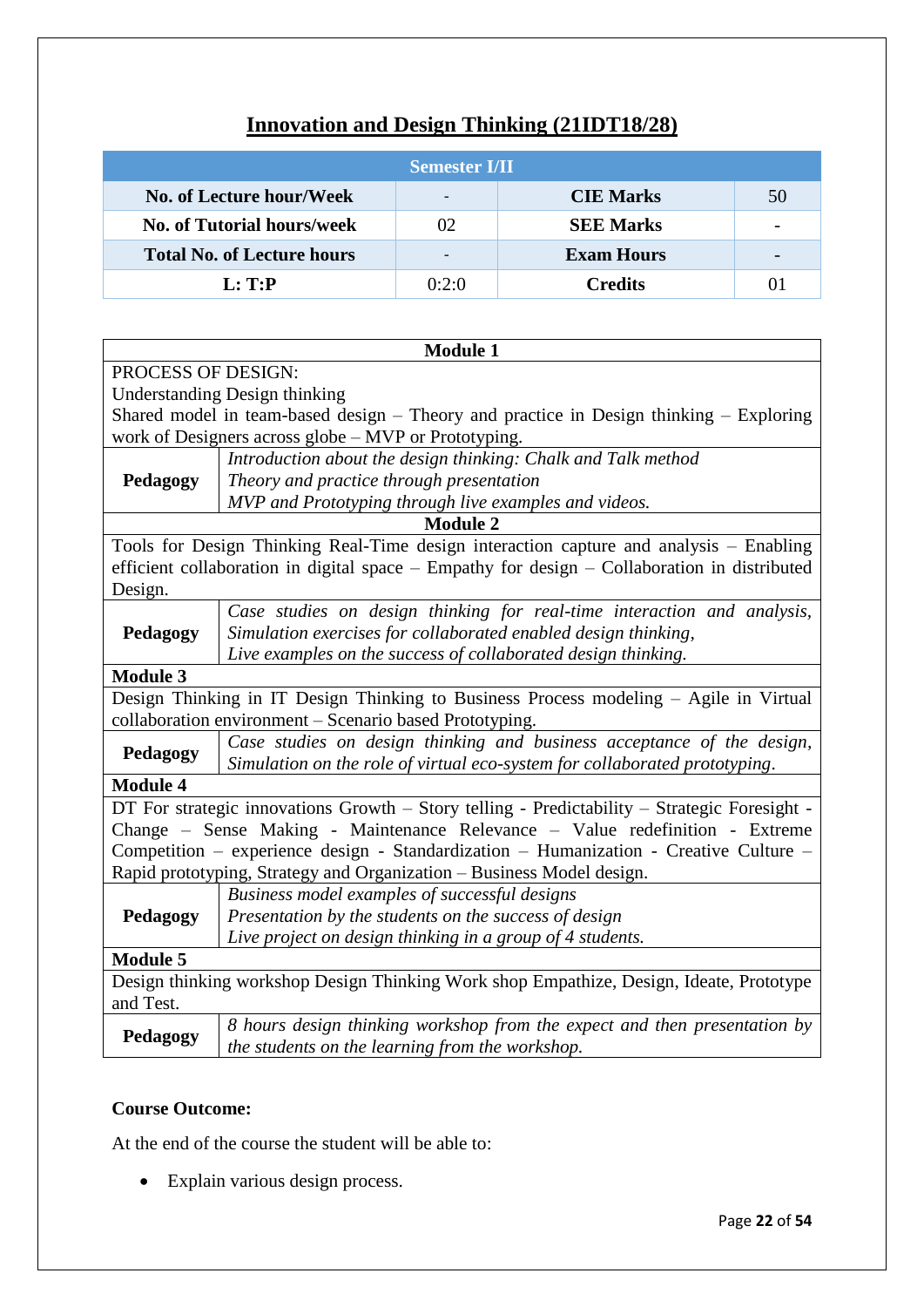- Generate and develop ideas through different techniques.
- Identify the significance of reverse engineering
- Draw technical drawings for design ideas.

#### **Assessment Details (both CIE and SEE)**

The weightage of Continuous Internal Evaluation (CIE) is 50%. The student has to obtain minimum of 40% marks in CIE to pass.

#### **Continuous Internal Evaluation:**

- 1. Methods suggested: Test, Open Book test, Written Quiz, Seminar, report writing micro project etc.
- 2. The class teacher has to decide the topic for closed book test, open book test, Written Quiz and Seminar. In the beginning only teacher has to announce the methods of CIE for the subject.

#### **Text Books:**

- 1. John.R.Karsnitz, Stephen O'Brien and John P. Hutchinson, "Engineering Design", Cengage learning (International edition) Second Edition, 2013.
- 2. Roger Martin, "The Design of Business: Why Design Thinking is the Next Competitive Advantage", Harvard Business Press , 2009.
- 3. Hasso Plattner, Christoph Meinel and Larry Leifer (eds), "Design Thinking: Understand – Improve – Apply", Springer, 2011.
- 4. Idris Mootee, "Design Thinking for Strategic Innovation: What They Can't Teach You at Business or Design School", John Wiley & Sons 2013.

#### **Reference Books:**

- 1. Yousef Haik and Tamer M.Shahin, "Engineering Design Process", Cengage Learning, Second Edition, 2011.
- 2. Book Solving Problems with Design Thinking Ten Stories of What Works (Columbia Business School Publishing) Hardcover – 20 Sep 2013 by Jeanne Liedtka (Author), Andrew King (Author), Kevin Bennett (Author).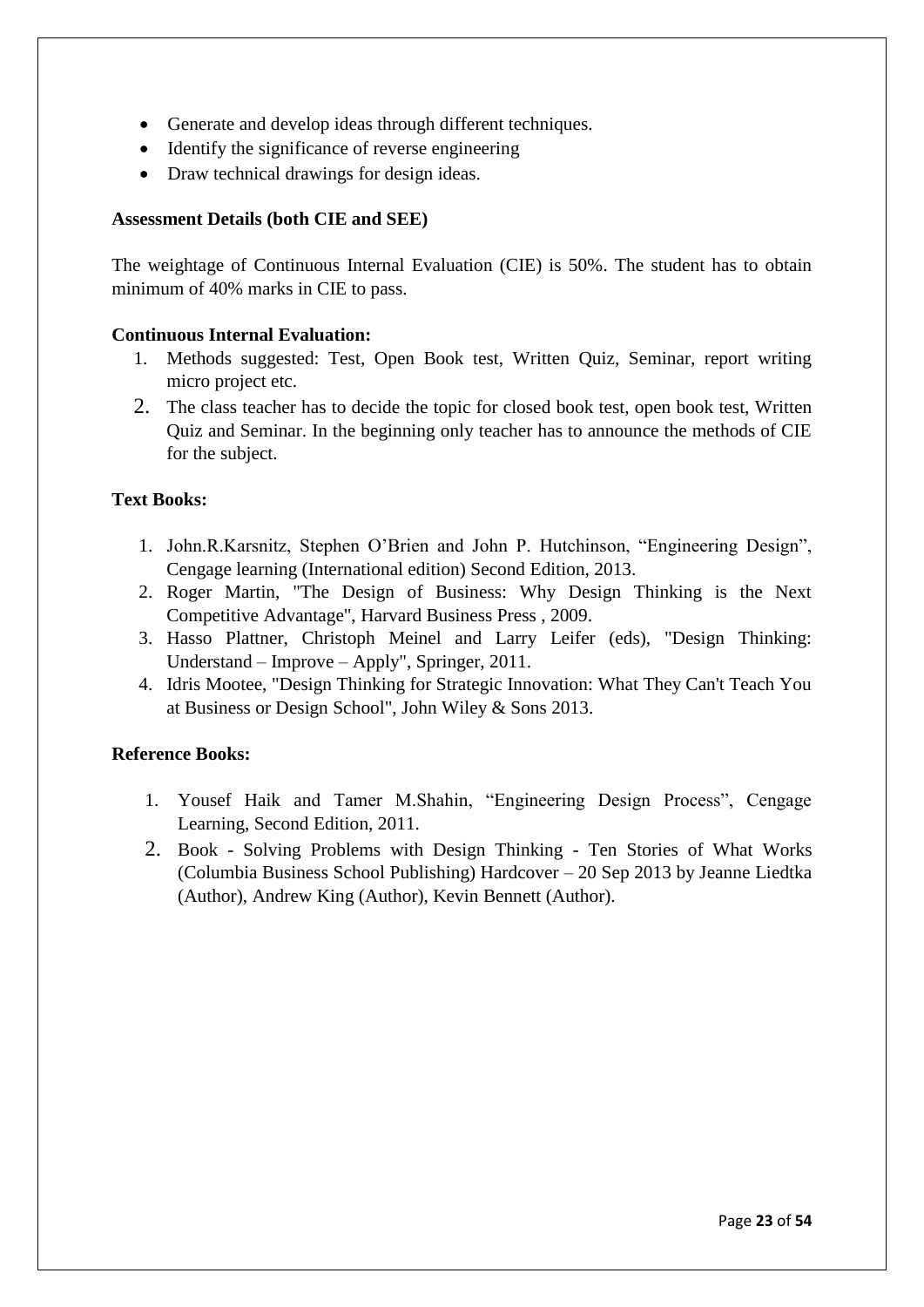# **Technical English (21EGH19)**

|                                   |       | <b>Semester I (Common for both Physics and Chemistry Cycle)</b> |    |
|-----------------------------------|-------|-----------------------------------------------------------------|----|
| No. of Lecture hour/Week          |       | <b>CIE Marks</b>                                                | 50 |
| <b>No. of Tutorial hours/week</b> |       | <b>SEE Marks</b>                                                |    |
| <b>Total No. of Lecture hours</b> |       | <b>Exam Hours</b>                                               |    |
| L: T: P                           | 0:0:2 | <b>Credits</b>                                                  | 01 |

| <b>Modules</b>  | <b>Course Content</b>                                                                                                                                                                                                                                                                                                                                          | <b>Teaching</b><br><b>Hours</b> |
|-----------------|----------------------------------------------------------------------------------------------------------------------------------------------------------------------------------------------------------------------------------------------------------------------------------------------------------------------------------------------------------------|---------------------------------|
| <b>Module 1</b> | 1.1 Word Formation<br>1.2 Etymology, origin of foreign words and their use in<br><b>English Language</b><br>1.3 Familiarizing with prefixes and suffixes from foreign<br>languages in English to form derivatives.<br>1.4 Synonyms, Antonyms and Standard Abbreviations.<br><b>Basic Writing Skills</b>                                                        | 05 Hours                        |
| <b>Module 2</b> | 2.1 Structure of Sentences<br>2.2 Use of Idioms and phrases in sentences<br>2.3 Punctuation of Sentences<br>2.4 Syntax and Creating coherence<br>2.5 Organizing principles of paragraphs in documents                                                                                                                                                          | 05 Hours                        |
| <b>Module 3</b> | Identifying Common Errors in Writing<br>3.1 Subject-verb agreement<br>3.2 Noun-pronoun agreement<br>3.3 Misplaced modifiers<br>3.4 Articles<br>3.5 Prepositions<br>3.6 Redundancies<br>3.7 Clichés                                                                                                                                                             | 05 Hours                        |
| <b>Module 4</b> | Nature and Style of Proper Writing<br>4.1 Defining<br>4.2 Describing and Classifying<br>4.3 Illustrations with suitable examples<br>4.4 Formulating Introduction and Conclusion<br><b>Honing Writing Skills</b>                                                                                                                                                | 05 Hours                        |
| <b>Module 5</b> | 5.1 Report Writing/Comprehension<br>5.2 Précis Writing<br>5.3 Essay Writing<br>5.4 Critical analysis of unknown Prose Pieces/Poems<br><b>Oral Communication</b><br>(This unit involves interactive practice sessions in Language)<br>Lab)<br>Listening Comprehension- Active Listening, Feedback and<br>Response, Pronunciation, Intonation and Accent, Common | 05 Hours                        |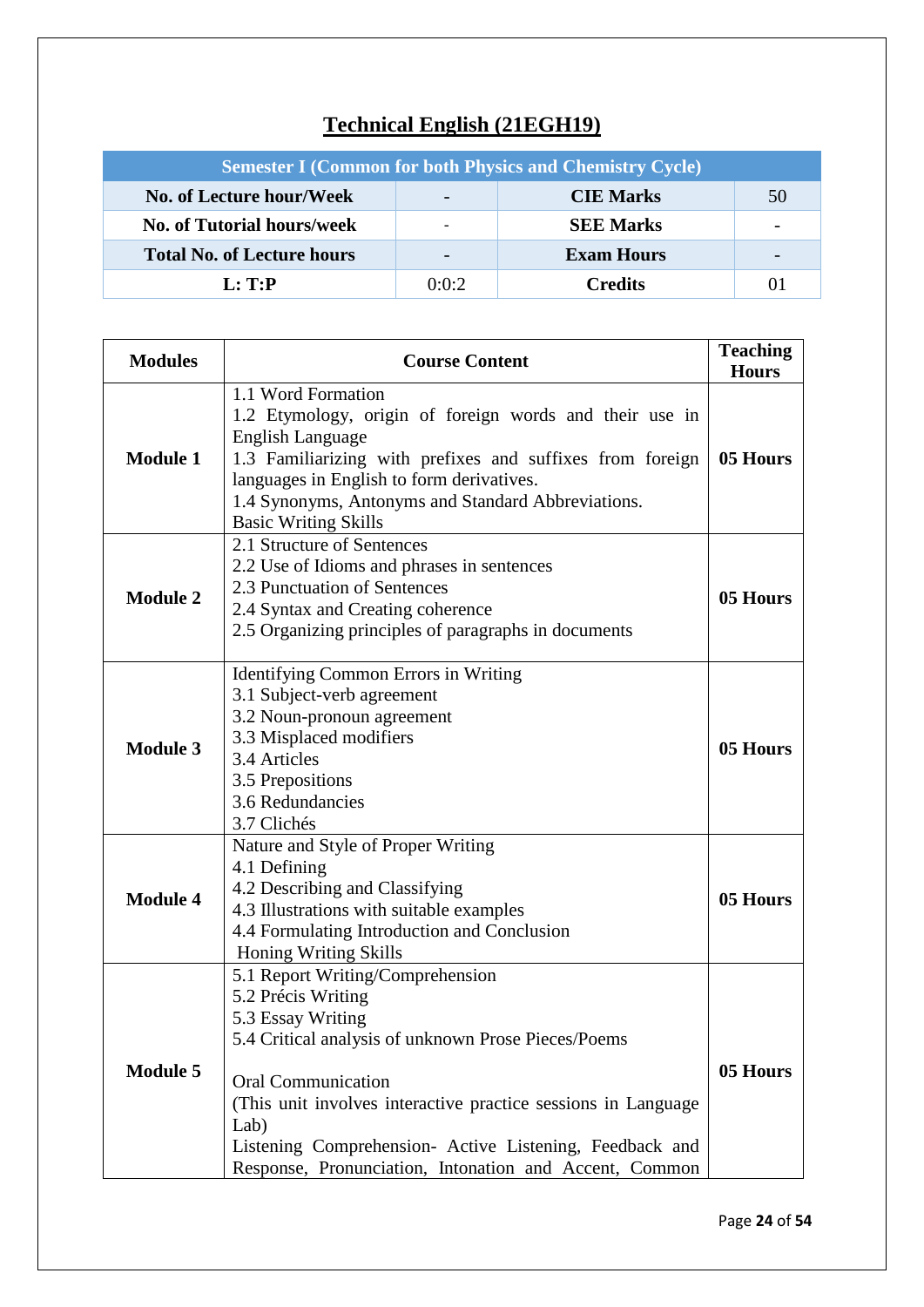|               | Everyday Situations: Conversations and Dialogues,      |  |  |
|---------------|--------------------------------------------------------|--|--|
|               | Communication at Workplace, Interviews, Formal and PPT |  |  |
| Presentations |                                                        |  |  |

#### **Course Outcomes:**

At the end of the course the Student will be able to:

- Comprehend and Perceive things/issues to be Creative and Innovative.
- To voice the opinions with precision.
- Communicate and Converse with exuberance with the Global Audience.

#### **Assessment Details (CIE)**

The weightage of Continuous Internal Evaluation (CIE) is 50%. The student has to obtain a minimum of 40% marks in CIE to pass.

**Continuous Internal Evaluation:** The CIE marks for theory part of I year courses shall be 50.

- 1. Thirty (30) marks shall be considered to evaluate students in tests. There shall be three tests generally conducted at the end of fifth, tenth and fifteenth week of each semester. Each test shall be conducted for a maximum of 50 marks and the final test marks shall be the average of three tests, proportionately reduced to a maximum of 30 marks.
- 2. Ten (10) marks shall be prescribed for assignments /written quizzes (one scheduled quiz and one surprize quiz). There shall be at least two assignments and two quizzes. The marks earned in these events shall be averaged to reduce to 10 marks.
- 3. Ten (10) marks shall be prescribed for open book tests, for self-study or to test problem solving skills. There shall be at least two events. The marks earned in these events shall be averaged to reduce to 10 marks.

#### **Text Books**

- 1. Balasubramanian, P. Phonetics for Indian Students. (Second Edition) Macmillan, Mumbai, 2013
- 2. CIEFL, Hyderabad , Exercises in Spoken English. Parts. I-III. Oxford University Press.
- 3. Liz Hamp-Lyons and Ben Heasly Study Writing. Cambridge University Press. 2006.
- 4. Raman, M & Sharma. S. Technical Communication: Principles and Practice. OUP, New
- 5. Delhi, 2014
- 6. Sanjay Kumar and PushpLata Communication Skills. Oxford University Press. 2011.
- 7. Swan, Michael. Practical English Usage. (Fourth Edition) OUP. 2017.
- 8. Wood. F.T. Remedial English Grammar. Macmillan.2007
- 9. Zinsser William. On Writing Well. Harper Resource Book. 2001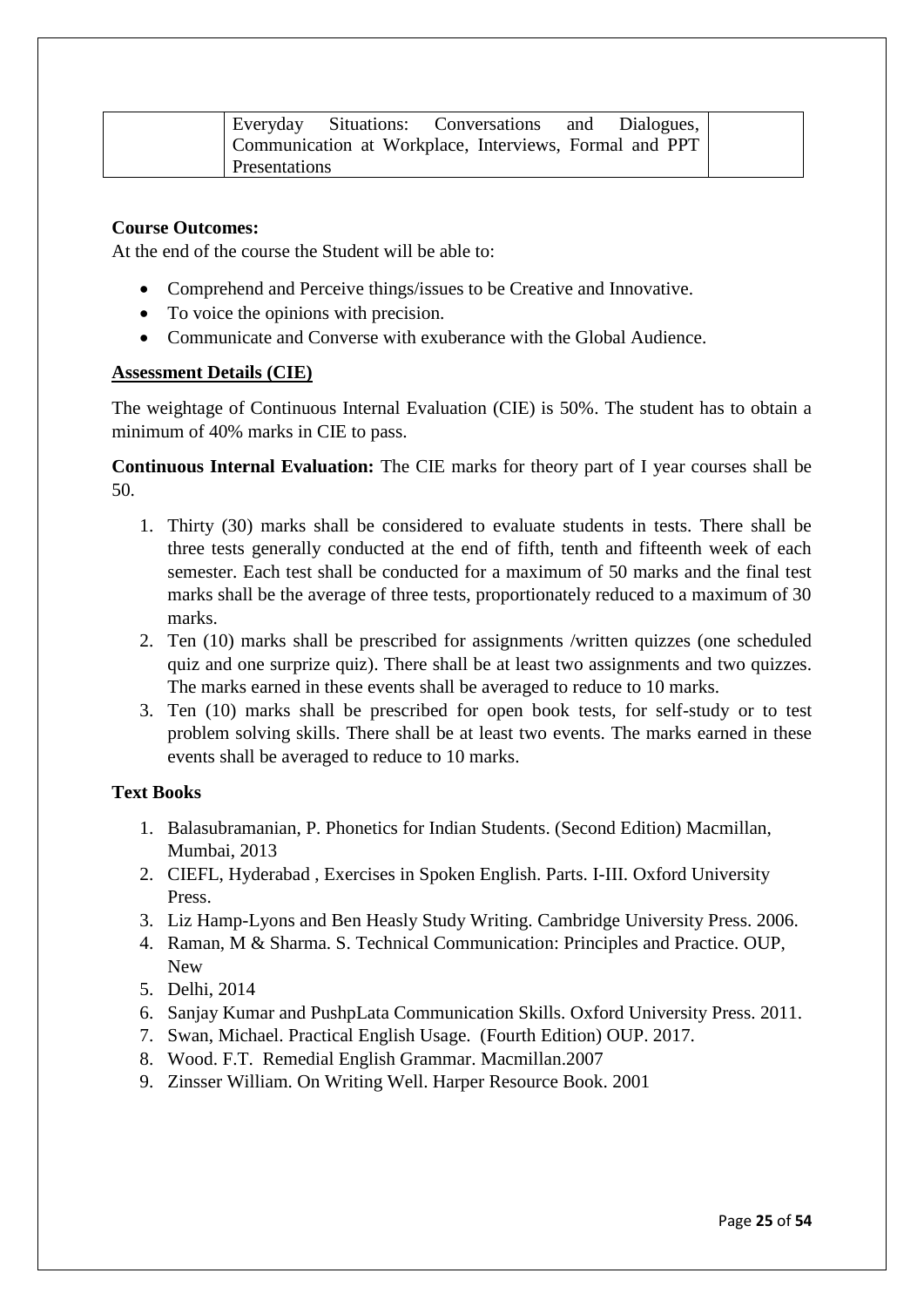### **Technical Kannada (21KAN29)**

|                                   |       | <b>Semester II (Common for both Physics and Chemistry Cycle)</b> |    |
|-----------------------------------|-------|------------------------------------------------------------------|----|
| No. of Lecture hour/Week          |       | <b>CIE Marks</b>                                                 | 50 |
| <b>No. of Tutorial hours/week</b> |       | <b>SEE Marks</b>                                                 |    |
| <b>Total No. of Lecture hours</b> |       | <b>Exam Hours</b>                                                |    |
| L: T: P                           | 0:2:0 | <b>Credits</b>                                                   |    |

| <b>Modules</b>  | Contents                                                                                                                                                                                                                     | Teaching<br><b>Hours</b> |
|-----------------|------------------------------------------------------------------------------------------------------------------------------------------------------------------------------------------------------------------------------|--------------------------|
| Module 1        | 1) ಶ್ರಾವಣ (ಕವನ) ದ.ರಾ.ಬೇಂದ್ರೆ<br>2) ಡಾ. ವಿಶ್ವೇಶ್ವರರು ್ಯ ವ್ಯಕ್ತಿ ಮತ್ತು ಐತಿಹ್ಯ (ವ್ಯಕ್ತಿಚಿತ್ರ) ಎ.ಎನ್. ಮೂರ್ತಿರಾವ್<br>3) ದೋಣಿ ಹರಿಗೋಲುಗಳಲ್ಲಿ (ಪ್ರವಾಸ ಕಥನ) ಶಿವರಾಮ ಕಾರಂತ                                                              | 06 Hours                 |
| <b>Module 2</b> | 4) ಅಣ್ಣಪ್ಪನ ರೇಷ್ಕೆ ಕಾಯಿಲೆ (ಪ್ರಬಂಧ) ಕುವೆಂಪು<br>5) ನಮ್ಮ ಎಮ್ಮೆಗೆ ಮಾತು ತಿಳಿಯ 'ಬವುದೇ (ವಿನೋದ) ಗೋರೂರು ರಾಮಸ್ವಾಮಿ<br>ಅಯ ಕ್ರಿಂಗಾರ್<br>6) ಆನೆಹಳ್ಳದ 'ಲ್ಲಿ ಹುಡ 'ುಗಿಯ 'ುರು(ವಿಜ್ಞಾನ ಲೇಖನ) ಬಿ.ಜಿ.ಎಲ್ ಸ್ವಾಮಿ                                  | 06 Hours                 |
| Module 3        | 7) ಬೆಡ್ ನಂ. ಏಳು (ಕತೆ) ತ್ರಿವೇಣ ಿ<br>8) ರೊಟ್ಟಿ ಮತ್ತು ಕೋವಿ (ಕವನ) ಸು.ರಂ.ಎಕ್ಕುಂಡಿ<br>9) ಗುಬ್ಬಚ್ಚಿ ಗೂಡು (ಅಂಕಂ ಬರಹ) ಲಂಕೇಶ್                                                                                                          | 06 Hours                 |
| <b>Module 4</b> | 10) ಚೀಂಕ್ರ ಮೇಸ್ತಿ ಮತ್ತು ಹಾವ jಮೀನು (ಪರಿಸರ ಲೇಖನ ') ಕೆ.ಪೂರ್ಣಚಂದ್ರ<br>ತೇಜಸ್ತಿ<br>II) ಗಾಂಧಿ (ಕತೆ) ಬೆಸಗರಹಳ್ಳಿ ರಾವ <i>ುಣ</i> ್ಣ<br>12) ಬೆಲ್ಟಿಯ ಹಾಡ <i>`</i> ು (ಕವನ ') ಸಿದ್ದಲಿಂಗಯ್ತ<br>13) ಎಲ್ಲ ಹುಡುಗಿಯ 'ುರ ಕನಸು (ಕವನ) ಸವಿತಾ ನಾಗಭೂಷಣ | 06 Hours                 |
| <b>Module 5</b> | 14) ನೀರು (ಕತೆ) ಬಸವರಾಜ ಕುಕ್ತರಹಳ್ಳಿ<br>15) ಕರ್ನಾಟಕ ಸಂಸ್ಕೃತಿ ಸ್ವರೂಪ (ಪರಿಚಯ ೨ ಲೇಖನ) ರಹಮತ ತರೀಕೆರೆ<br>16) ತಂತ್ರಜ್ಞಾನ ಕಲಿಕೆಯ ಾಲ್ಲಿ ಭಾಷೆ (ತಂತ್ರಜ್ಞಾನ ಬರಹ) ಎಸ್.ಸುಂದರ್<br>17) ಕೊಣವೇಗೌಡ (ಕಾವ್ನ) ಜಾನಪದ                                   | 06 Hours                 |

#### **Assessment Details (CIE)**

The weightage of Continuous Internal Evaluation (CIE) is 50%. The student has to obtain a minimum of 40% marks in CIE to pass.

**Continuous Internal Evaluation:** The CIE marks for theory part of I year courses shall be 50.

- 1. Thirty (30) marks shall be considered to evaluate students in tests. There shall be three tests generally conducted at the end of fifth, tenth and fifteenth week of each semester. Each test shall be conducted for a maximum of 50 marks and the final test marks shall be the average of three tests, proportionately reduced to a maximum of 30 marks.
- 2. Ten (10) marks shall be prescribed for assignments /written quizzes (one scheduled quiz and one surprize quiz). There shall be at least two assignments and two quizzes. The marks earned in these events shall be averaged to reduce to 10 marks.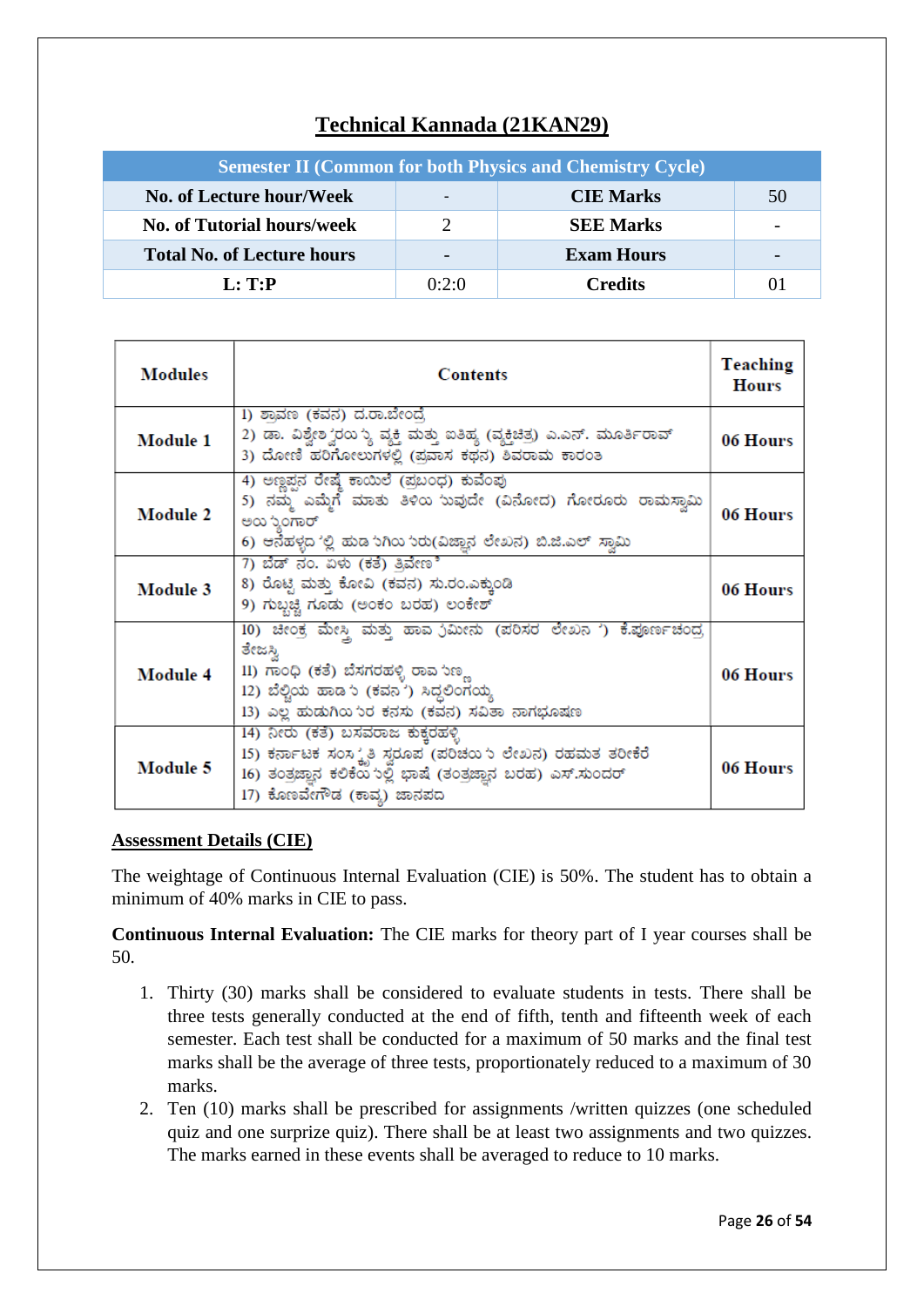3. Ten (10) marks shall be prescribed for open book tests, for self-study or to test problem solving skills. There shall be at least two events. The marks earned in these events shall be averaged to reduce to 10 marks.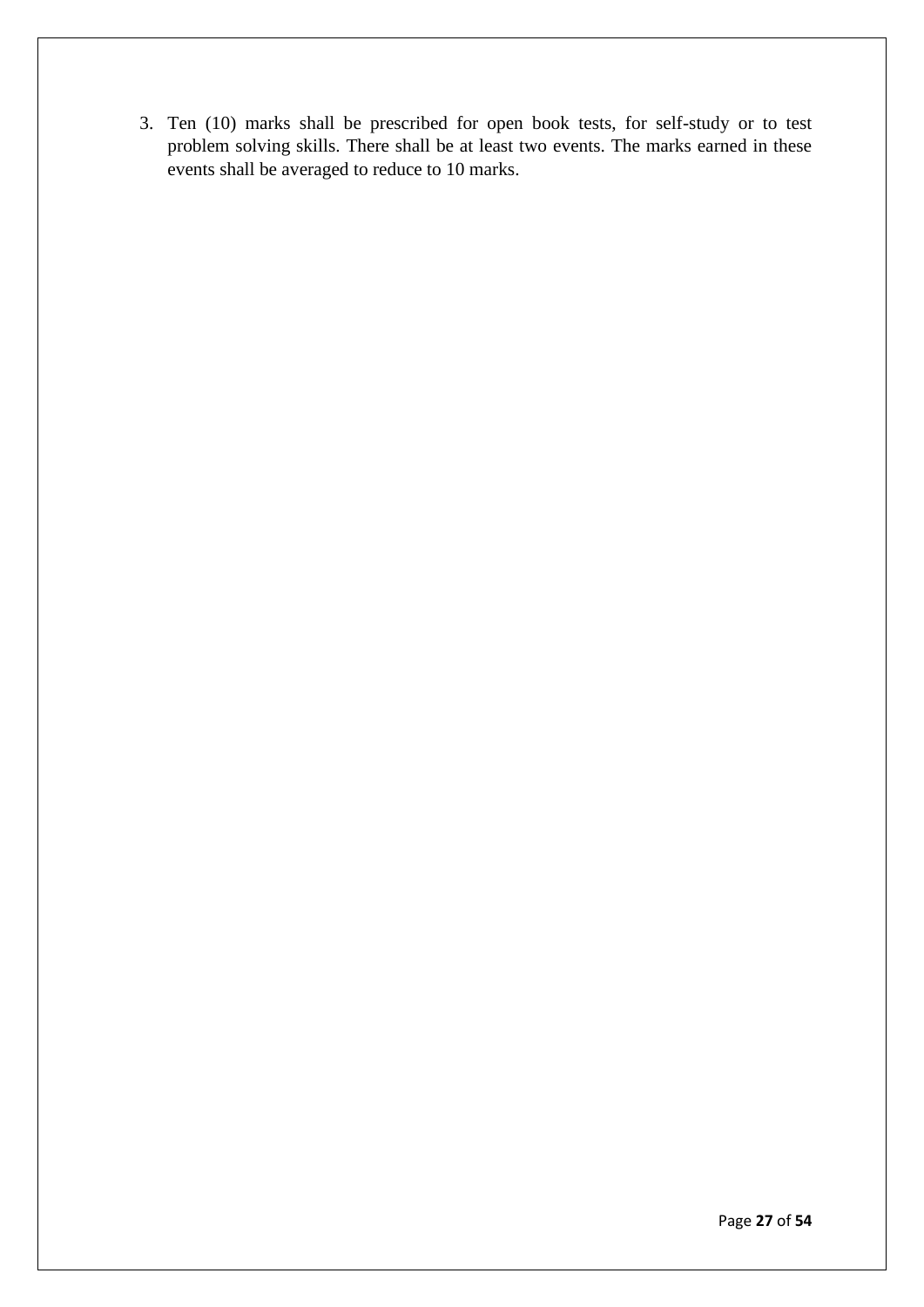# **Chemistry Cycle**

| <b>Engineering Mathematics-I (21MAT11)</b> |
|--------------------------------------------|
|--------------------------------------------|

|                                    |       | <b>Semester I (Common for both Physics and Chemistry Cycle)</b> |    |
|------------------------------------|-------|-----------------------------------------------------------------|----|
| No. of Lecture hour/Week           |       | <b>CIE Marks</b>                                                | 50 |
| <b>No. of Tutorial hours/week</b>  |       | <b>SEE Marks</b>                                                | 50 |
| <b>Total No. of Lecture hours</b>  | 50    | <b>Exam Hours</b>                                               | 03 |
| $\mathbf{L}:\mathbf{T}:\mathbf{P}$ | 3:2:0 | <b>Credits</b>                                                  | 04 |

| <b>Modules</b>  | <b>Course Content</b>                                          | <b>Teaching</b><br><b>Hours</b> |  |  |
|-----------------|----------------------------------------------------------------|---------------------------------|--|--|
|                 | <b>Differential Calculus:</b>                                  |                                 |  |  |
|                 | Partial Differentiation: Basics; Euler's theorem of first kind |                                 |  |  |
|                 | (only problems); Total derivatives;                            |                                 |  |  |
| <b>Module 1</b> | Jacobian; Maclaurin's series of one and two variable;          | 10 Hours                        |  |  |
|                 | Differentiation under Integral sign.                           |                                 |  |  |
|                 | Applications: Problems on evaluation of non-elementary         |                                 |  |  |
|                 | integrals using Maclaurin's series.                            |                                 |  |  |
|                 | <b>Ordinary Differential Equations</b>                         |                                 |  |  |
|                 | Linear Equations: Bernoulli's equation; Exact Equations;       |                                 |  |  |
|                 | Reducible to Exact (If of the form); Orthogonal Trajectory     |                                 |  |  |
| <b>Module 2</b> | (Cartesian only); and Newton's law of cooling.                 | <b>10 Hours</b>                 |  |  |
|                 | Non- Linear Equations: Solve for p, Clairaut's form            |                                 |  |  |
|                 | (singular, general solution).                                  |                                 |  |  |
|                 | Applications: Problems on LR circuits leading to linear        |                                 |  |  |
|                 | differential equations.                                        |                                 |  |  |
|                 | <b>Integral Calculus:</b>                                      |                                 |  |  |
|                 | Multiple Integrals: Double integrals, changing the order of    |                                 |  |  |
|                 | integration, changing Cartesian form to polar form. Special    |                                 |  |  |
| <b>Module 3</b> | Functions- Beta and Gamma Functions, relation between beta     | 10 Hours                        |  |  |
|                 | and gamma function, properties, and its problems (related to   |                                 |  |  |
|                 | reduction formula of definite integral).                       |                                 |  |  |
|                 | Applications: Problems on centre of gravity and moment of      |                                 |  |  |
|                 | inertia which involve evaluation of multiple integrals.        |                                 |  |  |
|                 | <b>Numerical methods and Infinite Series</b>                   |                                 |  |  |
|                 | Numerical methods: Types of errors in numerical methods,       |                                 |  |  |
|                 | Solution of Algebraic and Transcendental Equation: Newton-     |                                 |  |  |
|                 | Raphson. Finite<br>Differences:<br>Forward and<br>Backward,    |                                 |  |  |
| <b>Module 4</b> | Interpolation,<br>Lagrange's<br>Interpolation.<br>Numerical    |                                 |  |  |
|                 | Integration-Simpson's 1/3rdrule.                               | 10 Hours                        |  |  |
|                 | Infinite Series: Convergence of infinite series: D-Alembert's  |                                 |  |  |
|                 | Ratio Test, Raabe's Test, Leibniz test, absolute<br>and        |                                 |  |  |
|                 | conditional convergent.                                        |                                 |  |  |
|                 | Applications: Problems on application of Newton-Raphson        |                                 |  |  |
|                 | method to some physical contexts                               |                                 |  |  |
|                 |                                                                |                                 |  |  |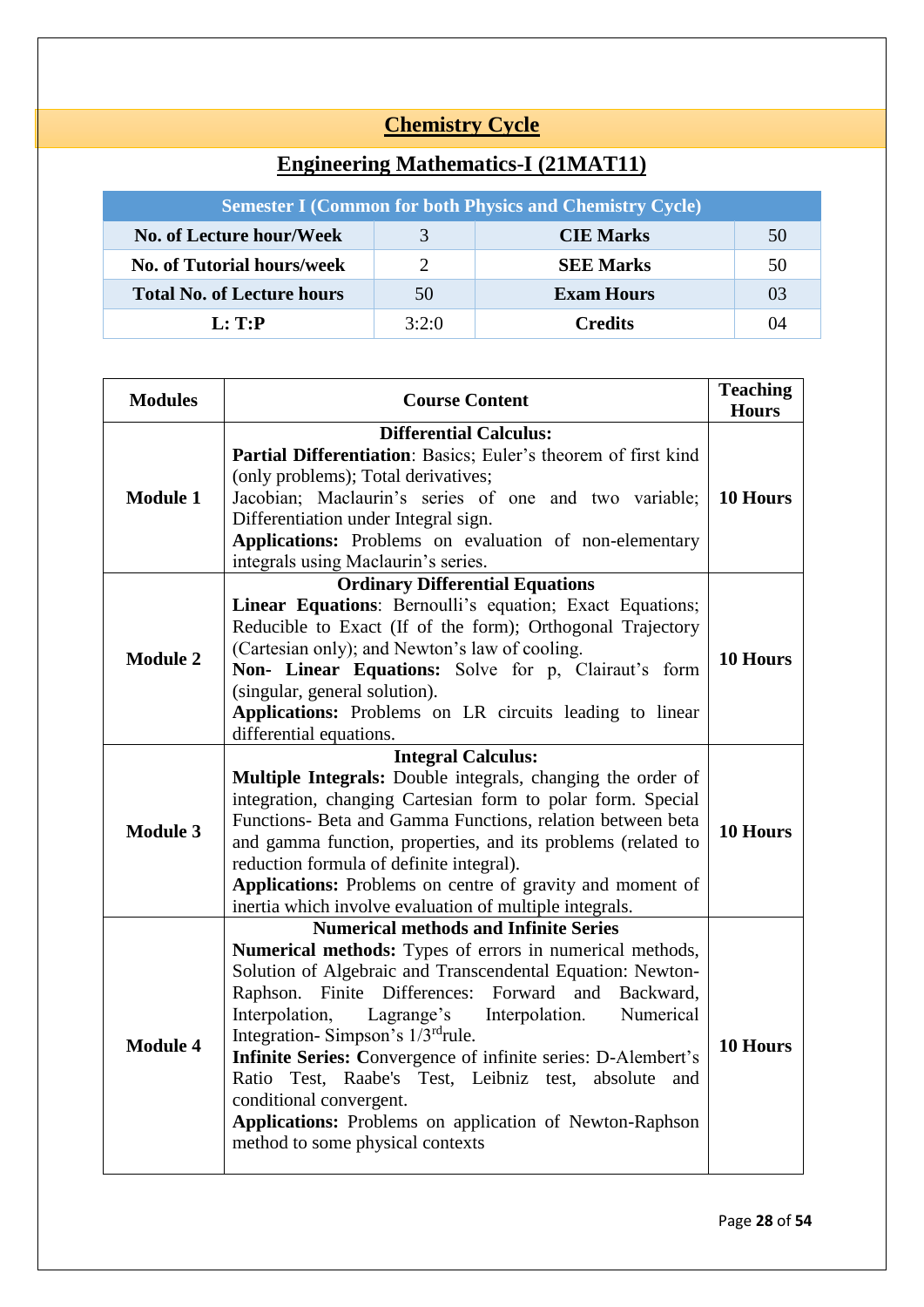|                 | <b>Linear Algebra</b>                                                                                                                                      |  |
|-----------------|------------------------------------------------------------------------------------------------------------------------------------------------------------|--|
|                 | Vectors, linearly dependent and independent vectors, Solution<br>to systems of Linear Equation: Rank, Consistency, Gauss<br>Elimination, LU decomposition. |  |
| <b>Module 5</b> | Eigen values- Eigen vectors, Diagonalization, Gauss-Seidel<br>10 Hours<br>Method, Rayleigh Power method.                                                   |  |
|                 | <b>Applications:</b> Problems on Kirchhoff's law leading to solving<br>system of linear equations.                                                         |  |
|                 | Problems on computation of inverse matrix using LU<br>decomposition.                                                                                       |  |

#### **Course outcomes:**

At the end of the course the students will be able to:

- Explain the basic concepts of calculus for a single and multivariable function, ordinary differential equations, infinite series, numerical methods and linear algebra.
- Apply the above concepts of the syllabus in their respective branches of engineering.
- Analyze the solutions of engineering problems using these concepts.

#### **Assessment Details (both CIE and SEE)**

The weightage of Continuous Internal Evaluation (CIE) is 50% and for Semester End Exam (SEE) is 50%. The student has to obtain a minimum of 40% marks individually both in CIE and SEE to pass. Theory Semester End Exam (SEE) is conducted for 100 marks (3 Hours duration) and then it is reduced to 50. Based on this grading will be awarded.

**Continuous Internal Evaluation:** The CIE marks for theory part of I year courses shall be 50.

- 1. Thirty (30) marks shall be considered to evaluate students in tests. There shall be three tests generally conducted at the end of fifth, tenth and fifteenth week of each semester. Each test shall be conducted for a maximum of 50 marks and the final test marks shall be the average of three tests, proportionately reduced to a maximum of 30 marks.
- 2. Ten (10) marks shall be prescribed for assignments /written quizzes (one scheduled quiz and one surprize quiz). There shall be at least two assignments and two quizzes. The marks earned in these events shall be averaged to reduce to 10 marks.
- 3. Ten (10) marks shall be prescribed for open book tests, for self-study or to test problem solving skills. There shall be at least two events. The marks earned in these events shall be averaged to reduce to 10 marks.

#### **Question Paper Pattern (SEE):**

- The SEE question paper will be set for 100 marks and the marks scored will be proportionately reduced to 50.
- The question paper will have ten full questions carrying equal marks. Each full question carries 20 marks.
- There will be two full questions (with a maximum of four sub questions) from each module.
- Each full question will have sub questions covering all the topics under a module.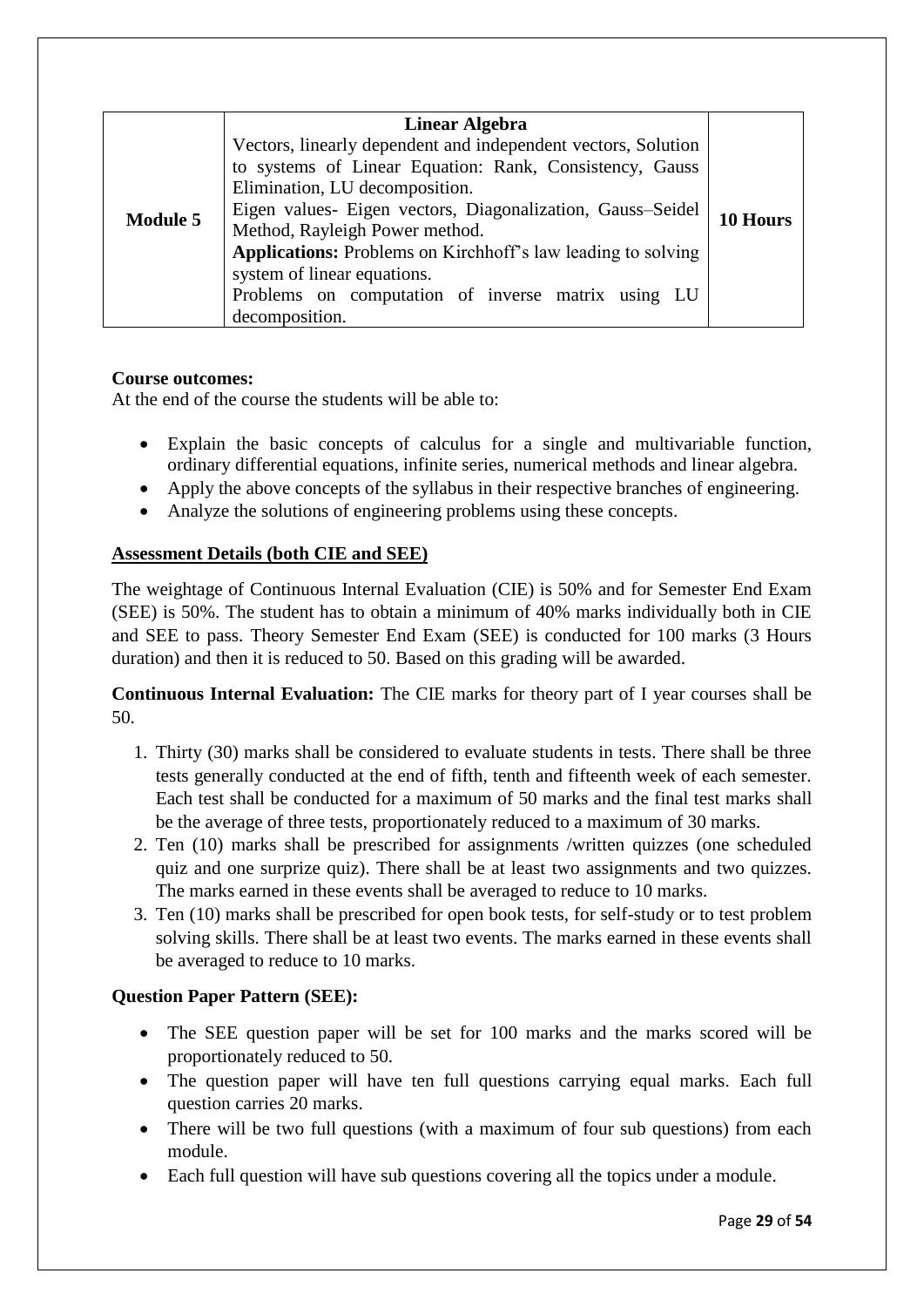• The students will have to answer five full questions, selecting one full question from each module.

#### **Text and Reference Books**

- 1. S C Chapra and R P Canale, *Numerical Methods for Engineering,* 15th Edition, Tata McGraw Hill
- 2. Erwin Kreyszig, *Advanced Engineering Mathematics*, Latest edition, Wiley Publications.
- 3. B.S. Grewal, *Higher Engineering Mathematics*, Latest edition, Khanna Publishers.
- 4. Gilbert Strang, Linear Algebra and its Applications, Wellesley Publishers.
- 5. Peter V. O'Neil, *Engineering Mathematics*, CENGAGE Learning India Pvt Ltd.
- 6. B.V. Ramana, *Higher Engineering Mathematics*, Latest edition, Tata McGraw Hill.
- **7.** Thomas and Finney, *Calculus and Analytic Geometry,* 9th Edition, Pearson Education.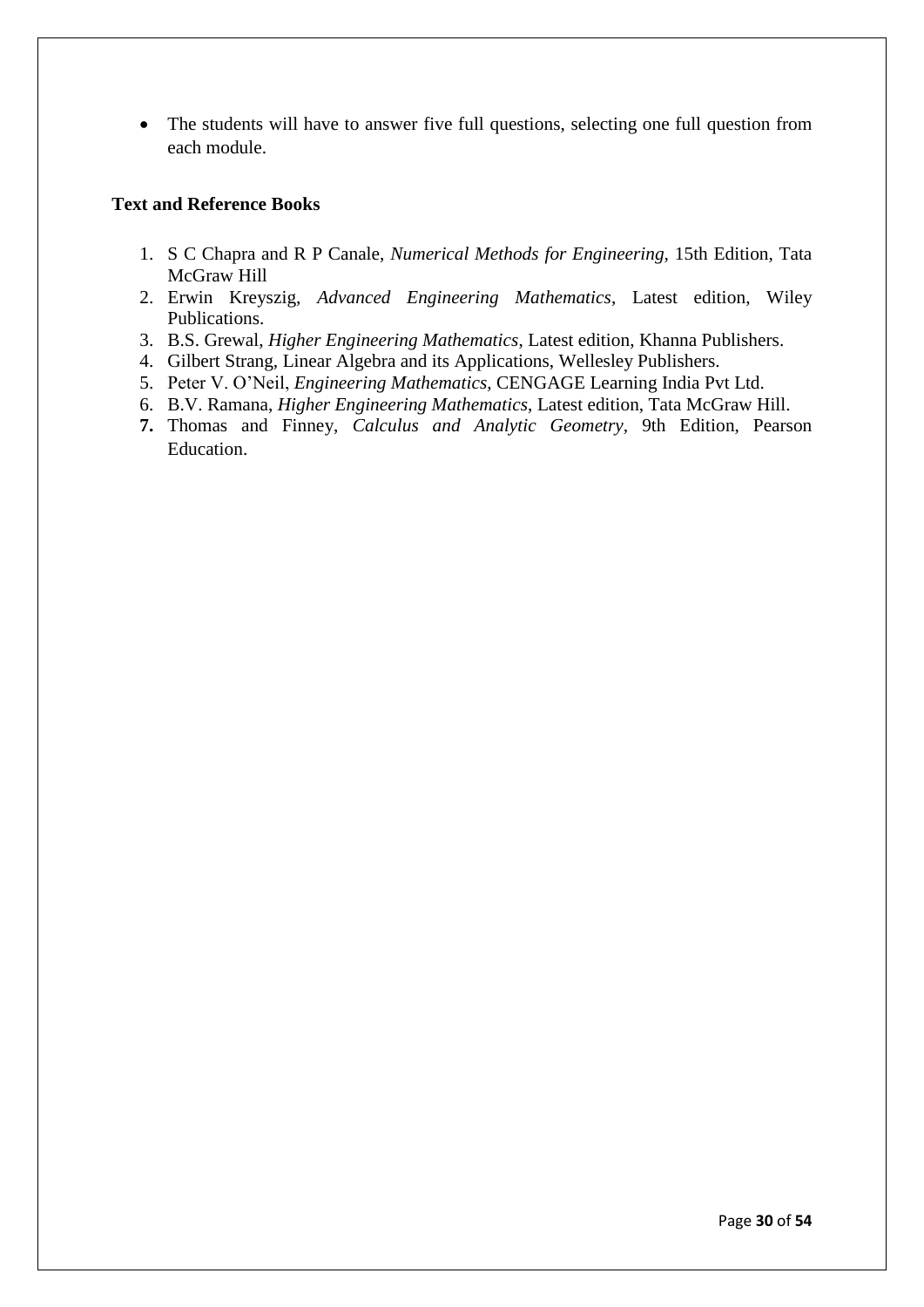| <b>Engineering Mathematics-II (21MAT21)</b> |
|---------------------------------------------|
|---------------------------------------------|

| <b>Semester II (Common for both Physics and Chemistry Cycle)</b> |       |                   |    |  |
|------------------------------------------------------------------|-------|-------------------|----|--|
| No. of Lecture hour/Week                                         |       | <b>CIE Marks</b>  | 50 |  |
| <b>No. of Tutorial hours/week</b>                                |       | <b>SEE Marks</b>  | 50 |  |
| <b>Total No. of Lecture hours</b>                                | 50    | <b>Exam Hours</b> | 03 |  |
| L: T:P                                                           | 3:2:0 | <b>Credits</b>    | 04 |  |

| <b>Modules</b>  | <b>Course Content</b>                                                                                                                                                                                                                                                                                                                                                                                                                                                                                              | <b>Teaching</b><br><b>Hours</b> |
|-----------------|--------------------------------------------------------------------------------------------------------------------------------------------------------------------------------------------------------------------------------------------------------------------------------------------------------------------------------------------------------------------------------------------------------------------------------------------------------------------------------------------------------------------|---------------------------------|
| <b>Module 1</b> | <b>Higher Order Differential Equations</b><br>Inverse Differential Operator: Particular integral of the form<br>$e^{ax}$ , Sinax, polynomials and $e^{ax}V(x)$ (up to third order) and<br>Variation of Parameters.<br>Differential Equation with variable coefficient: Cauchy's and<br>Legendre differential equations.<br>Applications: Problems on LRC circuit leading to higher<br>order differential equation. Problems on forced oscillation<br>leading to homogeneous linear ODE                             | 10 Hours                        |
| <b>Module 2</b> | Power Series Solutions: Frobenius method of Power Series<br>(only second order), Bessel's Differential Equation leading to<br>$J_n(x)$ , $J_{1/2}(x)$ , $J_{-1/2}(x)$ , Legendre's Differential Equations,<br>Rodrigues formula (without proof)-Legendre's Polynomial.                                                                                                                                                                                                                                             | 10 Hours                        |
| <b>Module 3</b> | Vector Calculus: VPDO- Gradient of a scalar field (angle<br>between two surfaces & Directional Derivatives), Divergence<br>and Curl of Vector field and its properties (Solenoidal and<br>Irrotational). Line integrals, Green's theorem, Stroke's<br>theorem, and Gauss Divergence theorem.<br>Applications: Problems on calculating work done using line<br>integrals. Problems on finding the outward flux of a filed<br>using Green's theorem                                                                  | 10 Hours                        |
| <b>Module 4</b> | <b>Laplace Transform</b><br>Definition and Laplace transforms of elementary functions<br>(statements only). Laplace transforms of Periodic functions<br>and unit-step function (problems only). Inverse Laplace<br>Transform: Inverse Laplace transforms by method of partial<br>fractions, Convolution theorem to find the inverse Laplace<br>transforms. Solution of linear differential equations using<br>Laplace transforms.<br>Applications: Problems on Laplace transforms related to<br>electric circuits. | 10 Hours                        |
| <b>Module 5</b> | Advanced Linear Algebra: Vector Space, basis and span,<br>subspace, linear Transformation (LT), Matrix representation<br>of LT, Change of basis, Rank nullity theorem, inverse LT.                                                                                                                                                                                                                                                                                                                                 | 10 Hours                        |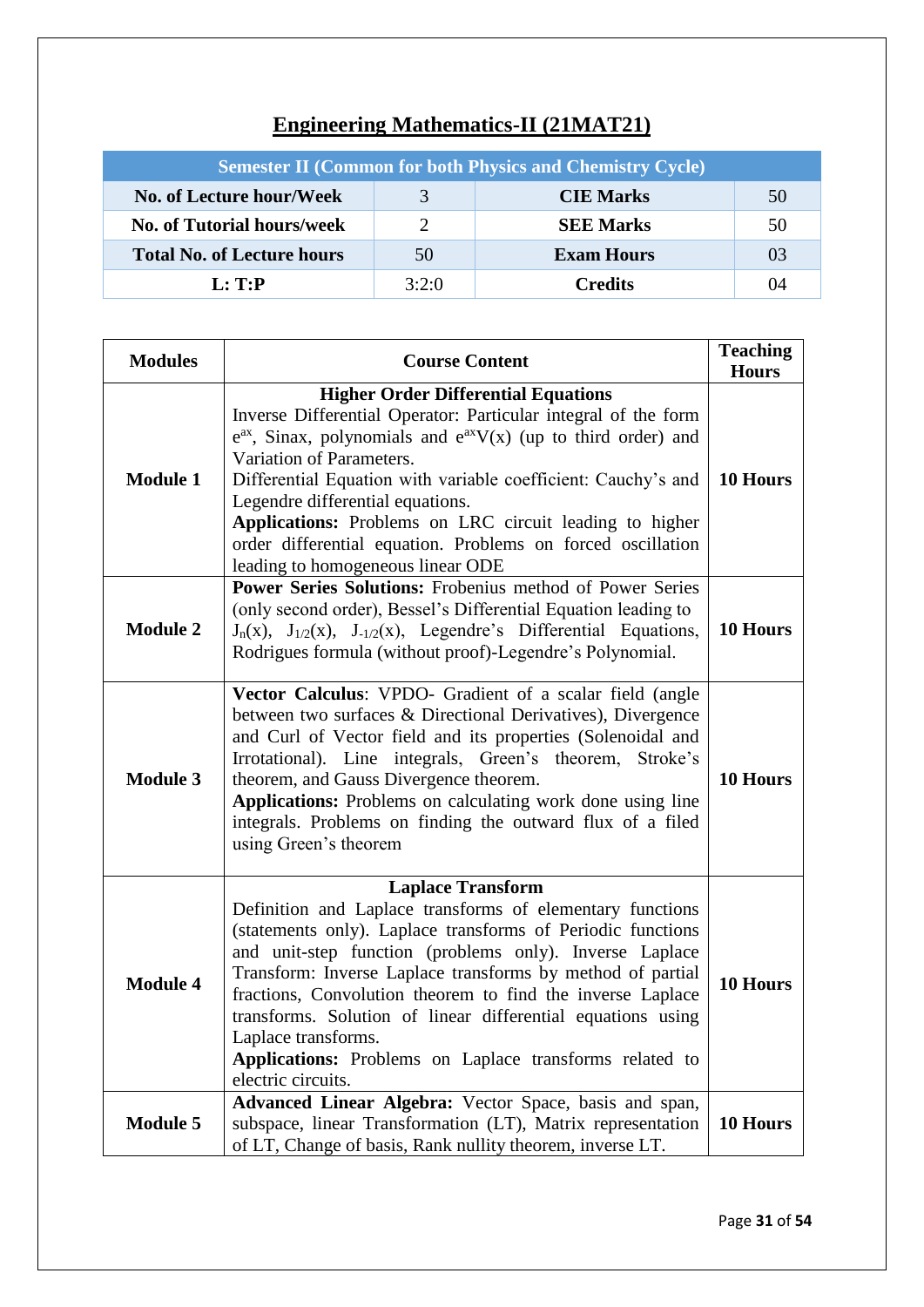#### **Course outcomes:**

At the end of the course the students will be able to:

- Explain the basic concepts of vector calculus, higher order differential equations,
- Laplace transforms and advanced linear algebra.
- Apply the above concepts of the syllabus in their respective branches of engineering.
- Analyze the solutions of engineering problems using these concepts.

#### **Assessment Details (both CIE and SEE)**

The weightage of Continuous Internal Evaluation (CIE) is 50% and for Semester End Exam (SEE) is 50%. The student has to obtain a minimum of 40% marks individually both in CIE and SEE to pass. Theory Semester End Exam (SEE) is conducted for 100 marks (3 Hours duration) and then it is reduced to 50. Based on this grading will be awarded.

**Continuous Internal Evaluation:** The CIE marks for theory part of I year courses shall be 50.

- 1. Thirty (30) marks shall be considered to evaluate students in tests. There shall be three tests generally conducted at the end of fifth, tenth and fifteenth week of each semester. Each test shall be conducted for a maximum of 50 marks and the final test marks shall be the average of three tests, proportionately reduced to a maximum of 30 marks.
- 2. Ten (10) marks shall be prescribed for assignments /written quizzes (one scheduled quiz and one surprize quiz). There shall be at least two assignments and two quizzes. The marks earned in these events shall be averaged to reduce to 10 marks.
- 3. Ten (10) marks shall be prescribed for open book tests, for self-study or to test problem solving skills. There shall be at least two events. The marks earned in these events shall be averaged to reduce to 10 marks.

#### **Question Paper Pattern (SEE):**

- The SEE question paper will be set for 100 marks and the marks scored will be proportionately reduced to 50.
- The question paper will have ten full questions carrying equal marks. Each full question carries 20 marks.
- There will be two full questions (with a maximum of four sub questions) from each module.
- Each full question will have sub questions covering all the topics under a module.
- The students will have to answer five full questions, selecting one full question from each module.

#### **Text and Reference Books:**

- 1. S C Chapra and R P Canale, *Numerical Methods for Engineering,* 15th Edition, Tata McGraw Hill
- 2. Erwin Kreyszig, *Advanced Engineering Mathematics*, Latest edition, Wiley Publications.
- 3. B.S. Grewal, *Higher Engineering Mathematics*, Latest edition, Khanna Publishers.
- 4. Gilbert Strang, Linear Algebra and its Applications, Wellesley Publishers.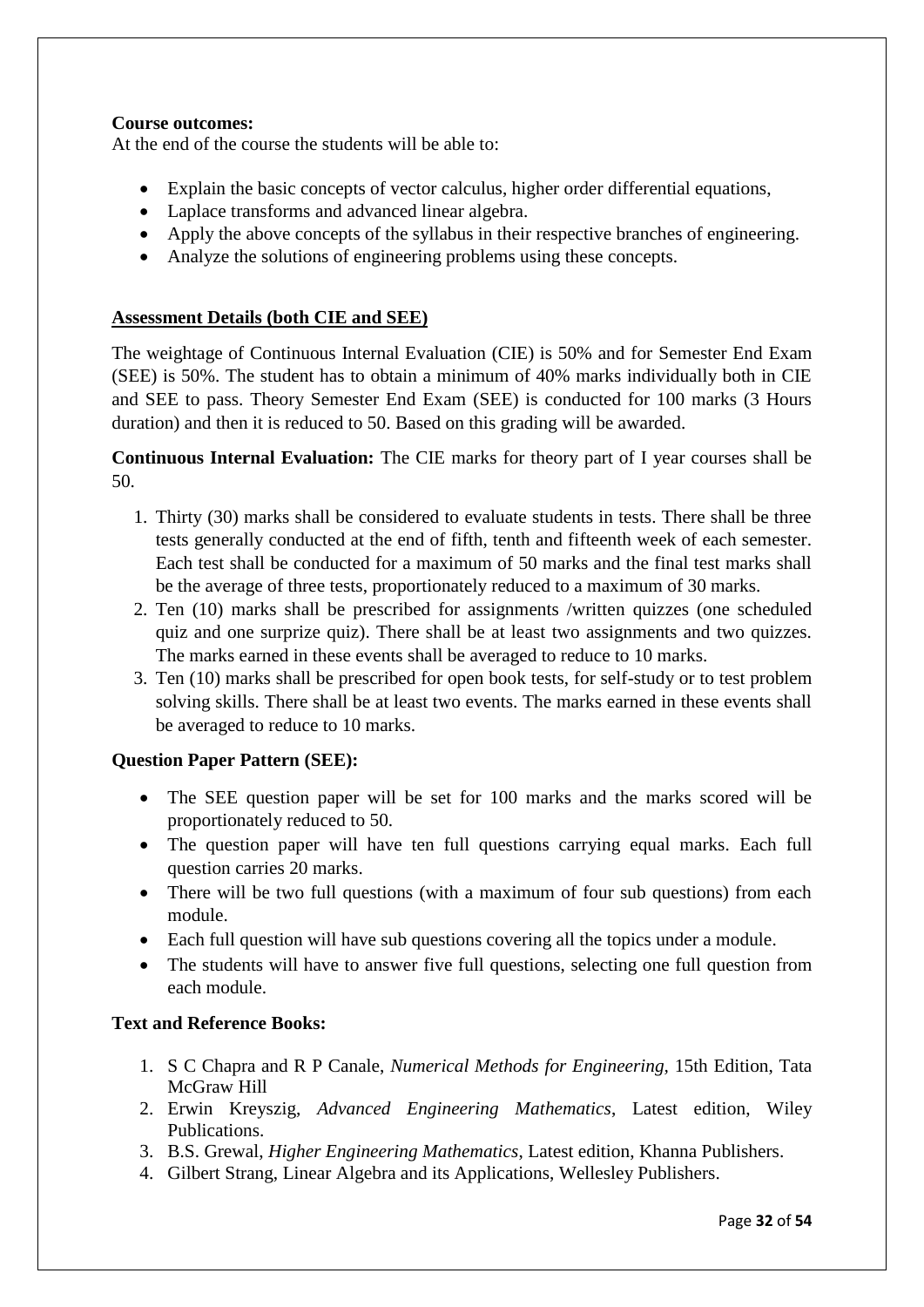- 5. Peter V. O'Neil, *Engineering Mathematics*, CENGAGE Learning India Pvt Ltd.
- 6. B.V. Ramana, *Higher Engineering Mathematics*, Latest edition, Tata McGraw Hill.
- **7.** Thomas and Finney, *Calculus and Analytic Geometry,* 9th Edition, Pearson Education.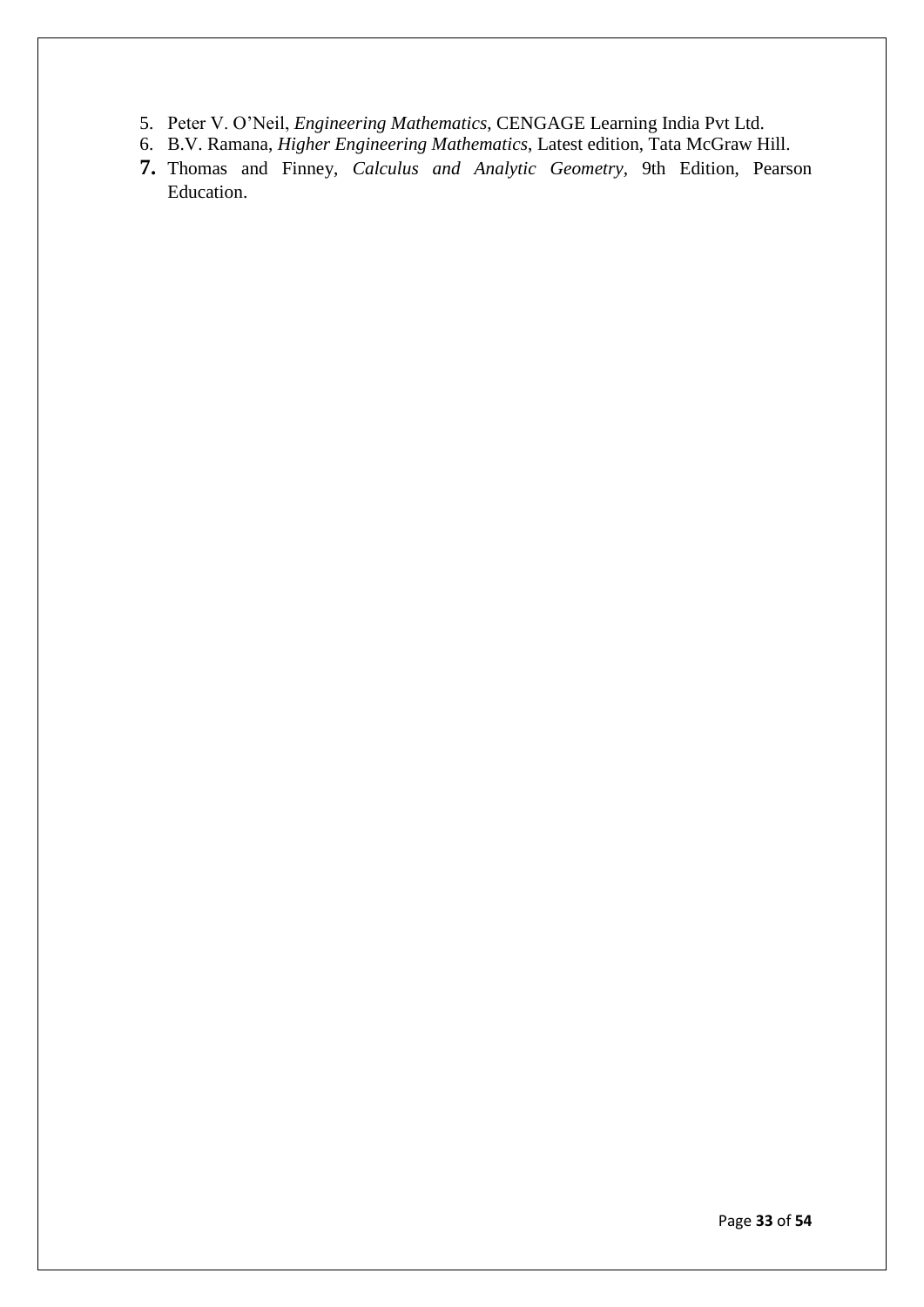# **Engineering Chemistry (21CHE12/22)**

| <b>Semester I/II</b>              |               |                   |    |
|-----------------------------------|---------------|-------------------|----|
| No. of Lecture hour/Week          | $\mathcal{R}$ | <b>CIE Marks</b>  | 50 |
| No. of Tutorial hours/week        |               | <b>SEE Marks</b>  | 50 |
| <b>Total No. of Lecture hours</b> | 40            | <b>Exam Hours</b> | 03 |
| L: T: P                           | 3:0:0         | <b>Credits</b>    | 03 |

| <b>Modules</b>  | <b>Course Content</b>                                                                                                                                                                                                                                                                                                                                                                                                                                                                                                                                                                                                                                                                                                                                                                                                                                                                                                                                                                                                                                                                                                                                                                                                                                                                                                          |          |  |
|-----------------|--------------------------------------------------------------------------------------------------------------------------------------------------------------------------------------------------------------------------------------------------------------------------------------------------------------------------------------------------------------------------------------------------------------------------------------------------------------------------------------------------------------------------------------------------------------------------------------------------------------------------------------------------------------------------------------------------------------------------------------------------------------------------------------------------------------------------------------------------------------------------------------------------------------------------------------------------------------------------------------------------------------------------------------------------------------------------------------------------------------------------------------------------------------------------------------------------------------------------------------------------------------------------------------------------------------------------------|----------|--|
| <b>Module 1</b> | <b>Thermodynamics and Energy Balance</b><br>Introduction, Terminology of thermodynamics, Zeroth law;<br>First law of thermodynamics- Heat and work, Enthalpy,<br>Standard Enthalpies, Bond Enthalpy; The Second Law of<br>Thermodynamics- Entropy the Carnot Cycle; The Third Law<br>of Thermodynamics- Entropy and Temperature-Gibbs Free<br>Energy, Standard Gibbs Free Energies and Chemical<br>Equilibrium.<br><b>Electrochemical Energy Systems</b><br>Introduction,<br>Single Electrode Potential-origin<br>and<br>terminology; Derivation of Nernst Equation and its<br>applications; Standard Electrode Potential; Measurement of<br>Single Electrode Potential and its applications- Definition,<br>construction of a galvanic cell; Classification of galvanic<br>cells-primary, secondary and concentration cells; EMF of a<br>cell-Definition, notation and conventions; Types of electrodes;<br>Reference electrodes- calomel electrode and Ag / AgCl<br>electrode.<br><b>Battery Technology: A New Era Emerging:</b><br><b>Batteries-Basic</b><br>battery characteristics,<br>concepts,<br>Classification of batteries-primary, secondary and reserve<br>batteries; Classical batteries-construction, working<br>and<br>applications of Nickel-metal hydride, lithium-MnO <sub>2</sub> and Li-<br>ion batteries. | 08 Hours |  |
|                 | <b>Self-Study Components:</b> Concentration Cells-construction and working;<br>Determination of pH using Glass Electrode; Ion Selective Electrode-<br>Principle, construction and applications.                                                                                                                                                                                                                                                                                                                                                                                                                                                                                                                                                                                                                                                                                                                                                                                                                                                                                                                                                                                                                                                                                                                                |          |  |
| <b>Module 2</b> | <b>Science of Corrosion and Electrolysis</b><br><b>Corrosion:</b> Introduction, electrochemical theory of corrosion,<br>galvanic series. Factors affecting the rate of corrosion: ratio<br>of anodic to cathodic areas, nature of metal, nature of<br>corrosion product, nature of medium $- pH$ , conductivity, and<br>temperature.<br>Types of corrosion- Differential metal, differential aeration                                                                                                                                                                                                                                                                                                                                                                                                                                                                                                                                                                                                                                                                                                                                                                                                                                                                                                                          | 08 Hours |  |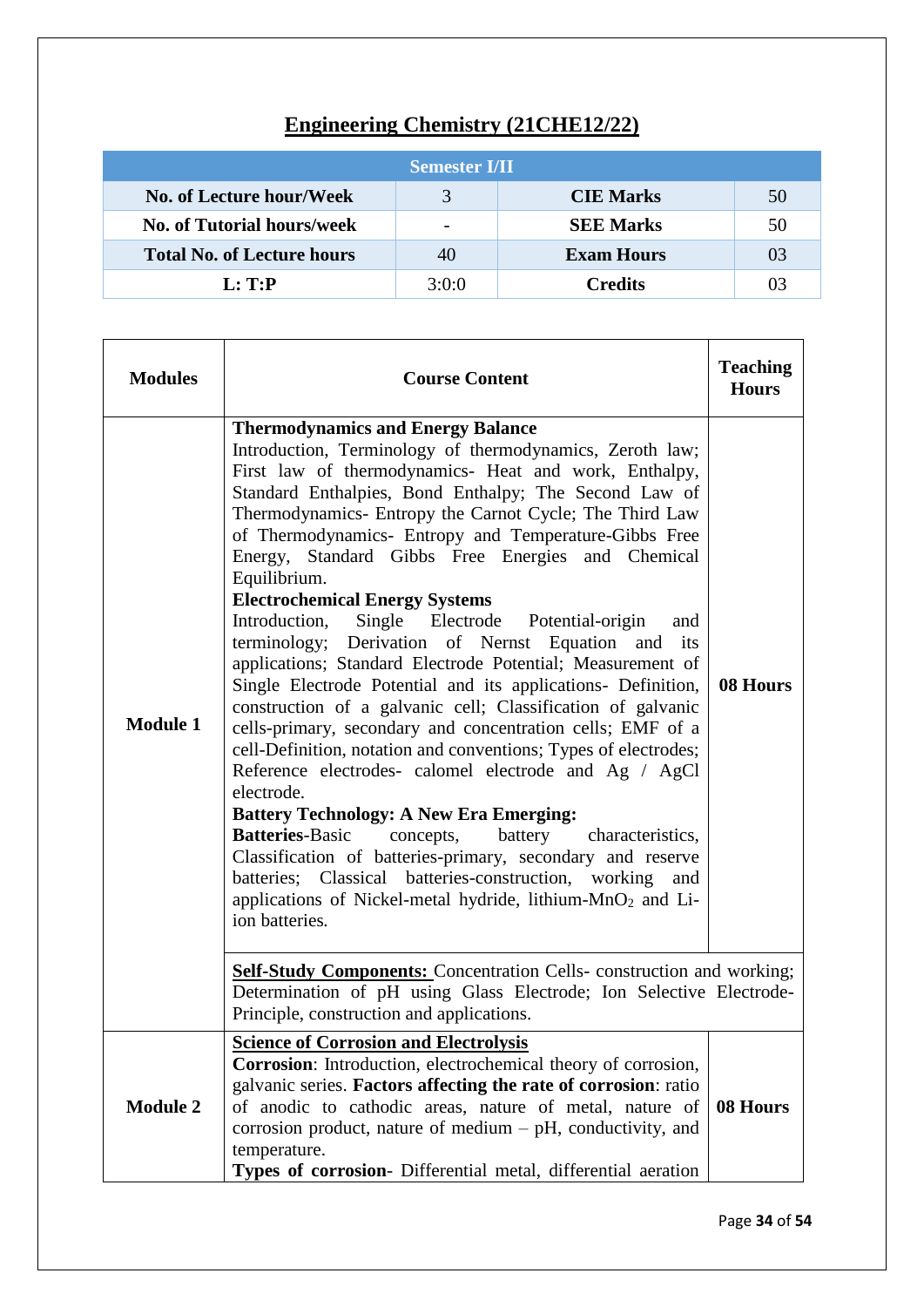|                 | (Pitting and water line) and stress. Corrosion control:<br>Inorganic coatings- Anodizing of Al and phosphating; Metal<br>Coatings-Galvanization and Tinning. Cathodic protection<br>(sacrificial anodic and impressed current methods).<br>Metal Finishing: Introduction, Technological importance.<br><b>Electroplating:</b><br>Introduction, principles<br>governing-<br>Polarization, decomposition potential and overvoltage. Factors<br>influencing the nature of electro deposit-current density,<br>concentration of metal ion and electrolyte; pH, temperature<br>and throwing power of plating bath; additives- brighteners,<br>structure modifiers<br>levellers,<br>and<br>wetting<br>agents.<br>Electroplating of Nickel (Watt's Bath) and Chromium<br>(decorative and hard).<br><b>Self-Study Components: Electroless plating:</b> Introduction, distinction |          |
|-----------------|--------------------------------------------------------------------------------------------------------------------------------------------------------------------------------------------------------------------------------------------------------------------------------------------------------------------------------------------------------------------------------------------------------------------------------------------------------------------------------------------------------------------------------------------------------------------------------------------------------------------------------------------------------------------------------------------------------------------------------------------------------------------------------------------------------------------------------------------------------------------------|----------|
|                 | between electroplating and electro less plating, electro less plating of<br>copper and manufacture of double-sided Printed Circuit Board with<br>copper.                                                                                                                                                                                                                                                                                                                                                                                                                                                                                                                                                                                                                                                                                                                 |          |
| <b>Module 3</b> | <b>Energy Sources</b><br><b>Chemical Fuels:</b> Introduction, classification, calorific value-<br>gross and net calorific values, determination of calorific value<br>of fuel using bomb calorimeter, numerical problems.<br>Cracking: Introduction, fluidized catalytic cracking, synthesis<br>of petrol by Fishcher-Tropsch process, reformation of petrol,<br>octane and cetane numbers. Gasoline and diesel knocking and<br>their mechanism, anti-knocking agents, power alcohol and<br>biodiesel.<br>Solar Energy: Introduction, utilization and conversion,<br>photovoltaic cells (PV)- construction and working. Design of<br>PV cells: modules, panels and arrays. Advantages and<br>disadvantages of PV cells.                                                                                                                                                  | 08 Hours |
|                 | Self-Study Components: Production of solar grade silicon: Union<br>carbide process, purification of silicon (zone refining), doping of silicon-<br>diffusion technique (n- and p-types). Construction and working of energy<br>storage supercapacitors.                                                                                                                                                                                                                                                                                                                                                                                                                                                                                                                                                                                                                  |          |
| <b>Module 4</b> | <b>Water Technology</b><br>Introduction, Boilers and Boiler Troubles, Determination of<br>hardness, DO, BOD and COD, Determination of acidity,<br>alkalinity. Sewage treatment: Primary,<br>chlorides and<br>secondary (activated sludge method) and tertiary methods.<br>Softening of water by ion-exchange process. Desalination of<br>sea water by reverse osmosis and electro dialysis (ion   08 Hours<br>selective)<br><b>Silicate Technology</b><br>Introduction, Cement nomenclature, manufacture of Portland<br>cement, setting of cement, Analysis of Cement, Plaster of<br>Paris/Gypsum Plaster.<br>Refractories: Characteristics of Good Refractory Materials,                                                                                                                                                                                                |          |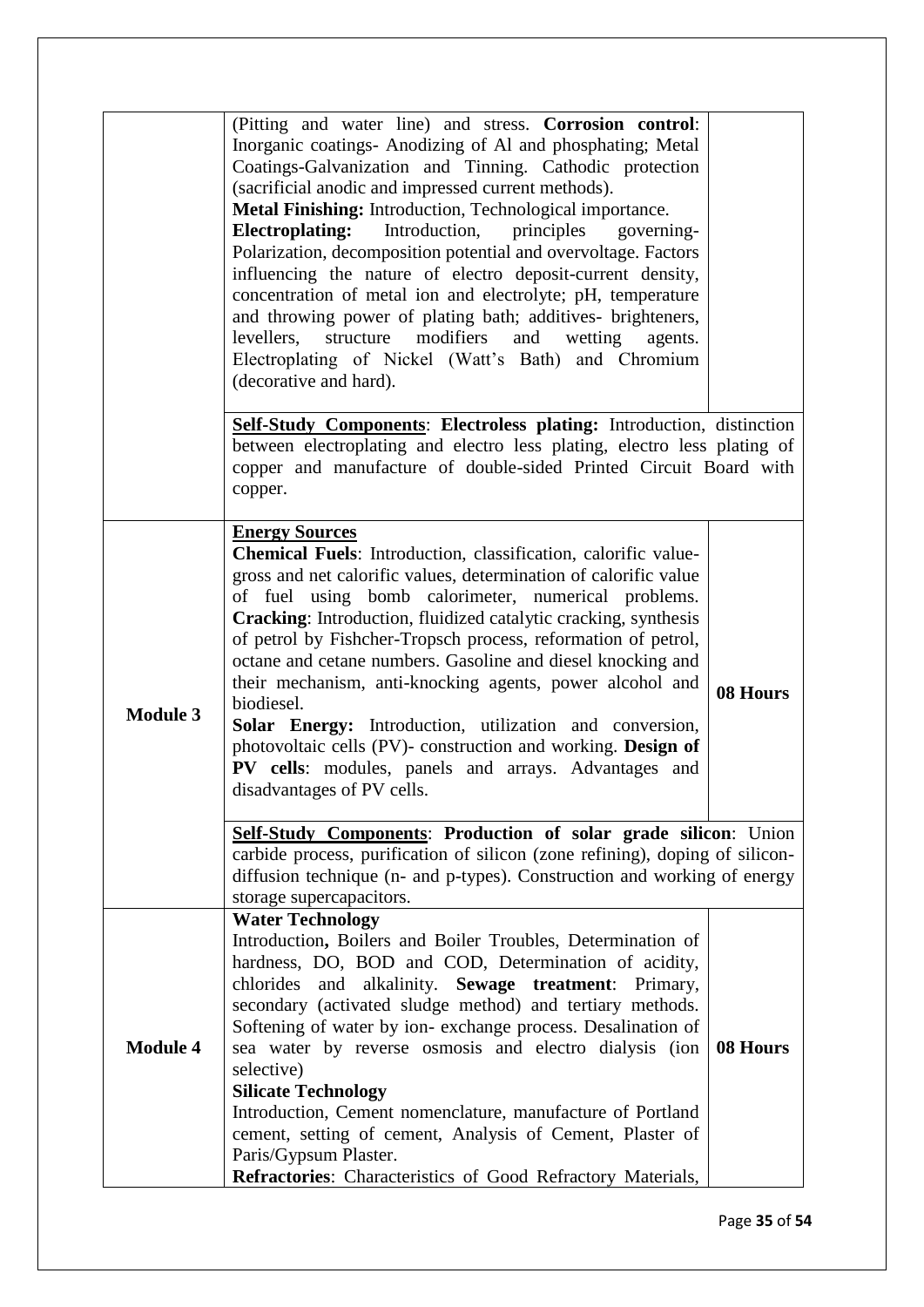|                 | Classification of refractories, Properties of Refractories,<br>Manufacture of High-Alumina Bricks, Magnesite Bricks and<br>Zirconia Bricks.<br><b>Self-Study Components:</b> Public Health Significance of heavy metal ions,<br>fluoride, nitrate and detergents                                                                                                                                                                                                                                                                                                                                                                                                                                                                                                                    |          |
|-----------------|-------------------------------------------------------------------------------------------------------------------------------------------------------------------------------------------------------------------------------------------------------------------------------------------------------------------------------------------------------------------------------------------------------------------------------------------------------------------------------------------------------------------------------------------------------------------------------------------------------------------------------------------------------------------------------------------------------------------------------------------------------------------------------------|----------|
| <b>Module 5</b> | <b>Functional Materials for Engineers</b><br><b>Polymers:</b> Introduction, Classification of Polymers,<br>Functionality, Mechanism of Polymerisation, Polymerisation<br>Techniques, Molecular Weight of Polymers. Plastics,<br>Individual Polymers, Rubbers (Elastomers), Fibres, Speciality<br>Polymers, Properties of Polymers, Degradation of Polymer<br>and Polymer Composites.<br><b>Nanomaterials</b><br>Introduction, Nanotechnology in the Twenty-First Century,<br>Classification of Nanomaterials, Synthesis of Nanomaterials<br>by Top-down and Bottom-up approaches, Properties of<br>nanomaterials (Surface area, Magnetic, Optical, Electrical,<br>catalytic and thermal).<br><b>Self-Study Components:</b> Carbon nanotubes and Graphene and their<br>applications. | 08 Hours |

#### **Course Outcome:**

At the end of the course the student will be able to:

- Explain the basic concept of thermodynamics, batteries and their applications.
- Develop the knowledge in corrosion science and also to control corrosion problems.
- Understand different energy sources and storage devisors
- Determine the contaminants in the water samples by suitable analytical procedures.
- Explain the properties and applications of functional materials in the different fields.

#### **Assessment Details (both CIE and SEE)**

The weightage of Continuous Internal Evaluation (CIE) is 50% and for Semester End Exam (SEE) is 50%. The student has to obtain a minimum of 40% marks individually both in CIE and SEE to pass. Theory Semester End Exam (SEE) is conducted for 100 marks (3 Hours duration) and then it is reduced to 50. Based on this grading will be awarded.

**Continuous Internal Evaluation:** The CIE marks for theory part of I year courses shall be 50.

1. Thirty (30) marks shall be considered to evaluate students in tests. There shall be three tests generally conducted at the end of fifth, tenth and fifteenth week of each semester. Each test shall be conducted for a maximum of 50 marks and the final test marks shall be the average of three tests, proportionately reduced to a maximum of 30 marks.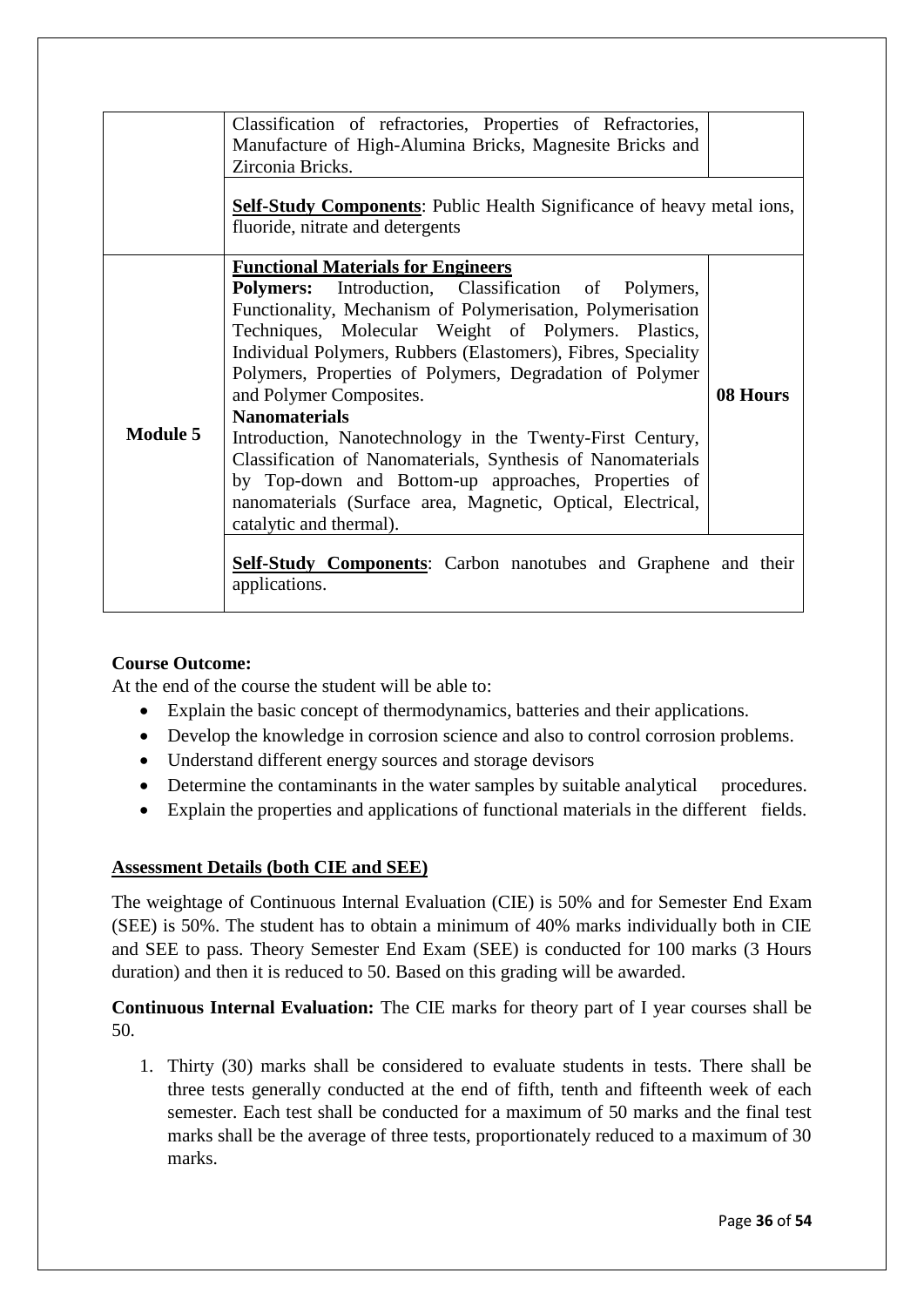- 2. Ten (10) marks shall be prescribed for assignments /written quizzes (one scheduled quiz and one surprize quiz). There shall be at least two assignments and two quizzes. The marks earned in these events shall be averaged to reduce to 10 marks.
- 3. Ten (10) marks shall be prescribed for open book tests, for self-study or to test problem solving skills. There shall be at least two events. The marks earned in these events shall be averaged to reduce to 10 marks.

#### **Question Paper Pattern (SEE):**

- The SEE question paper will be set for 100 marks and the marks scored will be proportionately reduced to 50.
- The question paper will have ten full questions carrying equal marks. Each full question carries 20 marks.
- There will be two full questions (with a maximum of four sub questions) from each module.
- Each full question will have sub questions covering all the topics under a module.
- The students will have to answer five full questions, selecting one full question from each module.

#### **Text Books:**

- **1.** Essentials of Engineering Chemistry, S. K. Bhasin and Vijay Sharma, Himalaya Publishing House (2010).
- 2. Engineering Chemistry: Fundamentals and Applications, Shikha Agarwal, Cambridge University Press (2015).
- 3. Engineering Chemistry, R. Mukhopadhyay and Sriparna Datta, New Age International Ltd (2007).
- 4. Engineering Chemistry, V. Srinivasan, S. Rekha and K. Sudhakar, Pearson Ltd (2017).
- 5. Engineering Chemistry, K N Jayaveera, G V Subba Reddy and C Ramachandraiah, McGraw Hill Education (India) Private Limited (2016).
- 6. Engineering Chemistry, K. SeshaMaheswaramma and MridulaChugh, Pearson India Education Services Pvt. Ltd (2017).
- 7. Nanomaterials and Nanocomposites: Synthesis, Properties, Characterization Techniques and Applications, Rajendra Kumar Goyal, CRC Press, Taylor and Francis (2018).

#### **Reference Books**

- 1. Fundamentals of Corrosion: Mechanisms, Causes and Preventive Methods, Philip A. Schweitzer, CRC Press (2010).
- 2. Applied Chemistry- A Textbook for Engineers and Technologists,  $2<sup>nd</sup>$  Edition, O.V. Roussak and H.D. Gesser, Springer (2013).
- 3. Introduction to Polymer Chemistry, 3rd Edition, Charles E. Carraher, Jr. CRC Press (2013).
- 4. Fundamentals of Electrochemistry, Second Edition, V. S. Bagotsky, Wiley Inter science (2006).
- 5. Introduction to Corrosion Science, E. McCafferty, Springer (2010).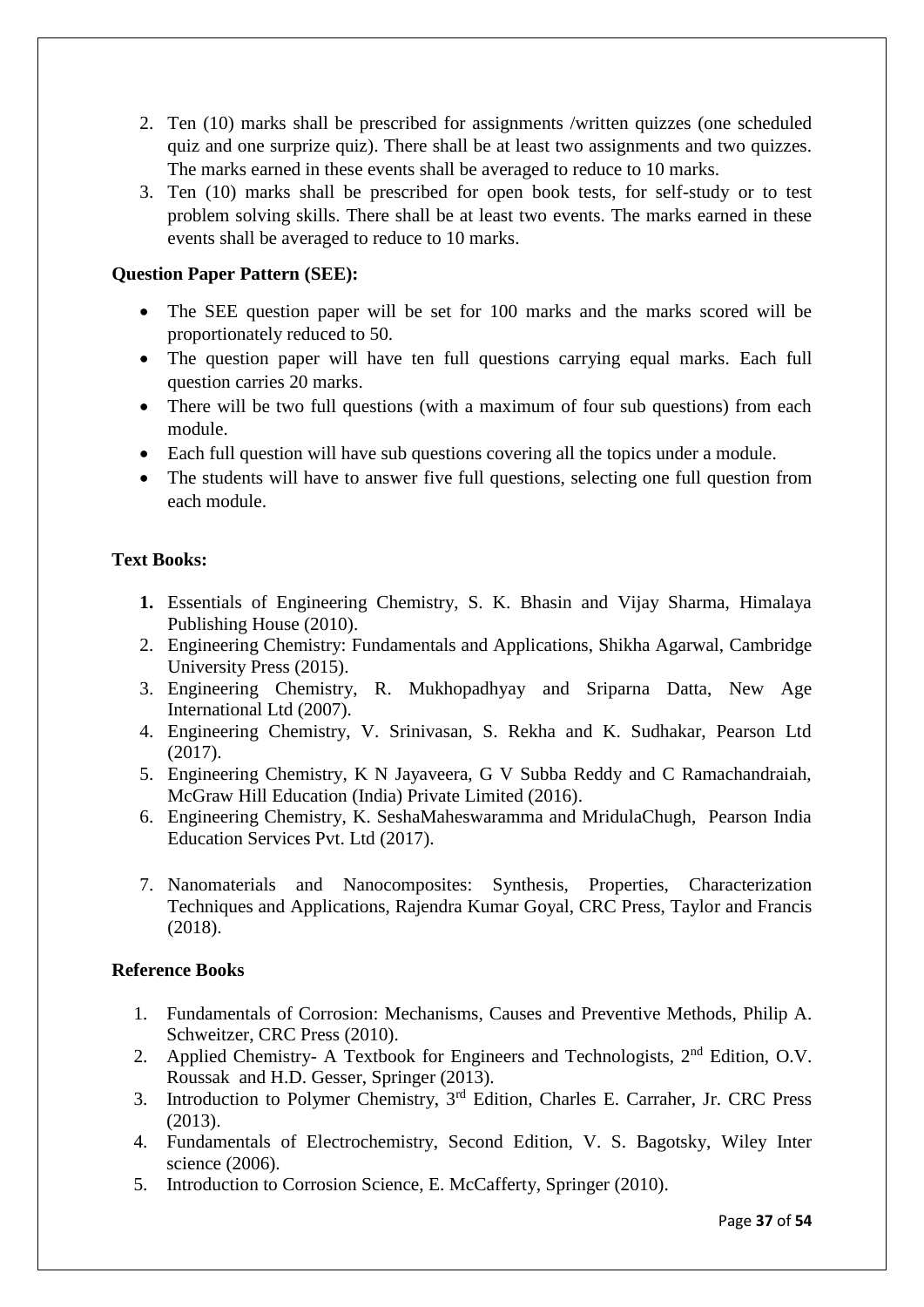| <b>Semester I/II</b>              |       |                   |    |  |
|-----------------------------------|-------|-------------------|----|--|
| No. of Lecture hour/Week          |       | <b>CIE Marks</b>  | 50 |  |
| <b>No. of Tutorial hours/week</b> |       | <b>SEE Marks</b>  | 50 |  |
| <b>Total No. of Lecture hours</b> | 40    | <b>Exam Hours</b> | 03 |  |
| L: T: P                           | 3:0:0 | Credits           | 03 |  |

| <b>Modules</b>  | <b>Course Content</b>                                                                                                                                                                                                                                                                                                                                                                                                                                                                  | <b>Teaching</b><br><b>Hours</b> |
|-----------------|----------------------------------------------------------------------------------------------------------------------------------------------------------------------------------------------------------------------------------------------------------------------------------------------------------------------------------------------------------------------------------------------------------------------------------------------------------------------------------------|---------------------------------|
| <b>Module 1</b> | DC Circuits: Ohm's Law and Kirchhoff's Laws, analysis of<br>series, parallel and series-parallel circuits excited by<br>independent voltage sources. Power and Energy.<br>Generation of sinusoidal voltage,<br><b>AC</b> Fundamentals:<br>frequency of generated voltage, definition and numerical<br>values of average value, root mean square value, form factor<br>and peak factor of sinusoidally varying voltage and current,<br>phasor representation of alternating quantities. | 08 Hours                        |
| <b>Module 2</b> | Single Phase Circuits: Analysis of circuits with R, L, C, R-L,<br>RC, R-L-C for series and parallel configurations with phasor<br>diagram, Real power, reactive power, apparent power and<br>power factor.<br><b>Three Phase circuits:</b><br>Advantages of 3-phase power, Generation of 3-phase power,<br>voltage and current relations in star and delta connections.                                                                                                                | 08 Hours                        |
| <b>Module 3</b> | <b>Electrical Machines:</b> Constructional features, Operation and<br>applications: Single and three phase induction motors,<br>universal motor, stepper motor, Single-phase transformers:<br>Principle and emf equation.                                                                                                                                                                                                                                                              | 08 Hours                        |
| <b>Module 4</b> | <b>Renewable and Non-Renewable Energy Resources: Sources</b><br>of energy-Power generation: thermal, hydel, nuclear,<br>Advantages of renewable energy sources, power generation<br>Solar, Wind, Tidal, biomass, geothermal, Electrical<br>characteristic of PV Cell.                                                                                                                                                                                                                  | 08 Hours                        |
| <b>Module 5</b> | Tariff: Tariff Schemes, Study of Electricity Bill, Calculation<br>of electricity bill<br>Protection Devices: Need of earthing, types of Earthing:<br>Plate and Pipe Earthing, Fuse, MCB, Electrical Safety Issues,<br>Two-way and Three-Way control of lamp.<br>Battery: Types of Batteries: lead acid, Nickel-iron and<br>lithium-ion, important characteristic of batteries: Voltage,<br>Capacity and efficiency.                                                                    | 08 Hours                        |

#### **Course Outcome:**

At the end of the course the students will be able to: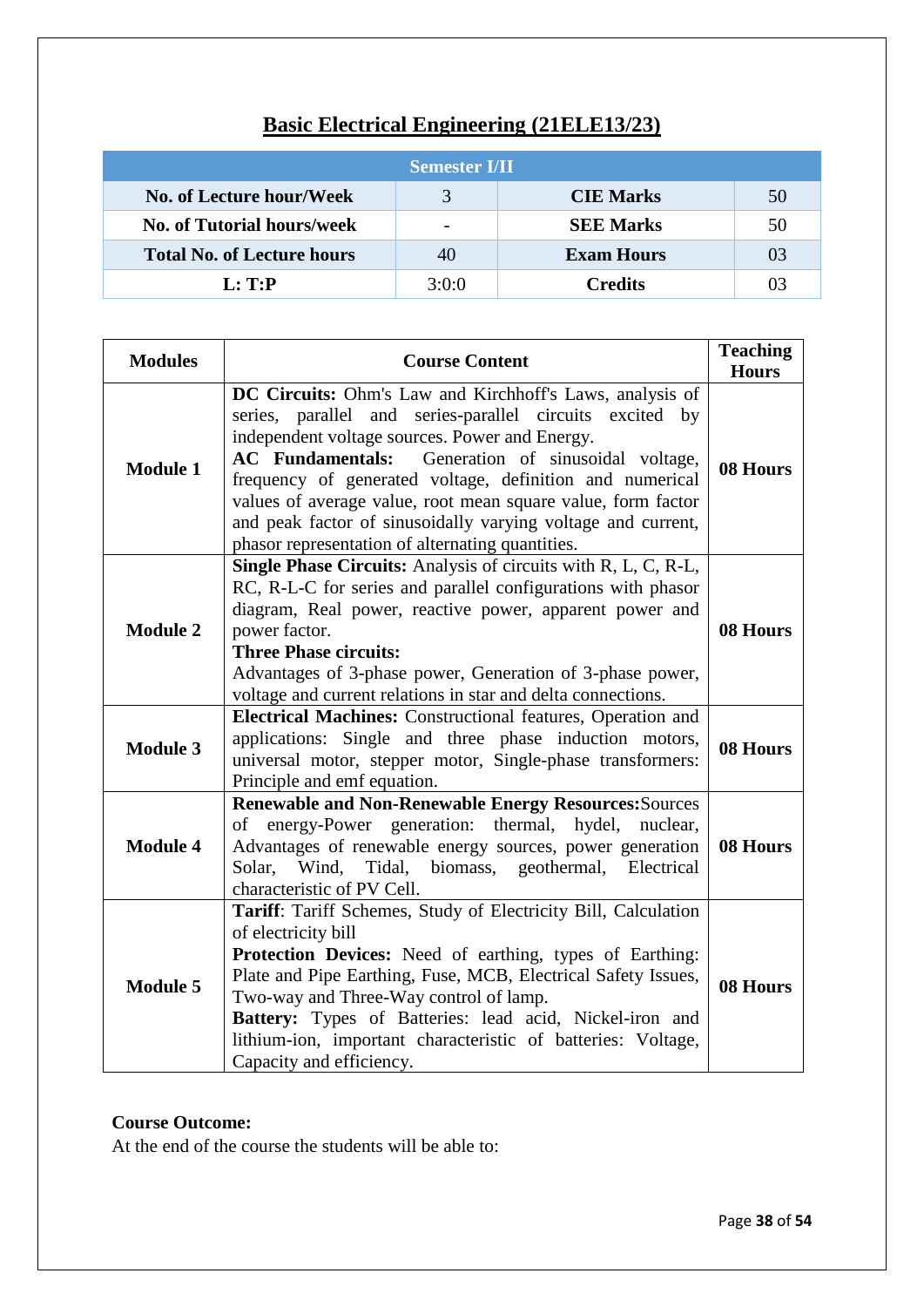- To explain the fundamental laws of electric circuits and behaviour of single-phase circuit with circuit elements.
- To explain the generation and operation of three-phase power
- To understand the construction and operation of Electrical Machines.
- To Describe the working principle of both renewable and non-renewable power generating plant.
- To explain the tariff, electricity billing, protection devices and batteries.

#### **Assessment Details (both CIE and SEE)**

The weightage of Continuous Internal Evaluation (CIE) is 50% and for Semester End Exam (SEE) is 50%. The student has to obtain a minimum of 40% marks individually both in CIE and SEE to pass. Theory Semester End Exam (SEE) is conducted for 100 marks (3 Hours duration) and then it is reduced to 50. Based on this grading will be awarded.

**Continuous Internal Evaluation:** The CIE marks for theory part of I year courses shall be 50.

- 1. Thirty (30) marks shall be considered to evaluate students in tests. There shall be three tests generally conducted at the end of fifth, tenth and fifteenth week of each semester. Each test shall be conducted for a maximum of 50 marks and the final test marks shall be the average of three tests, proportionately reduced to a maximum of 30 marks.
- 2. Ten (10) marks shall be prescribed for assignments /written quizzes (one scheduled quiz and one surprize quiz). There shall be at least two assignments and two quizzes. The marks earned in these events shall be averaged to reduce to 10 marks.
- 3. Ten (10) marks shall be prescribed for open book tests, for self-study or to test problem solving skills. There shall be at least two events. The marks earned in these events shall be averaged to reduce to 10 marks.

#### **Question Paper Pattern (SEE):**

- The SEE question paper will be set for 100 marks and the marks scored will be proportionately reduced to 50.
- The question paper will have ten full questions carrying equal marks. Each full question carries 20 marks.
- There will be two full questions (with a maximum of four sub questions) from each module.
- Each full question will have sub questions covering all the topics under a module.
- The students will have to answer five full questions, selecting one full question from each module.

#### **Text Books:**

- 1. D.C. Kulshreshtha "Basic Electrical Engineering" Tata McGraw Hill Education, Revised first edition, 2019.
- 2. Edward Hughes "Electrical and Electronic Technology" Pearson, 12<sup>th</sup> edition, 2016.
- 3. Mittle V.N. and A. Mittal, "Basic Electrical Engineering" Tata McGraw Hill, 2nd Edition, 2005
- 4. Kothari D.P., L.J. Nagrath "Basic Electrical Engineering", Tata McGraw Hill, 2009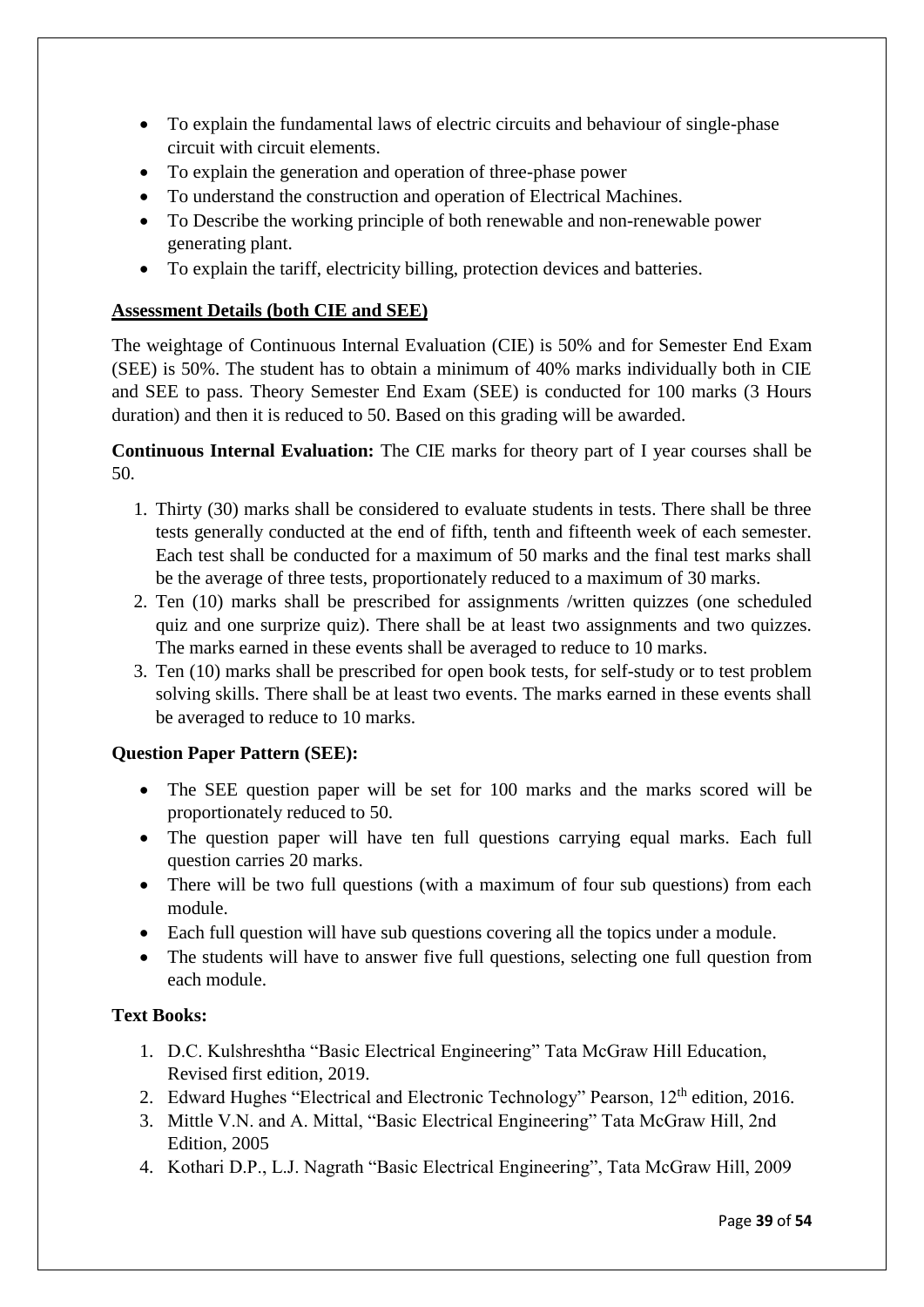| <b>Semester I/II</b>              |       |                   |    |
|-----------------------------------|-------|-------------------|----|
| No. of Lecture hour/Week          |       | <b>CIE Marks</b>  | 50 |
| <b>No. of Tutorial hours/week</b> |       | <b>SEE Marks</b>  | 50 |
| <b>Total No. of Lecture hours</b> | 40    | <b>Exam Hours</b> | 03 |
| L: T: P                           | 3:0:0 | <b>Credits</b>    | 03 |

# **C Programming for Problem Solving (21CPS14/24)**

| <b>Modules</b>  | <b>Course Content</b>                                                                                                                                                                                                                                                                                                                                                                        | <b>Teaching</b><br><b>Hours</b> |
|-----------------|----------------------------------------------------------------------------------------------------------------------------------------------------------------------------------------------------------------------------------------------------------------------------------------------------------------------------------------------------------------------------------------------|---------------------------------|
| <b>Module 1</b> | Introduction to computer Hardware and Software:<br>Computer Generations, Von Neumann Architecture, ports &<br>its functions, Port Vs. Connector, Input and Output Devices,<br>Types of Computer Network, basic concepts of software.<br><b>Overview of C:</b> Basic structure of C program, C program<br>execution. Keywords, Constant & Variable, data types,<br>Operators and expressions. | 08 Hours                        |
| <b>Module 2</b> | Managing Input and output operations in C: Reading and<br>writing a character, C-formatted I/O Functions, Control<br>statements in C with Programming examples.                                                                                                                                                                                                                              | 08 Hours                        |
| <b>Module 3</b> | <b>C</b> Array: 1-D & 2-D Arrays, return an Array in C, Passing<br>Arrays to a function, Basic Searching & Sorting Algorithms:<br>(Linear search, Binary search, Bubble sort and Selection sort).<br>C Strings: string basics, String Functions.                                                                                                                                             | 08 Hours                        |
| <b>Module 4</b> | <b>C</b> Functions: What is function- Advantages, Function<br>aspects, Types of functions, Different aspects of Function call,<br>call by value and call by reference, Programming Examples.<br>Introduction to Recursive function. C Pointers: Pointer basics,<br>Simple programming examples. Dynamic Memory allocation<br>in C.                                                           | 08 Hours                        |
| <b>Module 5</b> | <b>Structure:</b> What is Structure? declaring structure variable,<br>Accessing Members of the Structure, Programming examples.<br>File Handling in C: Functions for file handling, Simple<br>Programming examples.                                                                                                                                                                          | 08 Hours                        |

#### **Course Outcomes:**

At the end of the course the student will be able to:

- Analyse the given problem and develop an algorithm to solve the problem.
- Optimize the solution given for an existing problem.
- Use 'C' language constructs in the right way.
- Develop and test programs written in 'C'.

#### **Assessment Details (both CIE and SEE)**

The weightage of Continuous Internal Evaluation (CIE) is 50% and for Semester End Exam (SEE) is 50%. The student has to obtain a minimum of 40% marks individually both in CIE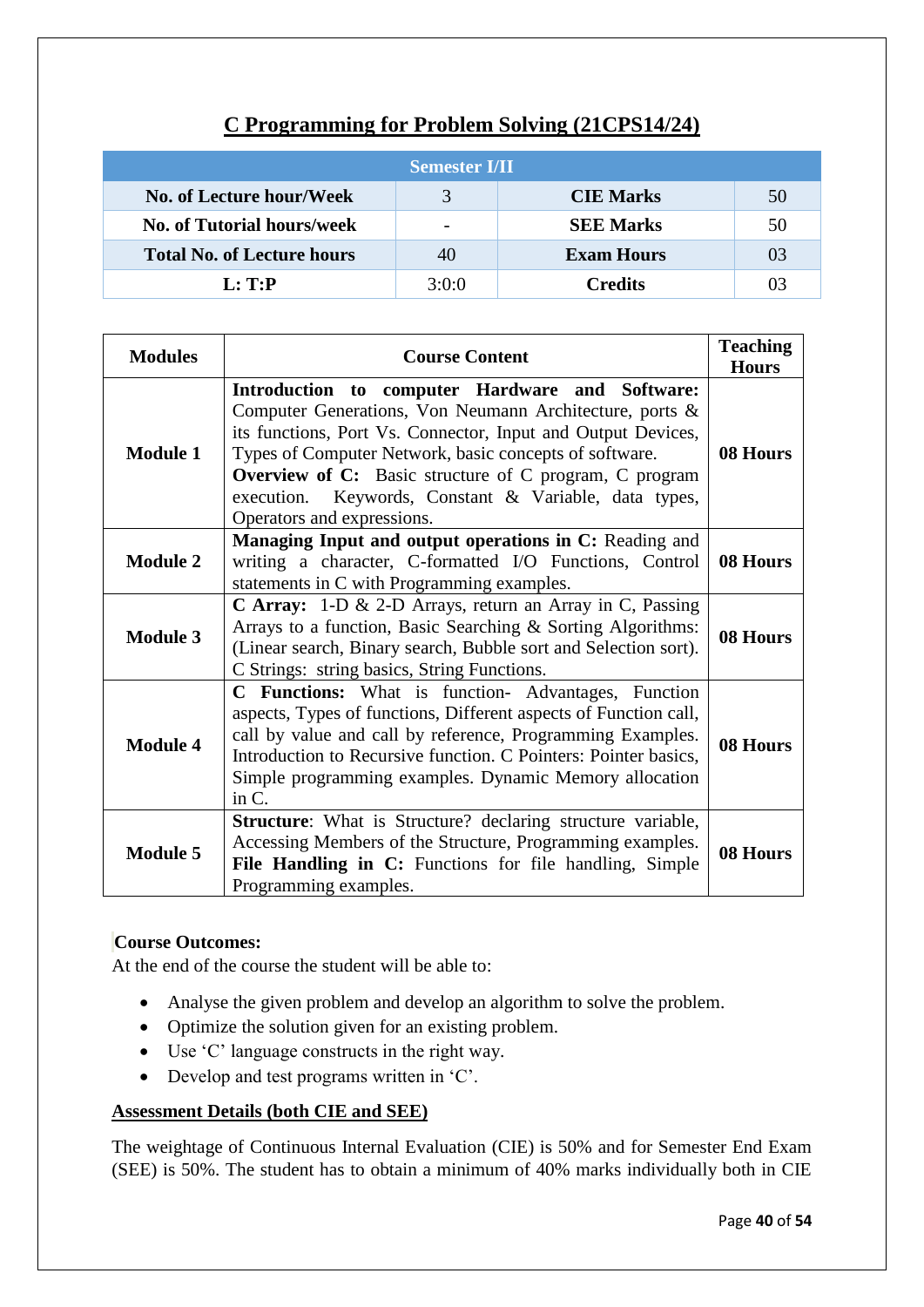and SEE to pass. Theory Semester End Exam (SEE) is conducted for 100 marks (3 Hours duration) and then it is reduced to 50. Based on this grading will be awarded.

**Continuous Internal Evaluation:** The CIE marks for theory part of I year courses shall be 50.

- 1. Thirty (30) marks shall be considered to evaluate students in tests. There shall be three tests generally conducted at the end of fifth, tenth and fifteenth week of each semester. Each test shall be conducted for a maximum of 50 marks and the final test marks shall be the average of three tests, proportionately reduced to a maximum of 30 marks.
- 2. Ten (10) marks shall be prescribed for assignments /written quizzes (one scheduled quiz and one surprize quiz). There shall be at least two assignments and two quizzes. The marks earned in these events shall be averaged to reduce to 10 marks.
- 3. Ten (10) marks shall be prescribed for open book tests, for self-study or to test problem solving skills. There shall be at least two events. The marks earned in these events shall be averaged to reduce to 10 marks.

#### **Question Paper Pattern (SEE):**

- The SEE question paper will be set for 100 marks and the marks scored will be proportionately reduced to 50.
- The question paper will have ten full questions carrying equal marks. Each full question carries 20 marks.
- There will be two full questions (with a maximum of four sub questions) from each module.
- Each full question will have sub questions covering all the topics under a module.
- The students will have to answer five full questions, selecting one full question from each module.

#### **Text Books:**

- 1. E. Balaguruswamy, Programming in ANSI C, 7th Edition, Tata McGraw• Hill
- 2. Brian W. Kernighan and Dennis M. Ritchie, The 'C' Programming Language, PrenticeHall of lndia.

#### **Reference Books:**

- 1. Sumitabha Das, Computer Fundamentals & C Programming, Mc Graw Hill Education.
- 2. Gary JBronson, ANSI C Programming, 4<sup>th</sup> Edition, Ceneage Leam in g.
- 3. Dey and Ghosh, Programming in C, 3<sup>rd</sup> Edition, Oxford University Press.
- 4. Vikas Gupta: Computer Concepts and C Programming, Dreamtech Press 2013.
- 5. RS Bichkar, Programming with C, University Press, 2012.
- 6. V Rajaraman: Computer Programming in C, PHI, 2013.
- 7. Basavaraj S. Anami, Shanrnukhappa A Angadi, Sunilkumar S. Manvi, Computer Concepts and C Programming: A Holistic Approach to Leaming C, Seond edition, PHI India, 2010.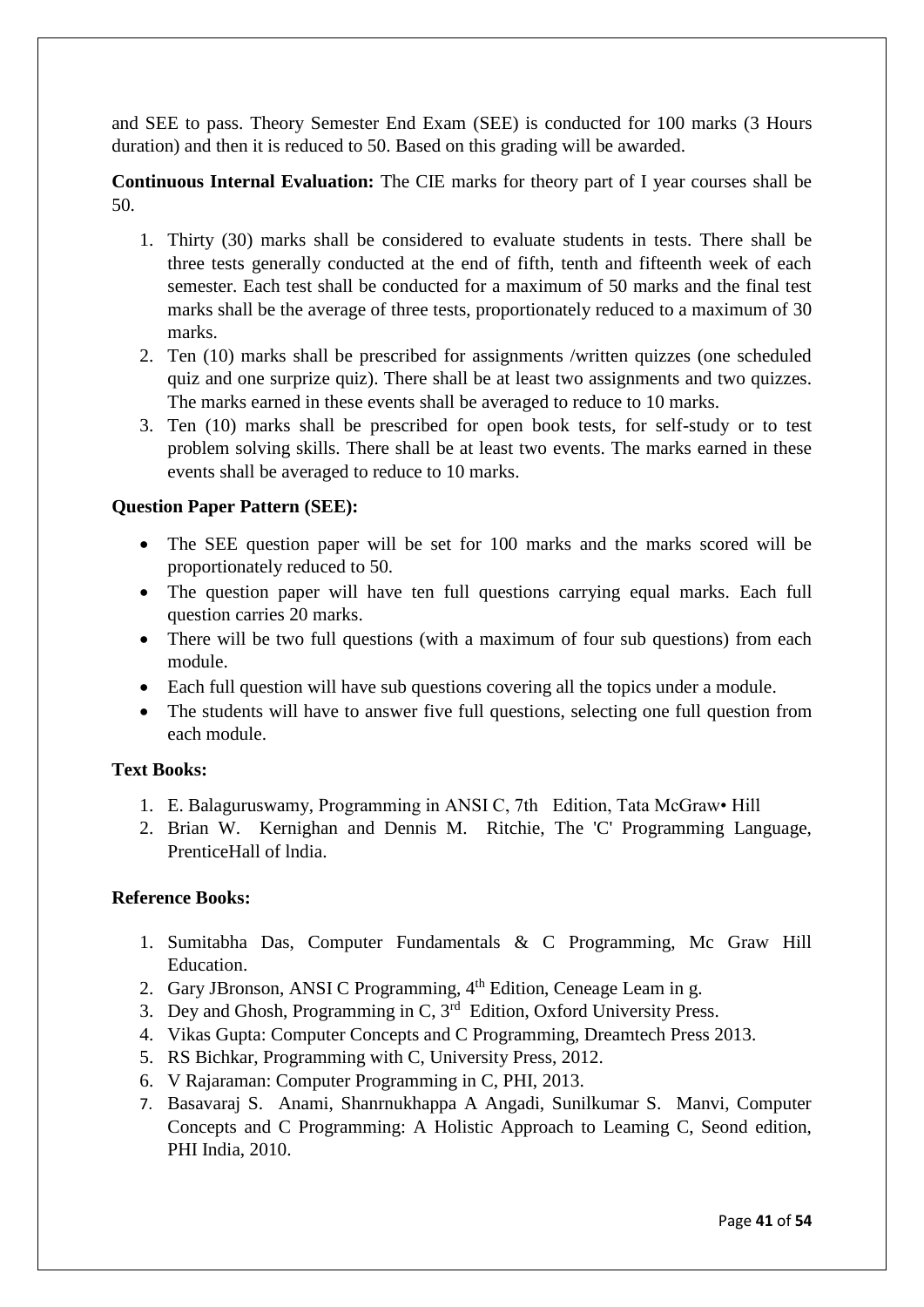| <b>Semester I/II</b>              |       |                   |    |
|-----------------------------------|-------|-------------------|----|
| No. of Lecture hour/Week          | 3     | <b>CIE Marks</b>  | 50 |
| <b>No. of Tutorial hours/week</b> |       | <b>SEE Marks</b>  | 50 |
| <b>Total No. of Lecture hours</b> | 40    | <b>Exam Hours</b> | 03 |
| L: T: P                           | 3:0:0 | <b>Credits</b>    | 03 |

# **Elements of Mechanical Engineering (21EME15/25)**

| <b>Modules</b>  | <b>Course Content</b>                                                                                                                                                                                                                                                                                                                                                                                                                                                                                                                                                                                                                                                                                     | <b>Teaching</b><br><b>Hours</b> |
|-----------------|-----------------------------------------------------------------------------------------------------------------------------------------------------------------------------------------------------------------------------------------------------------------------------------------------------------------------------------------------------------------------------------------------------------------------------------------------------------------------------------------------------------------------------------------------------------------------------------------------------------------------------------------------------------------------------------------------------------|---------------------------------|
| <b>Module 1</b> | <b>Energy Sources:</b> Sources and Classification of Energy<br>Resources. Non-renewable and renewable energy resources,<br>Brief Description and Utilization of Solar Energy, Wind<br>Energy, Ocean Thermal Energy Conversion (OTEC),<br>Geothermal Energy, Tidal Energy and Nuclear Energy.<br>Steam Formation, Steam Properties, Boilers-<br>Steam:<br>Classification, Lancashire boiler, Simple numerical.                                                                                                                                                                                                                                                                                             | 08 Hours                        |
| <b>Module 2</b> | <b>Steam turbines</b> – Classification, Principle of Operation and<br>Working of Impulse and Reaction. Type Steam Turbines.<br>Gas turbines - Classification, Working Principles and<br>Operations of Open Cycle and Closed Cycle Gas Turbines.<br>Water turbines -Classification, Principles and Working of<br>Pelton wheel and Francis turbine<br>Internal Combustion Engines: Classification, Two and<br>Four Stroke Petrol and Diesel Engines. P-V Diagrams<br>of Otto and Diesel Cycles. Comparison of Petrol<br>and<br>Diesel Engines. Comparison of two and Four Stroke Engines.                                                                                                                   | 08 Hours                        |
| <b>Module 3</b> | Refrigeration Air conditioning: Refrigeration - Definitions<br>- Refrigerating effect, Ton of Refrigeration, Ice making<br>capacity, COP, relative COP, Unit of Refrigeration.<br>Refrigerants, Properties of refrigerants, List of commonly<br>used refrigerants. Domestic refrigerator. Principles and<br>applications of air conditioners.<br><b>Power Transmission:</b><br>Belt Drives - Open and Cross Belt drives, Definition-slip,<br>creep, velocity ratio, Derivation of length of the belt in open<br>and crossed belt drive, ratio of tension in belt drives. Gear<br>Drives - Types of gears, velocity ratio, advantages and<br>disadvantages over belt drives.<br>Simple numerical problems. | 08 Hours                        |
| <b>Module 4</b> | Machine Tools: Lathe: Working Principle of engine lathe,<br>Main parts of lathe, Operations on lathe: Turning, facing,<br>knurling, thread cutting, taper turning and drilling.<br>Drilling Machine: Working Principle, Operations<br>of<br>drilling<br>machines, Drilling, grinding machine: working<br>principle of cylindrical and surface grinding machines.                                                                                                                                                                                                                                                                                                                                          | 08 Hours                        |

Page **42** of **54**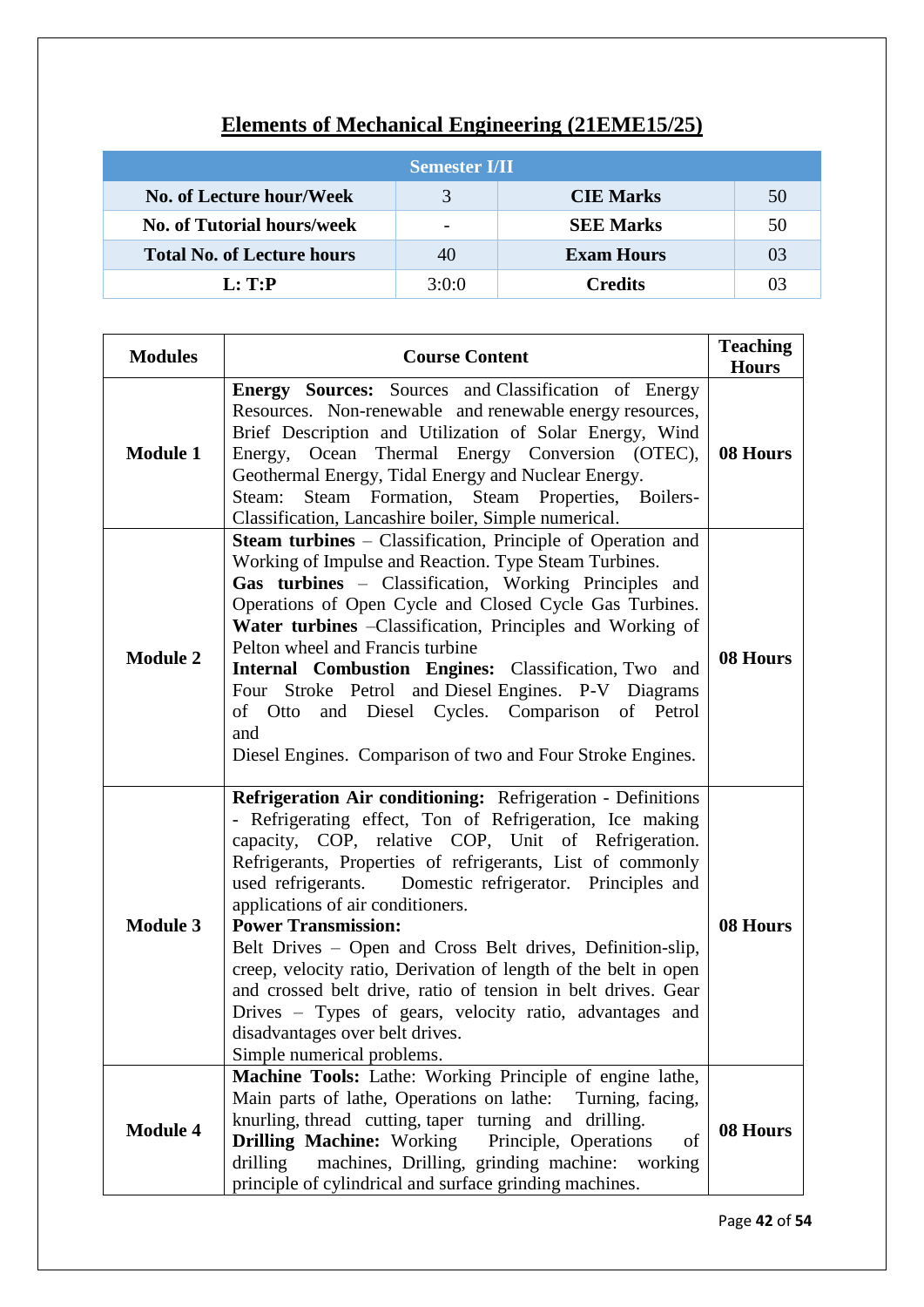|                                    | Metal Joining Processes: Definitions and methods of                  |  |  |  |  |  |  |
|------------------------------------|----------------------------------------------------------------------|--|--|--|--|--|--|
|                                    | Soldering, Brazing and Welding                                       |  |  |  |  |  |  |
|                                    | <b>Automation and Robotics:</b> Automation:<br>CNC-                  |  |  |  |  |  |  |
|                                    | Introduction, components of CNC, Advantages and                      |  |  |  |  |  |  |
|                                    | disadvantages of CNC. Robotics: Introduction, Robot                  |  |  |  |  |  |  |
|                                    | anatomy, Robots configuration- Polar, cylindrical, Cartesian         |  |  |  |  |  |  |
|                                    | coordinate and spherical. Applications, Advantages, and              |  |  |  |  |  |  |
|                                    | disadvantages.                                                       |  |  |  |  |  |  |
|                                    | <b>Engineering Materials:</b> Properties, Composition and            |  |  |  |  |  |  |
| <b>Module 5</b>                    | Industrial Applications of engineering materials Metals $-$ 08 Hours |  |  |  |  |  |  |
|                                    | Ferrous: cast iron, tool steels and stainless steels and Non-        |  |  |  |  |  |  |
| ferrous: aluminium, brass, bronze. |                                                                      |  |  |  |  |  |  |
|                                    | <b>Polymers</b> - Thermoplastics and thermosetting                   |  |  |  |  |  |  |
|                                    | polymers. <b>Ceramics</b> - Glass, optical fiber, glass, cermet's.   |  |  |  |  |  |  |
|                                    | <b>Composites</b> - Fiber reinforced composites, Metal Matrix        |  |  |  |  |  |  |
|                                    | Composites                                                           |  |  |  |  |  |  |
|                                    |                                                                      |  |  |  |  |  |  |

#### **Course Outcomes:**

At the end of the course the student will be able to:

- Identify different sources of energy and their conversion process
- Explain the working principle of hydraulic turbines, pumps, IC engines and refrigeration.
- Understand the properties of common engineering materials and their applications in engineering industry.
- Recognize power transmission elements.
- Discuss the working of conventional machine tools, machining processes, tools and accessories.
- Describe the advanced manufacturing systems.

#### **Assessment Details (both CIE and SEE)**

The weightage of Continuous Internal Evaluation (CIE) is 50% and for Semester End Exam (SEE) is 50%. The student has to obtain a minimum of 40% marks individually both in CIE and SEE to pass. Theory Semester End Exam (SEE) is conducted for 100 marks (3 Hours duration) and then it is reduced to 50. Based on this grading will be awarded.

**Continuous Internal Evaluation:** The CIE marks for theory part of I year courses shall be 50.

1. Thirty (30) marks shall be considered to evaluate students in tests. There shall be three tests generally conducted at the end of fifth, tenth and fifteenth week of each semester. Each test shall be conducted for a maximum of 50 marks and the final test marks shall be the average of three tests, proportionately reduced to a maximum of 30 marks.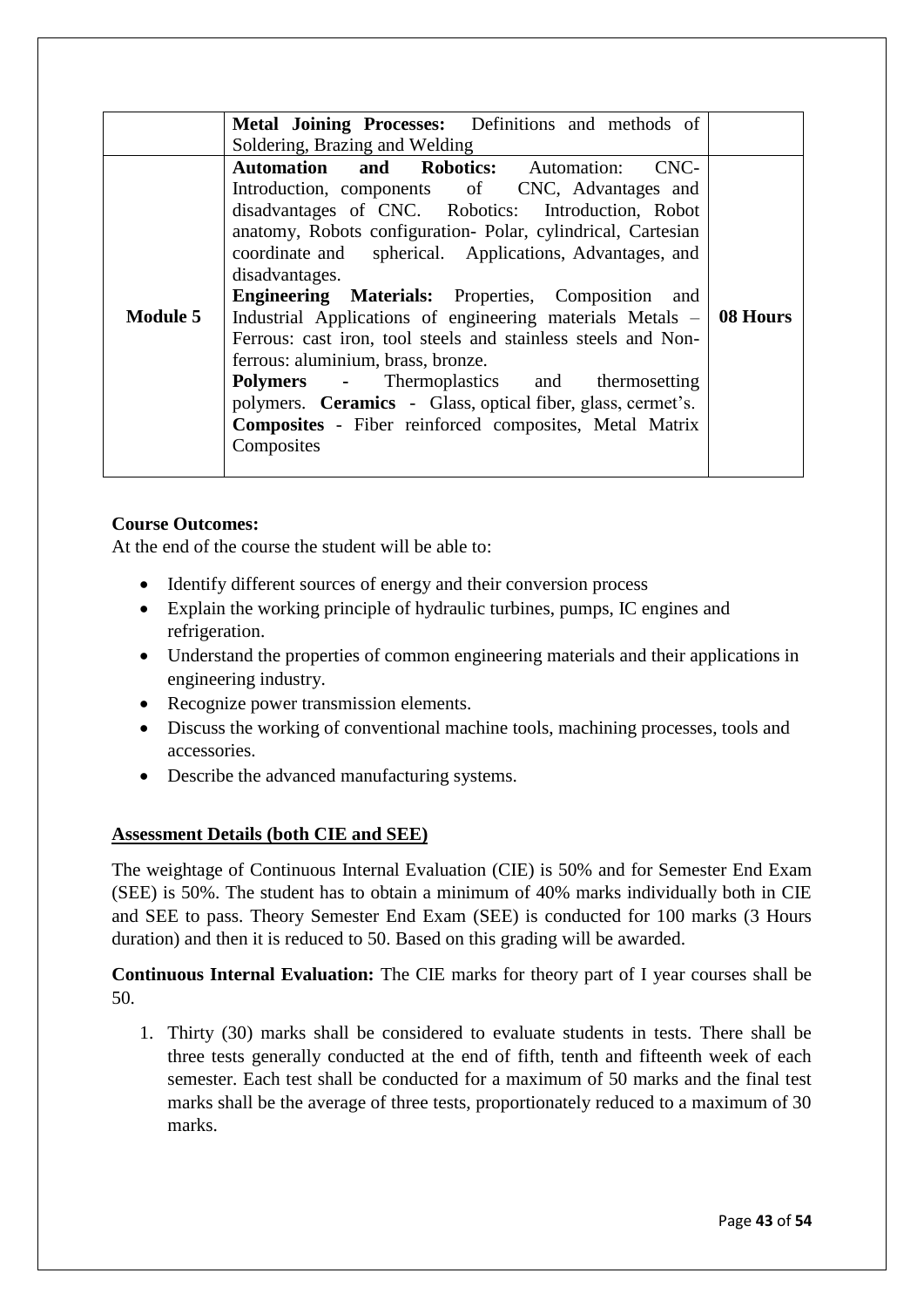- 2. Ten (10) marks shall be prescribed for assignments /written quizzes (one scheduled quiz and one surprize quiz). There shall be at least two assignments and two quizzes. The marks earned in these events shall be averaged to reduce to 10 marks.
- 3. Ten (10) marks shall be prescribed for open book tests, for self-study or to test problem solving skills. There shall be at least two events. The marks earned in these events shall be averaged to reduce to 10 marks.

#### **Question Paper Pattern (SEE):**

- The SEE question paper will be set for 100 marks and the marks scored will be proportionately reduced to 50.
- The question paper will have ten full questions carrying equal marks. Each full question carries 20 marks.
- There will be two full questions (with a maximum of four sub questions) from each module.
- Each full question will have sub questions covering all the topics under a module.
- The students will have to answer five full questions, selecting one full question from each module.

#### **Text Books**

- 1. Elements of Mechanical Engineering by K.P. Roy, S K Hajra Choudhury, A K Hajra Choudhury, Media Promoters, 2012
- 2. Elements of Mechanical Engineering b K R Gopalakrishna, Subhash Publishers, Bangalore
- 3. Elements of Mechanical Engineering Kestoor Praveen, Ramesh M R: Interline Publishing House

#### **Reference Books**

- 1. Workshop Technology, Vol I & II, by SK Hajra Choudhury, A K Hajra Choudhury, Nirjhar Roy, 11th edition 2001, Media Promotors and Publishers, Mumbai.
- 2. Elements of Mechanical Engineering by Sadhu Singh S. Chand Publication
- 3. S.Trymbaka Murthy, "A Text Book of Elements of Mechanical Engineering", 4th Edition2006, Universities Press (India) Pvt Ltd, Hyderabad.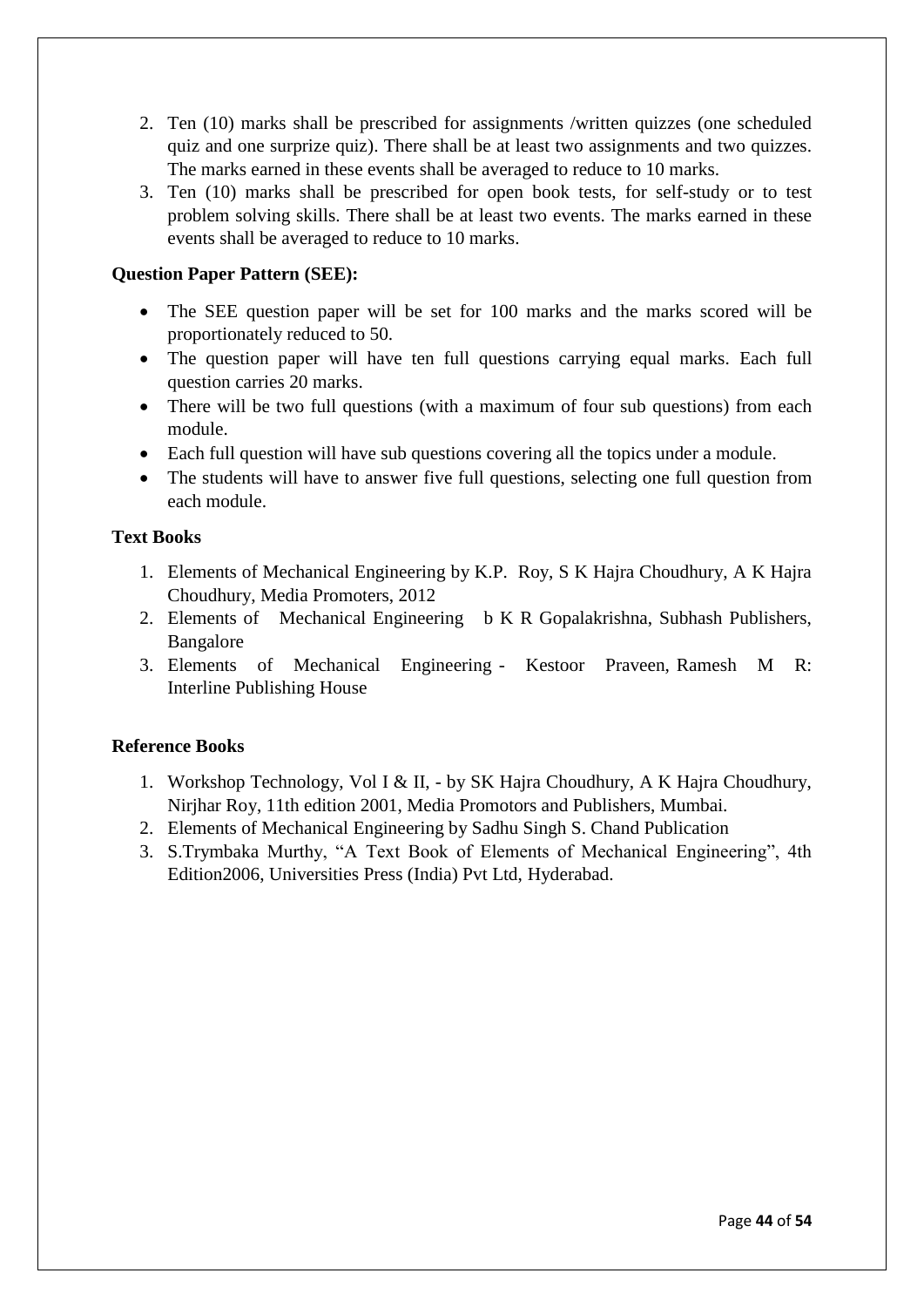### **Engineering Chemistry Laboratory (21CHEL16/26)**

| <b>Semester I/II</b>              |       |                   |    |  |  |
|-----------------------------------|-------|-------------------|----|--|--|
| No. of Lecture hour/Week          |       | <b>CIE Marks</b>  | 50 |  |  |
| <b>No. of Tutorial hours/week</b> |       | <b>SEE Marks</b>  | 50 |  |  |
| <b>Total No. of Lecture hours</b> |       | <b>Exam Hours</b> | 03 |  |  |
| L: T:P                            | 0:0:2 | <b>Credits</b>    |    |  |  |

| Sl No.         | <b>List of experiments</b>                                                                                |  |  |
|----------------|-----------------------------------------------------------------------------------------------------------|--|--|
| Part-A         |                                                                                                           |  |  |
| 1              | Determination of total hardness in water by complexometric titration.                                     |  |  |
| $\overline{2}$ | Determination of total alkalinity of soda ash.                                                            |  |  |
| 3              | Analysis of chromate-dichromate mixture by acid-base titration.                                           |  |  |
| $\overline{4}$ | Determination of manganese dioxide in pyrolusite by permanganate method.                                  |  |  |
| 5              | Determination of Iron in the Haematite ore by dichromate method.                                          |  |  |
| 6              | Determination of Chemical Oxygen Demand (COD) of the given industrial waste<br>water sample.              |  |  |
| $\overline{7}$ | Determination of Calcium Oxide (CaO) in the given sample of cement by Rapid<br>EDTA method.               |  |  |
|                | Part-B                                                                                                    |  |  |
| 9              | Determination of Iron (II) by Potentiometric titration.                                                   |  |  |
| 10             | Conductometric titration of a mixture of HCl and CH <sub>3</sub> COOH against NaOH.                       |  |  |
| 11             | Determination of dissociation constant of a weak acid using pH meter.                                     |  |  |
| 12             | Colorimetric method for the determination of Iron (III) using thiocyanate.                                |  |  |
| 13             | Determination of chromium in industrial waste by colorimetric method using<br>diphenyl carbazide reagent. |  |  |
| 14             | Electro gravimetric method for the determination of copper.                                               |  |  |

#### **(Note: Any ten experiments may be conducted)**

#### **Course Outcome:**

At the end of the course the student will be able to:

- Carryout quantitative determination of analytes accurately and handling of some minor equipment's.
- Validation of the data and interpret the experimental results.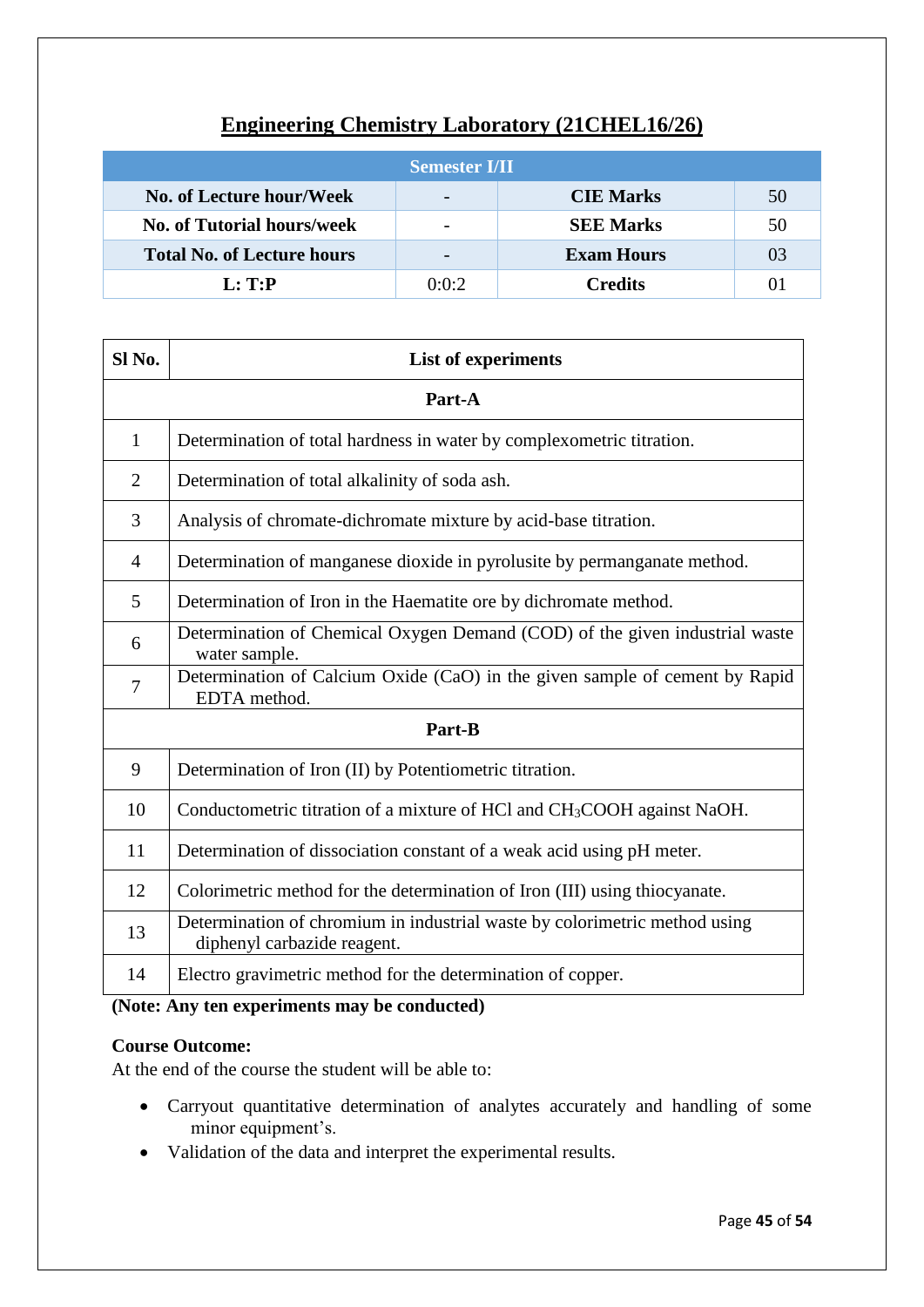#### **Assessment Details (both CIE and SEE)**

The weightage of Continuous Internal Evaluation (CIE) is 50% and for Semester End Exam (SEE) is 50%. The student has to obtain minimum of 40% marks individually both in CIE and SEE to pass. Practical Semester End Exam (SEE) is conducted for 100 marks (3 Hours duration). Based on this grading will be awarded.

**Continuous Internal Evaluation (CIE):** The 75% (35 marks) CIE marks awarded in case of Practical shall be based on the weekly evaluation of laboratory journals/ reports after the conduction of every experiment and 25% (15 marks) marks for one practical test. The total CIE marks shall be the sum of marks secured by students in the above events.

**Semester End Evaluation (SEE):** The practical examinations to be conducted as per the time table of University in a batch wise with strength of students not more than 10-12 per batch.

- 1. All laboratory experiments are to be included for practical examination.
- 2. The instructions printed on the cover page of answer script to be strictly adhered by the examiners.
- 3. Break up of marks are 15% marks for procedure, 70% marks for conduction and calculation and 15% of marks for viva voce.
- 4. Students can pick one experiment from the questions lot prepared by the examiners.
- **5.** Change of experiment is allowed only once and 15% Marks allotted to the procedure part to be made zero.

#### **Reference Books**

- 1. Vogels textbook of quantitative chemical analysis,  $5<sup>th</sup>$  edition revised by G.H.Jeffery, J.Bassett, J. Mendham and R.C.Denny, Longman Scientific Technical (2005).
- 2. Analytical Chemistry,  $6<sup>th</sup>$  Edition, G.D.Christian, John Wiley & Sons (2004).
- 3. Quantitative Chemical Analysis, 8<sup>th</sup> Edition, Daniel C. Harris, W. H. Freeman and Company (2010).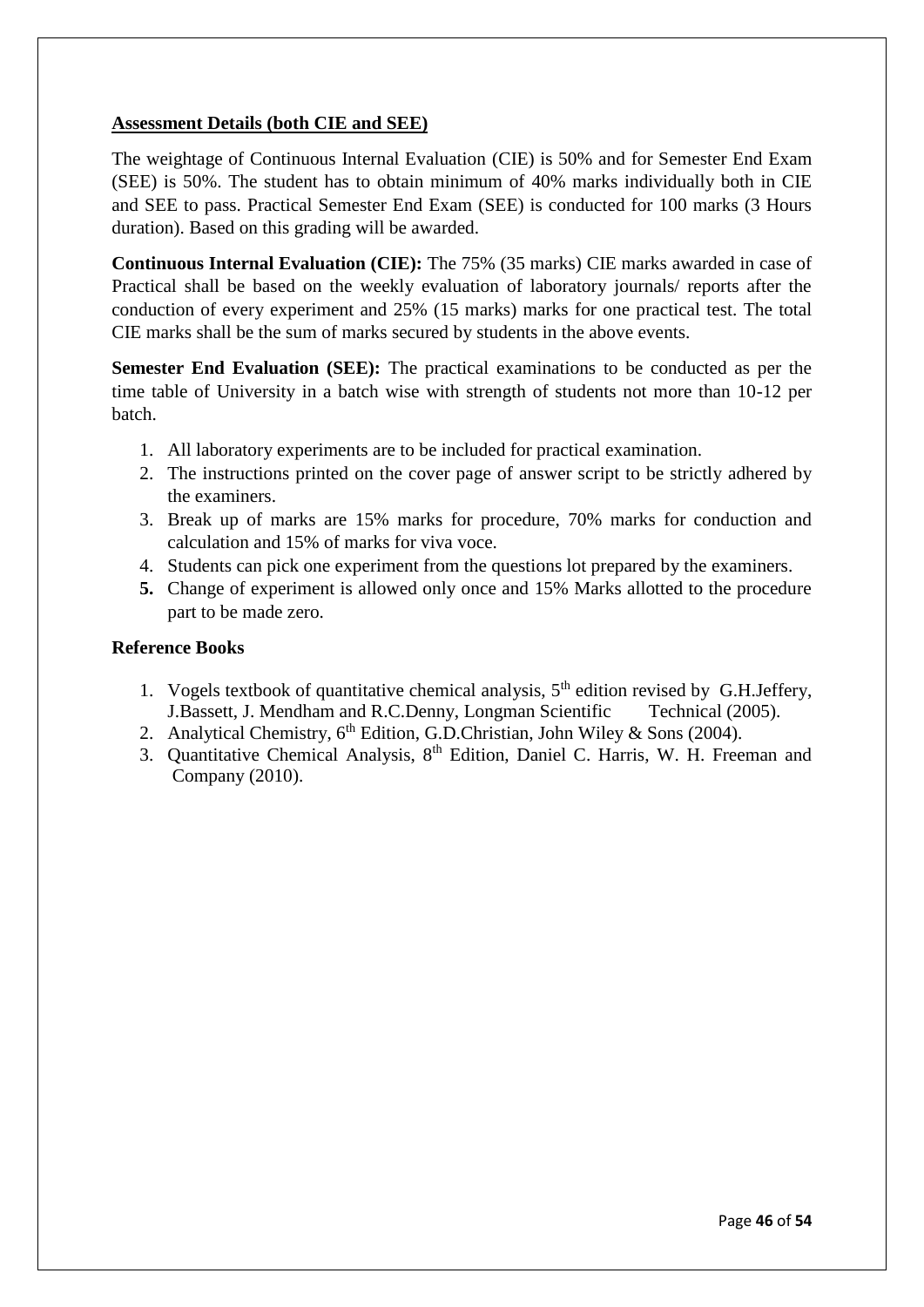# **C Programming Laboratory (21CPL17/27)**

| <b>Semester I/II</b>              |       |                   |    |  |  |
|-----------------------------------|-------|-------------------|----|--|--|
| No. of Lecture hour/Week          |       | <b>CIE Marks</b>  | 50 |  |  |
| <b>No. of Tutorial hours/week</b> |       | <b>SEE Marks</b>  | 50 |  |  |
| <b>Total No. of Lecture hours</b> |       | <b>Exam Hours</b> | 03 |  |  |
| L: T:P                            | 0:0:2 | <b>Credits</b>    | 01 |  |  |

| Sl No.         | Title of the experiment                                                                                                                                                                                                                                                                                                                                                                           |  |  |  |
|----------------|---------------------------------------------------------------------------------------------------------------------------------------------------------------------------------------------------------------------------------------------------------------------------------------------------------------------------------------------------------------------------------------------------|--|--|--|
|                | Part-A                                                                                                                                                                                                                                                                                                                                                                                            |  |  |  |
| $\mathbf{1}$   | Develop a C program to compute the roots of a quadratic equation by accepting the<br>coefficients. Print appropriate messages.                                                                                                                                                                                                                                                                    |  |  |  |
| $\overline{2}$ | Write a C program to perform arithmetic operations using switch statement.                                                                                                                                                                                                                                                                                                                        |  |  |  |
| 3              | Develop a program to find the reverse of a positive integer and check for palindrome<br>or not using while-loop and display appropriate messages wherever necessary.                                                                                                                                                                                                                              |  |  |  |
| $\overline{4}$ | Develop a C program to generate the first 'n' terms of the Fibonacci sequence using<br>for-loop.                                                                                                                                                                                                                                                                                                  |  |  |  |
| 5              | Develop a C Program to Sort the Array elements in an Ascending Order<br>i. Bubble sort<br>ii. Selection Sort                                                                                                                                                                                                                                                                                      |  |  |  |
| 6              | Develop a C Program to search for an element in an array using<br>i. Linear Search<br>ii. Binary Search<br>Display appropriate messages for successful and unsuccessful attempts.                                                                                                                                                                                                                 |  |  |  |
| $\overline{7}$ | Implement a C program using function to check whether the given number is prime<br>or not.                                                                                                                                                                                                                                                                                                        |  |  |  |
|                | Part-B                                                                                                                                                                                                                                                                                                                                                                                            |  |  |  |
| 9              | Develop a program to introduce 2D Array manipulation and implement<br>Matrix multiplication and ensure the rules of multiplication are checked.                                                                                                                                                                                                                                                   |  |  |  |
| 10             | Develop a C program to find the square root of a given number N and execute for<br>all possible inputs with appropriate messages. Note: Don't use library function<br>$sqrt(n)$ .                                                                                                                                                                                                                 |  |  |  |
| 11             | Develop a C Program using structure<br>i. To read student information such as (Sname, RollNo, Marks in 3 subjects)<br>ii. Compute average- marks and appropriate grades. (S:98% to 100%, A+: 95 to<br>97%, A: 94 to 90%, B-85 to 89%, C-84% to 80%, D-79% to 65%, E->35% to<br>64%, F: $\langle 35\% \rangle$<br>iii. Print student details along with computed grade for a class of 'N'students. |  |  |  |
| 12             | Develop a program using pointers to compute the sum, mean and standard deviation<br>of all elements stored in an array of n real numbers.                                                                                                                                                                                                                                                         |  |  |  |
| 13             | Implement Recursive functions for Binary to Decimal Conversion.                                                                                                                                                                                                                                                                                                                                   |  |  |  |
| 14             | Write a C program to copy the contents of one file $(t1.txt)$ to another file $(t2.txt)$ .                                                                                                                                                                                                                                                                                                        |  |  |  |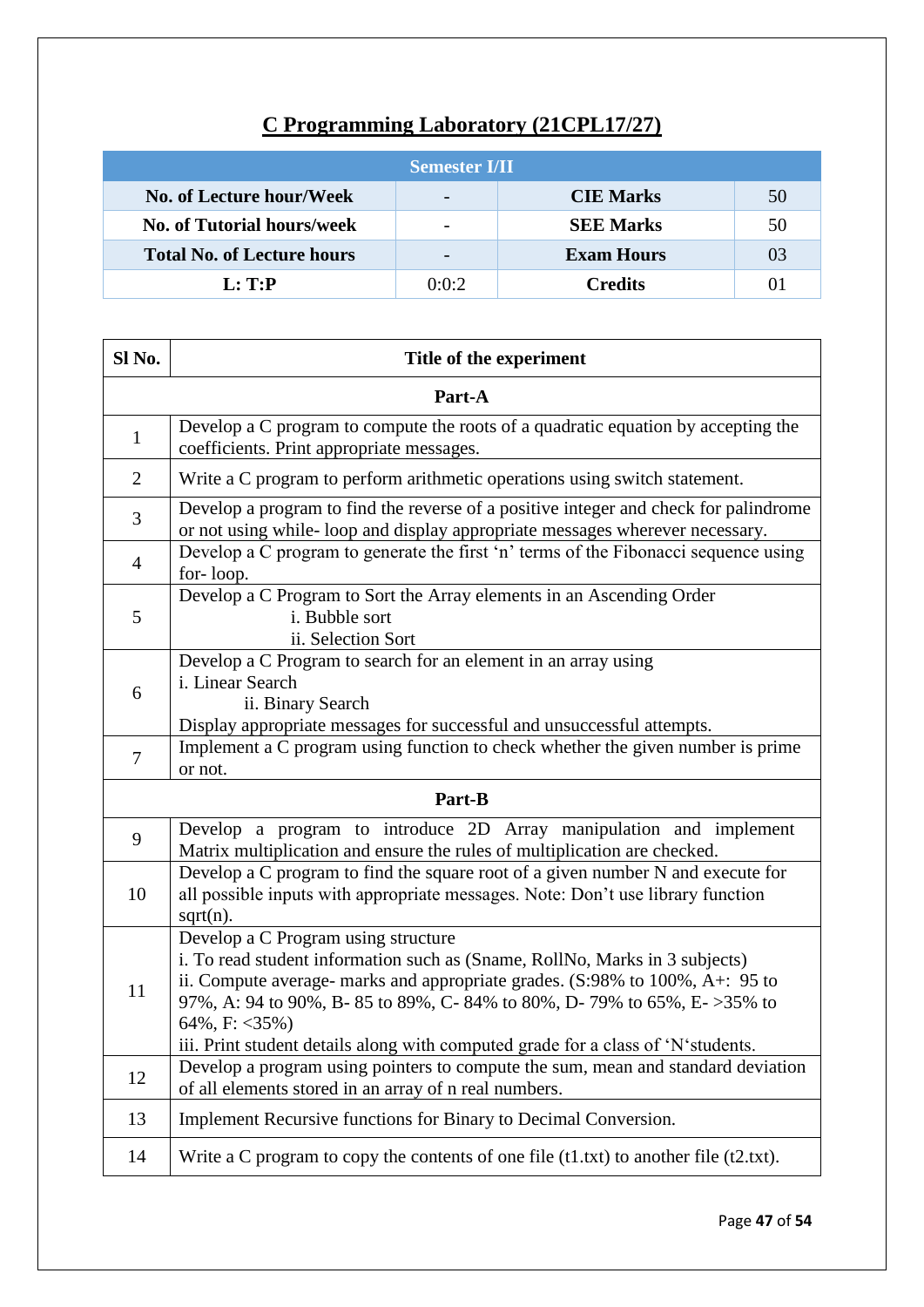#### **Course Outcomes:**

At the end of the course the student will be able to:

- Analyses of a given problem and implement an algorithm to solve the problem.
- Improve upon a solution to a problem.
- Implement the 'C' language constructs in the right way.
- Develop and test programs written in 'C'.

#### **Assessment Details (both CIE and SEE)**

The weightage of Continuous Internal Evaluation (CIE) is 50% and for Semester End Exam (SEE) is 50%. The student has to obtain minimum of 40% marks individually both in CIE and SEE to pass. Practical Semester End Exam (SEE) is conducted for 100 marks (3 Hours duration). Based on this grading will be awarded.

**Continuous Internal Evaluation (CIE):** The 75% (35 marks) CIE marks awarded in case of Practical shall be based on the weekly evaluation of laboratory journals/ reports after the conduction of every experiment and 25% (15 marks) marks for one practical test. The total CIE marks shall be the sum of marks secured by students in the above events.

**Semester End Evaluation (SEE):** The practical examinations to be conducted as per the time table of University in a batch wise with strength of students not more than 10-12 per batch.

- 1. All laboratory experiments are to be included for practical examination.
- 2. The instructions printed on the cover page of answer script to be strictly adhered by the examiners.
- 3. Break up of marks are 15% marks for procedure, 70% marks for conduction and calculation and 15% of marks for viva voce.
- 4. Students can pick one experiment from the questions lot prepared by the examiners.
- **5.** Change of experiment is allowed only once and 15% Marks allotted to the procedure part to be made zero.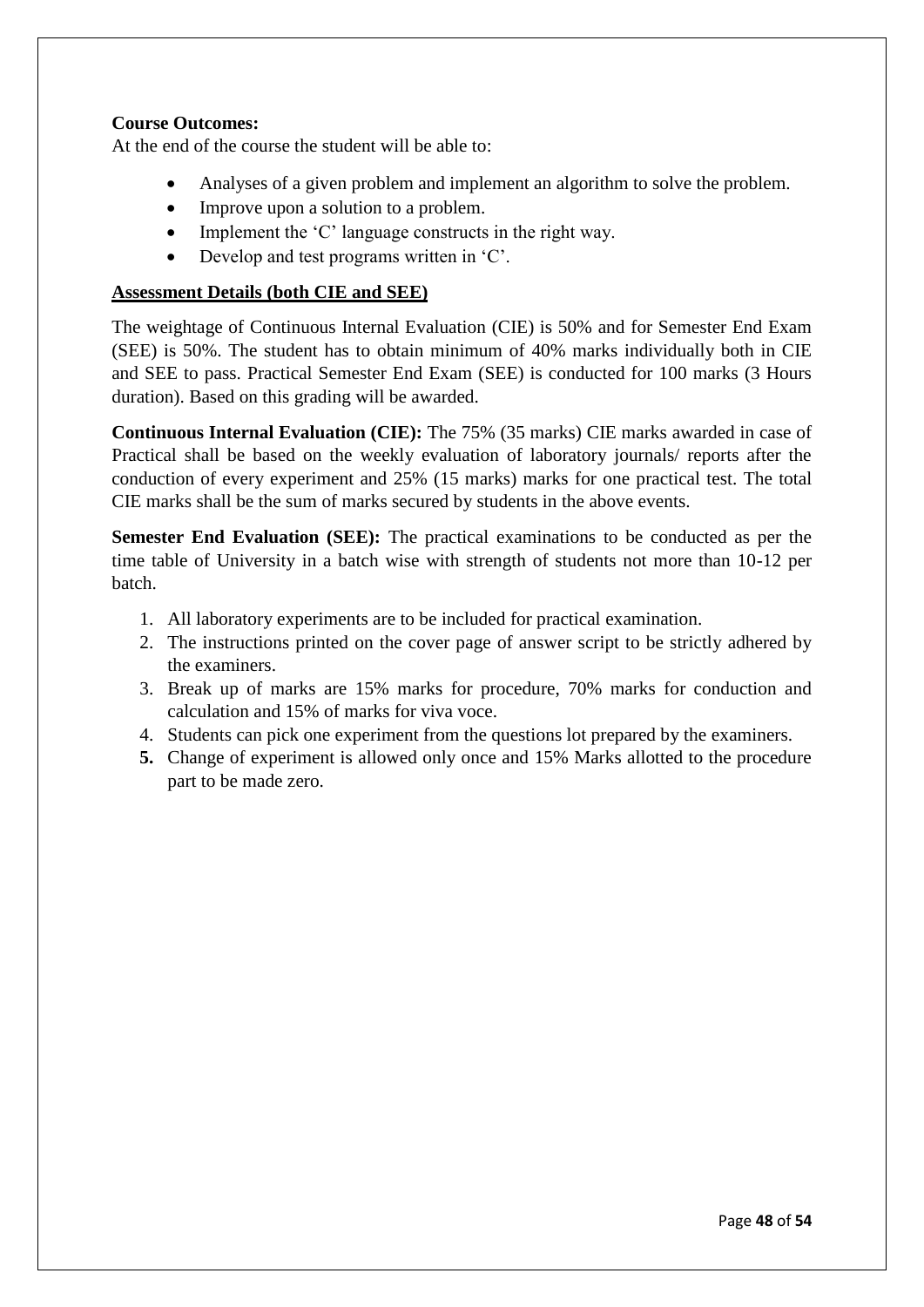| <b>Personality Development and Soft Skills</b>            |                |                   |  |  |  |
|-----------------------------------------------------------|----------------|-------------------|--|--|--|
| <b>Semester I/II</b>                                      |                |                   |  |  |  |
| <b>No. of Lecture hour/Week</b><br><b>CIE Marks</b><br>50 |                |                   |  |  |  |
| <b>No. of Tutorial hours/week</b>                         | 02             | <b>SEE Marks</b>  |  |  |  |
| <b>Total No. of Lecture hours</b>                         |                | <b>Exam Hours</b> |  |  |  |
| L: T:P                                                    | <b>Credits</b> |                   |  |  |  |

# **Ability Enhancement Course-I (21AEC18/28)**

| <b>Modules</b>  | <b>Course Content</b>                                                                                                                                                                                                                                                                                                                                                                                                                                                                                                                                               |          |  |  |
|-----------------|---------------------------------------------------------------------------------------------------------------------------------------------------------------------------------------------------------------------------------------------------------------------------------------------------------------------------------------------------------------------------------------------------------------------------------------------------------------------------------------------------------------------------------------------------------------------|----------|--|--|
| <b>Module 1</b> | <b>Personal Skills</b><br>Self-Assessment; Identifying Strength & Limitations; Habits,<br>Will-Power and Drives; Developing Self-Esteem and Building<br>Significance<br>Self-Confidence,<br>of<br>Self-Discipline,<br>Understanding Perceptions, Attitudes, and Personality Types<br>Mind-Set: Growth and Fixed; Values and Beliefs, Motivation<br>and Achieving Excellence; Self-Actualisation Need, Goal<br>Setting, Life and Career Planning; Constructive Thinking                                                                                              | 05 Hours |  |  |
| <b>Module 2</b> | <b>Professional Skills</b><br>Communicating Clearly: Understanding and Overcoming<br>barriers; Cross gender/Cross Cultural communication,<br>Strategic Communication.<br>Active Listening, Persuasive Speaking, Conducting Meetings,<br>Writing Minutes, Sending Memos and Notices, Netiquette:<br>Effective E-mail Communication; Telephone Etiquette, Body<br>Language in Group Discussion and Interview                                                                                                                                                          | 05 Hours |  |  |
| <b>Module 3</b> | Presentation Skills: Overcoming fear, Presentation Skills:<br>Becoming a professional, Presentation Skills: the role of body<br>language, Presentation Skills: using visuals, Reading skills:<br>Effective Reading.                                                                                                                                                                                                                                                                                                                                                 | 05 Hours |  |  |
| <b>Module 4</b> | <b>Interpersonal Skills</b><br>Enhancing Empathy, Showing Sympathy and Dealing with<br>Antipathy; Gaining Trust and Developing Emotional Bonding<br>Ethics and Etiquettes (Social and Official<br>Settings:<br>Respecting Privacy; Civic Sense and Care<br>for the<br>Environment, Negotiating, Decision-Making, Conflict-<br>Resolution, Five Styles, Emotional Literacy; Assertiveness<br>versus Aggressiveness; Learning to Say "No."; Learning to<br>Appreciate and Give Praise; Presenting Bad News, Humour,<br>Jokes and Anecdotes in Effective Communication | 05 Hours |  |  |
| <b>Module 5</b> | <b>Management Skills</b><br>Managing Time and Beating Procrastination<br>Managing People: Leading and Working with Team (Co-                                                                                                                                                                                                                                                                                                                                                                                                                                        | 05 Hours |  |  |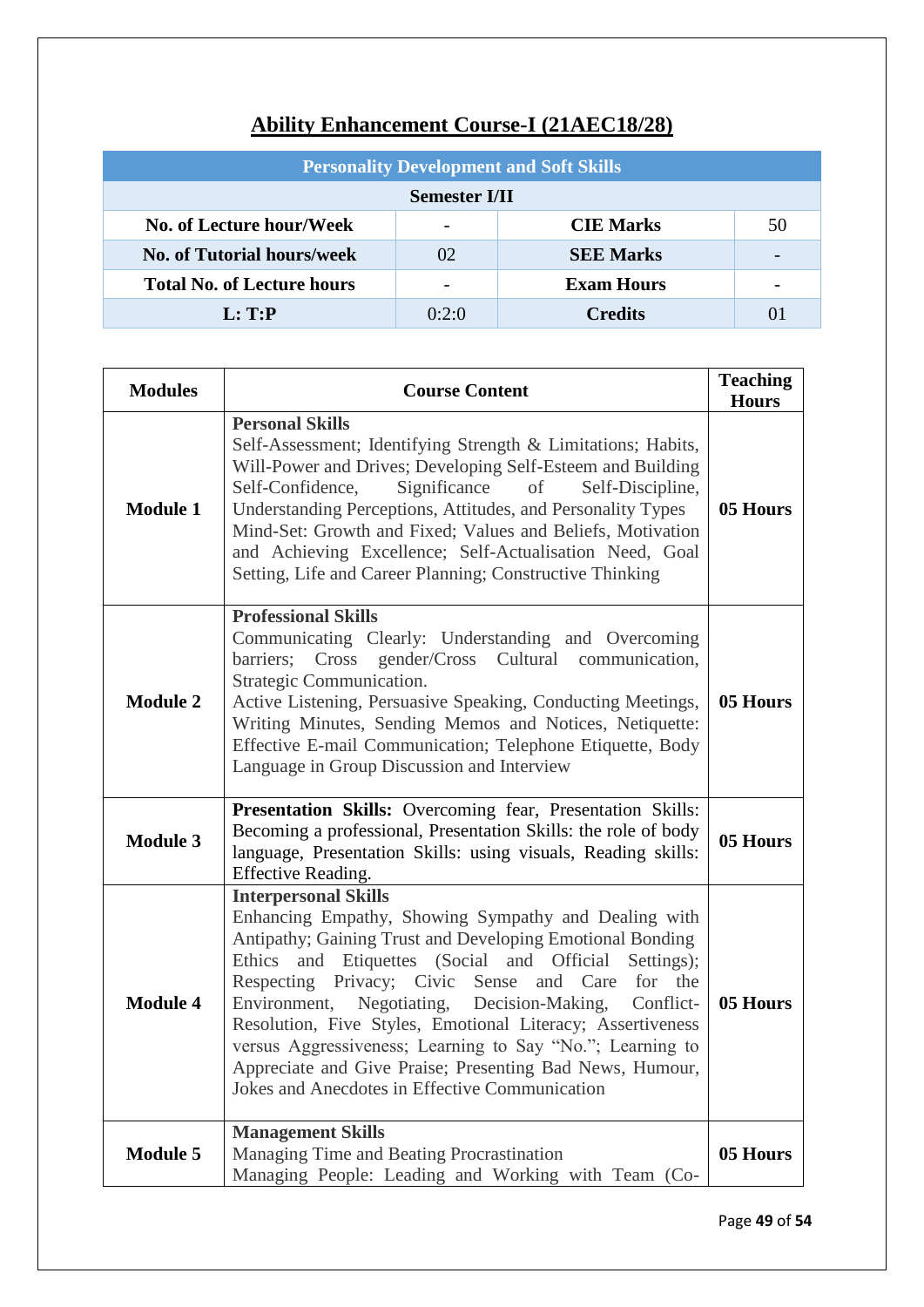| ordination and Co-operation); Developing Accountability,   |
|------------------------------------------------------------|
| Commitment and Responsibility; Behaving Conscientiously    |
| Managing Stress and Maintaining Positive Outlook, Managing |
| Health, Boosting Memory, Enhancing Study Skills, Managing  |
| Money and Love; Balancing Personal and Professional Life   |

#### **Course Outcome:**

At the end of the course the student will be able to:

- Understand the role of soft skills in professional and interpersonal communication.
- Develop an all-round development of personality.

#### **Assessment Details (CIE)**

The weightage of Continuous Internal Evaluation (CIE) is 50%. The student has to obtain a minimum of 40% marks in CIE to pass.

**Continuous Internal Evaluation:** The CIE marks for theory part of I year courses shall be 50.

- 1. Thirty (30) marks shall be considered to evaluate students in tests. There shall be three tests generally conducted at the end of fifth, tenth and fifteenth week of each semester. Each test shall be conducted for a maximum of 50 marks and the final test marks shall be the average of three tests, proportionately reduced to a maximum of 30 marks.
- 2. Ten (10) marks shall be prescribed for assignments /written quizzes (one scheduled quiz and one surprize quiz). There shall be at least two assignments and two quizzes. The marks earned in these events shall be averaged to reduce to 10 marks.
- 3. Ten (10) marks shall be prescribed for open book tests, for self-study or to test problem solving skills. There shall be at least two events. The marks earned in these events shall be averaged to reduce to 10 marks.

#### **Text and Reference Books:**

- 1. Dorch, Patricia, "What Are Sift Skills?" New York: Execu Dress Publisher, 2013.
- 2. Kamin, Maxine, "Soft Skills Revolution: A Guide for Connecting with Compassion for Trainers, Teams and Leaders", Washington, DC: Pfeiffer & Company, 2013.
- 3. Klaus, Peggy, Jane Rohman & Molly Hamaker," The Hard truth about Soft Skills", London: HarperCollins E- books, 2007.
- 4. Petes S. J., Francis, "Soft Skills and Professional Communication", New Delhi: Tata McGraw-Hill Education, 2011
- 5. Stein, Steven J. & Howard E. Book, "The EQ Edge: Emotional Intelligence and Your Success", Canada: Wiley & Sons, 2006.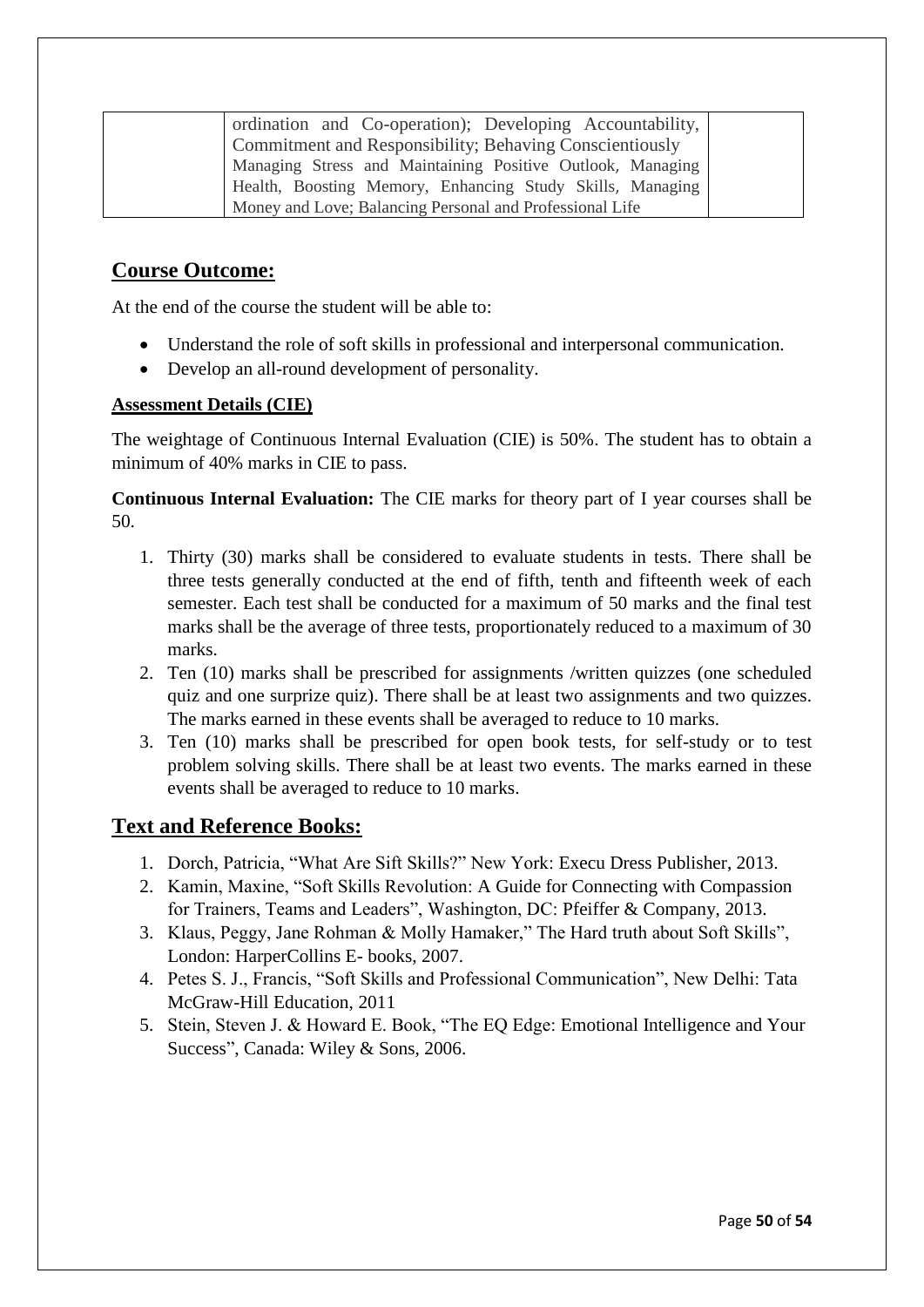# **Technical English (21EGH19)**

| <b>Semester I (Common for both Physics and Chemistry Cycle)</b> |       |                   |    |  |  |
|-----------------------------------------------------------------|-------|-------------------|----|--|--|
| No. of Lecture hour/Week<br><b>CIE Marks</b><br>50              |       |                   |    |  |  |
| <b>No. of Tutorial hours/week</b>                               |       | <b>SEE Marks</b>  |    |  |  |
| <b>Total No. of Lecture hours</b>                               |       | <b>Exam Hours</b> |    |  |  |
| $\mathbf{L}:\mathbf{T}:\mathbf{P}$                              | 0:0:2 | <b>Credits</b>    | 01 |  |  |

| <b>Modules</b>  | <b>Course Content</b>                                                                                                                                                                                                                                                                                                                                          |          |  |  |
|-----------------|----------------------------------------------------------------------------------------------------------------------------------------------------------------------------------------------------------------------------------------------------------------------------------------------------------------------------------------------------------------|----------|--|--|
| <b>Module 1</b> | 1.1 Word Formation<br>1.2 Etymology, origin of foreign words and their use in<br><b>English Language</b><br>1.3 Familiarizing with prefixes and suffixes from foreign<br>languages in English to form derivatives.<br>1.4 Synonyms, Antonyms and Standard Abbreviations.<br><b>Basic Writing Skills</b>                                                        | 05 Hours |  |  |
| <b>Module 2</b> | 2.1 Structure of Sentences<br>2.2 Use of Idioms and phrases in sentences<br>2.3 Punctuation of Sentences<br>2.4 Syntax and Creating coherence<br>2.5 Organizing principles of paragraphs in documents                                                                                                                                                          | 05 Hours |  |  |
| <b>Module 3</b> | Identifying Common Errors in Writing<br>3.1 Subject-verb agreement<br>3.2 Noun-pronoun agreement<br>3.3 Misplaced modifiers<br>3.4 Articles<br>3.5 Prepositions<br>3.6 Redundancies<br>3.7 Clichés                                                                                                                                                             | 05 Hours |  |  |
| <b>Module 4</b> | Nature and Style of Proper Writing<br>4.1 Defining<br>4.2 Describing and Classifying<br>4.3 Illustrations with suitable examples<br>4.4 Formulating Introduction and Conclusion<br>Honing Writing Skills                                                                                                                                                       | 05 Hours |  |  |
| <b>Module 5</b> | 5.1 Report Writing/Comprehension<br>5.2 Précis Writing<br>5.3 Essay Writing<br>5.4 Critical analysis of unknown Prose Pieces/Poems<br><b>Oral Communication</b><br>(This unit involves interactive practice sessions in Language)<br>Lab)<br>Listening Comprehension- Active Listening, Feedback and<br>Response, Pronunciation, Intonation and Accent, Common | 05 Hours |  |  |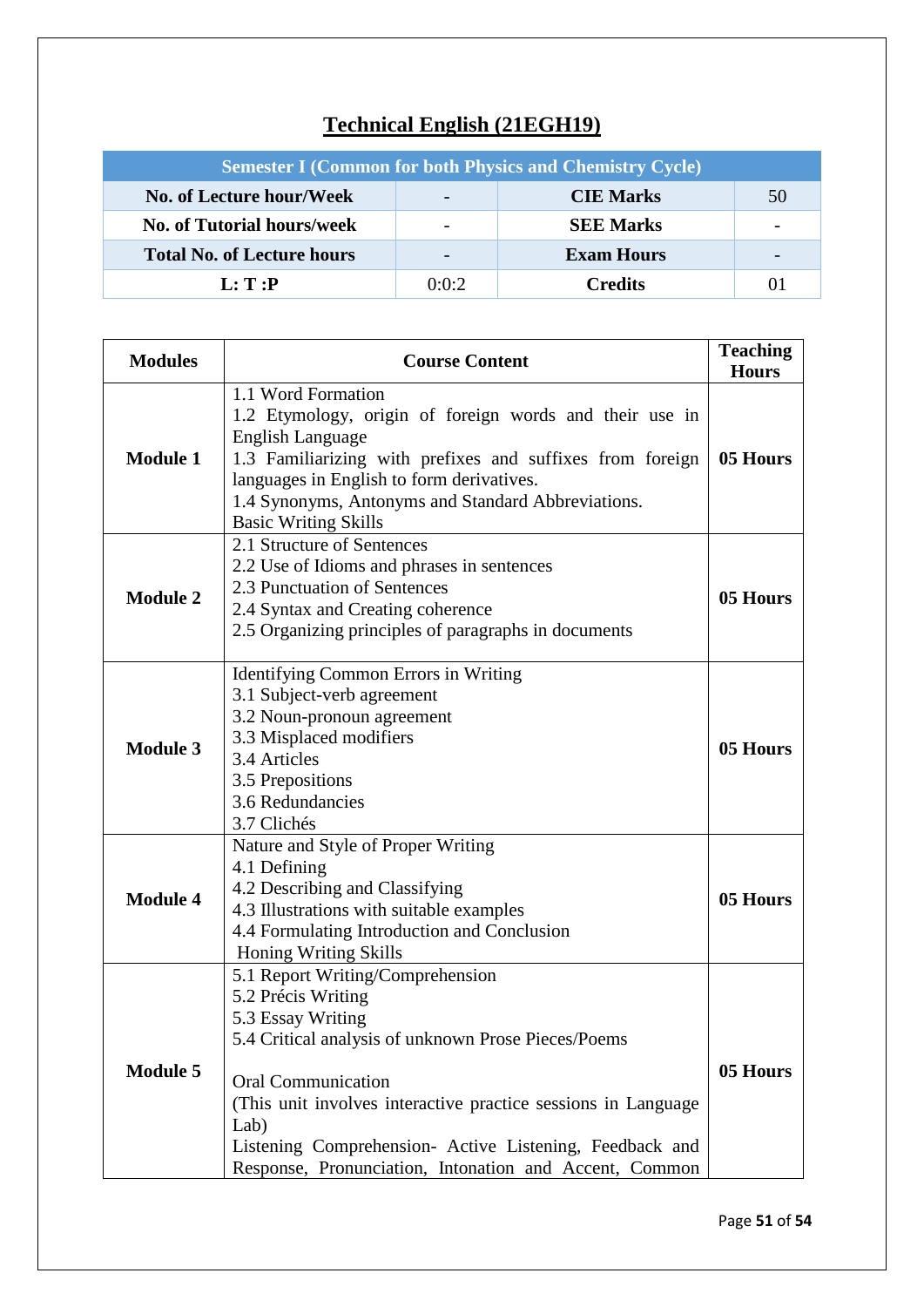|                      | Everyday Situations: Conversations and Dialogues,      |  |  |
|----------------------|--------------------------------------------------------|--|--|
|                      | Communication at Workplace, Interviews, Formal and PPT |  |  |
| <b>Presentations</b> |                                                        |  |  |

#### **Course Outcomes:**

At the end of the course the Student will be able to:

- Comprehend and Perceive things/issues to be Creative and Innovative.
- To voice the opinions with precision.
- Communicate and Converse with exuberance with the Global Audience.

#### **Assessment Details (CIE)**

The weightage of Continuous Internal Evaluation (CIE) is 50%. The student has to obtain a minimum of 40% marks in CIE to pass.

**Continuous Internal Evaluation:** The CIE marks for theory part of I year courses shall be 50.

- 4. Thirty (30) marks shall be considered to evaluate students in tests. There shall be three tests generally conducted at the end of fifth, tenth and fifteenth week of each semester. Each test shall be conducted for a maximum of 50 marks and the final test marks shall be the average of three tests, proportionately reduced to a maximum of 30 marks.
- 5. Ten (10) marks shall be prescribed for assignments /written quizzes (one scheduled quiz and one surprize quiz). There shall be at least two assignments and two quizzes. The marks earned in these events shall be averaged to reduce to 10 marks.
- 6. Ten (10) marks shall be prescribed for open book tests, for self-study or to test problem solving skills. There shall be at least two events. The marks earned in these events shall be averaged to reduce to 10 marks.

#### **Text Books**

- 1. Balasubramanian, P. Phonetics for Indian Students. (Second Edition) Macmillan, Mumbai, 2013.
- 2. CIEFL, Hyderabad , Exercises in Spoken English. Parts. I-III. Oxford University Press.
- 3. Liz Hamp-Lyons and Ben Heasly Study Writing. Cambridge University Press. 2006.
- 4. Raman, M & Sharma. S. Technical Communication: Principles and Practice. OUP, NewDelhi, 2014.
- 5. Sanjay Kumar and PushpLata Communication Skills. Oxford University Press. 2011.
- 6. Swan, Michael. Practical English Usage. (Fourth Edition) OUP. 2017.
- 7. Wood. F.T. Remedial English Grammar. Macmillan.2007.
- 8. Zinsser William. On Writing Well. Harper Resource Book. 2001.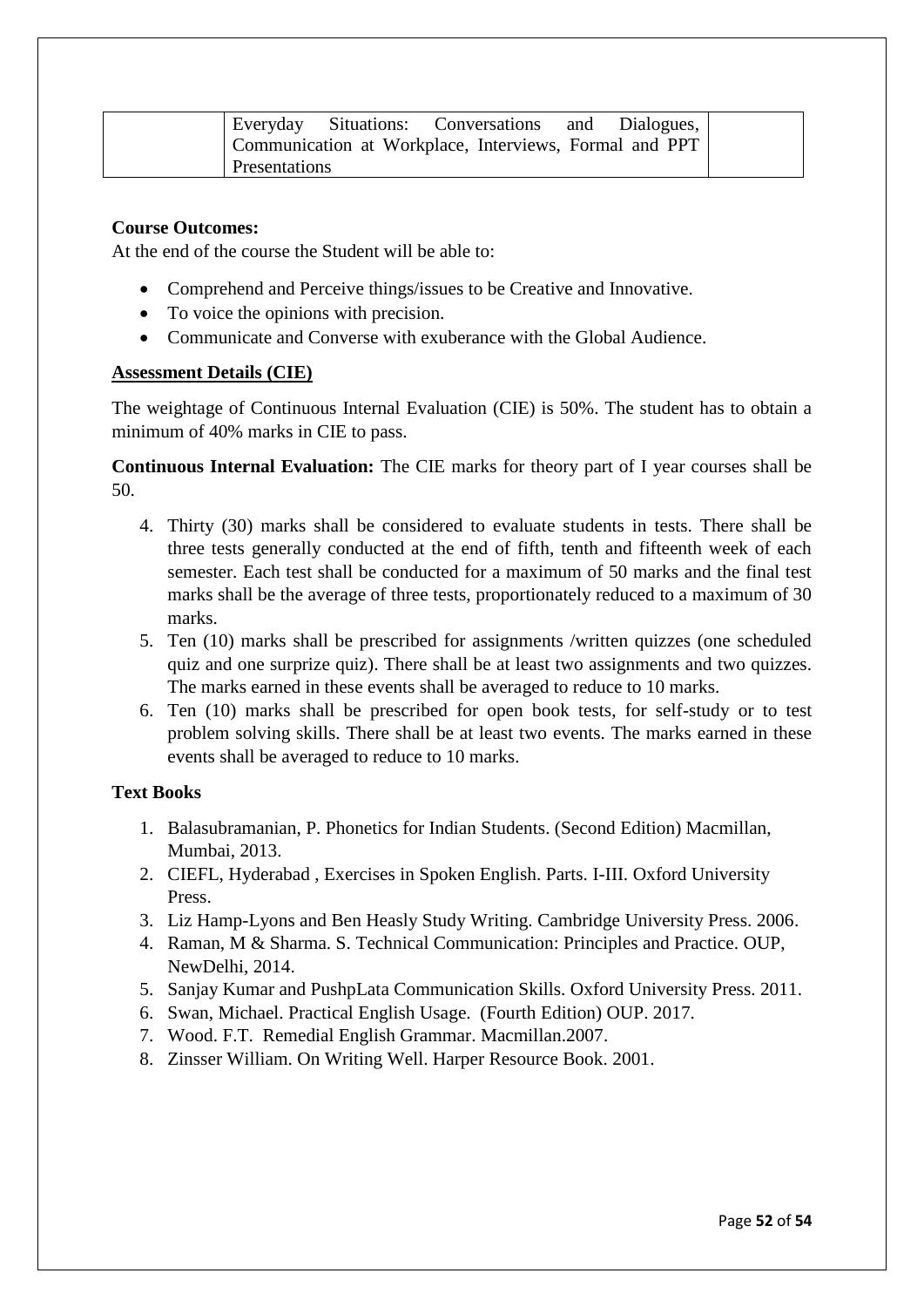### **Technical Kannada (21KAN29)**

| <b>Semester II (Common for both Physics and Chemistry Cycle)</b> |       |                   |    |  |
|------------------------------------------------------------------|-------|-------------------|----|--|
| No. of Lecture hour/Week                                         |       | <b>CIE Marks</b>  | 50 |  |
| <b>No. of Tutorial hours/week</b>                                |       | <b>SEE Marks</b>  |    |  |
| <b>Total No. of Lecture hours</b>                                |       | <b>Exam Hours</b> |    |  |
| $\mathbf{L}:\mathbf{T}:\mathbf{P}$                               | 0:2:0 | <b>Credits</b>    | 01 |  |

| <b>Modules</b>  | <b>Contents</b>                                                                                                                                                                                                      |          |
|-----------------|----------------------------------------------------------------------------------------------------------------------------------------------------------------------------------------------------------------------|----------|
| <b>Module 1</b> | 1) ಶ್ರಾವಣ (ಕವನ) ದ.ರಾ.ಬೇಂದ್ರೆ<br>2) ಡಾ. ವಿಶ್ವೇಶ್ವರಯನ್ನು ವ್ಯಕ್ತಿ ಮತ್ತು ಐತಿಹ್ಯ (ವ್ಯಕ್ತಿಚಿತ್ರ) ಎ.ಎನ್. ಮೂರ್ತಿರಾವ್<br>3) ದೋಣಿ ಹರಿಗೋಲುಗಳಲ್ಲಿ (ಪ್ರವಾಸ ಕಥನ) ಶಿವರಾಮ ಕಾರಂತ                                                      | 06 Hours |
| <b>Module 2</b> | 4) ಅಣ್ಣಪ್ಪನ ರೇಷ್ಕೆ ಕಾಯಿಲೆ (ಪ್ರಬಂಧ) ಕುವೆಂಪು<br>5) ನಮ್ಮ ಎಮ್ಮೆಗೆ ಮಾತು ತಿಳಿಯ 'ಬವುದೇ (ವಿನೋದ) ಗೋರೂರು ರಾಮಸ್ವಾಮಿ<br>ಅಯ ಸ್ತಿಂಗಾರ್<br>6) ಆನೆಹಳ್ಳದ 'ಲ್ಲಿ ಹುಡ 'ುಗಿಯ 'ುರು(ವಿಜ್ಞಾನ ಲೇಖನ) ಬಿ.ಜಿ.ಎಲ್ ಸ್ವಾಮಿ                          | 06 Hours |
| Module 3        | 7) ಬೆಡ್ ನಂ. ಏಳು (ಕತೆ) ತಿವೇಣ ಿ<br>8) ರೊಟ್ಟಿ ಮತ್ತು ಕೋವಿ (ಕವನ) ಸು.ರಂ.ಎಕ್ಕುಂಡಿ<br>9) ಗುಬ್ಬಚ್ಚಿ ಗೂಡು (ಅಂಕಂ ಬರಹ) ಲಂಕೇಶ್                                                                                                    | 06 Hours |
| <b>Module 4</b> | 10) ಚೀಂಕ್ರ ಮೇಸ್ತಿ ಮತ್ತು ಹಾವ jಮೀನು (ಪರಿಸರ ಲೇಖನ ') ಕೆ.ಪೂರ್ಣಚಂದ್ರ<br>ತೇಜಸ್ರಿ<br>II) ಗಾಂಧಿ (ಕತೆ) ಬೆಸಗರಹಳ್ಳಿ ರಾವ <i>ು</i> ಣ್ಣ<br>12) ಬೆಲ್ಟಿಯ ಹಾಡ `ು (ಕವನ ') ಸಿದ್ಧಲಿಂಗಯ್ಯ<br>13) ಎಲ್ಲ ಹುಡುಗಿಯ 'ುರ ಕನಸು (ಕವನ) ಸವಿತಾ ನಾಗಭೂಷಣ | 06 Hours |
| <b>Module 5</b> | 14) ನೀರು (ಕತೆ) ಬಸವರಾಜ ಕುಕ್ತರಹಳ್ಳಿ<br>15) ಕರ್ನಾಟಕ ಸಂಸ್ಕೃತಿ ಸ್ವರೂಪ (ಪರಿಚಯ ಲೇಖನ) ರಹಮತ ತರೀಕೆರೆ<br>16) ತಂತ್ರಜ್ಞಾನ ಕಲಿಕೆಯ ಾಲ್ಲಿ ಭಾಷೆ (ತಂತ್ರಜ್ಞಾನ ಬರಹ) ಎಸ್.ಸುಂದರ್<br>17) ಕೊಣವೇಗೌಡ (ಕಾವ್ನ) ಜಾನಪದ                             | 06 Hours |

#### **Assessment Details (CIE)**

The weightage of Continuous Internal Evaluation (CIE) is 50%. The student has to obtain a minimum of 40% marks in CIE to pass.

**Continuous Internal Evaluation:** The CIE marks for theory part of I year courses shall be 50.

- 1. Thirty (30) marks shall be considered to evaluate students in tests. There shall be three tests generally conducted at the end of fifth, tenth and fifteenth week of each semester. Each test shall be conducted for a maximum of 50 marks and the final test marks shall be the average of three tests, proportionately reduced to a maximum of 30 marks.
- 2. Ten (10) marks shall be prescribed for assignments /written quizzes (one scheduled quiz and one surprize quiz). There shall be at least two assignments and two quizzes. The marks earned in these events shall be averaged to reduce to 10 marks.